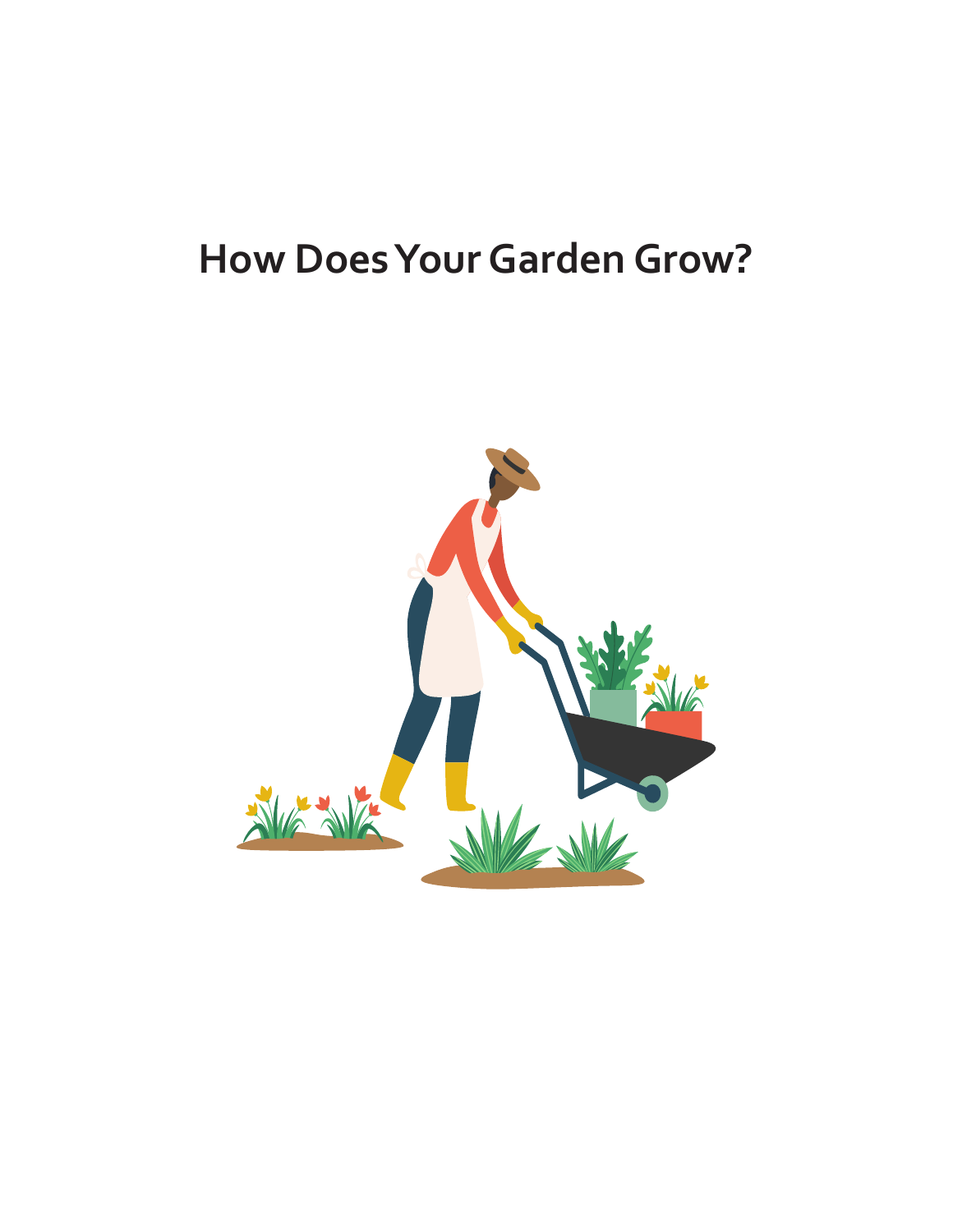Adapted from Schaumburg Illinois School District 54 Science Curriculum

#### **Teacher's Guide**

**Developed by**: Joellen Kimmle, Linda Schuette

**Piloted by:** Rosanne Addington, Karen Dent, Nancy Duckels, Debbie Gripp, Jane Hemann, Nancy Hilyard, Gail Letcher

> **Edited by**: Kathy Derango

**M.A.S.H. M**ath **A**nd **S**cience **H**ands-On

#### A Science Literacy Project

**Funded By:** Illinois State Board of Education

#### **Sponsored By:** Regional offices of Education Southern Illinois University Edwardsville

#### **ESC Project Team: SIUE Project Team:**

Director: Michael Schneider Coordinator: Kathy Derango Consultants: Barbara Goldenherseh Dr. Andrea Williams Joan Barrett

| Director:<br>Coordinator:<br>Specialist:<br>Consultants: | Dr. David Winnett<br>Ann Scates<br>Dr. Virginia Bryan<br>Dr. William P. Ahlbrand<br>Dr. Lela DeToye |
|----------------------------------------------------------|-----------------------------------------------------------------------------------------------------|
|                                                          | Dr. Thomas Jewett<br>Dr. Robert Williams                                                            |

#### **In Cooperation with Regional Superintendents**

The Honorable Harry Briggs, Jr. The Honorable Faye Hughs The Honorable Russell Masinelli The Honorable Martha O'Malley The Honorable Larry Wolfe

Madison County Monroe/Randolph Counties Macoupin County St. Clair County Clinton/Washington Counties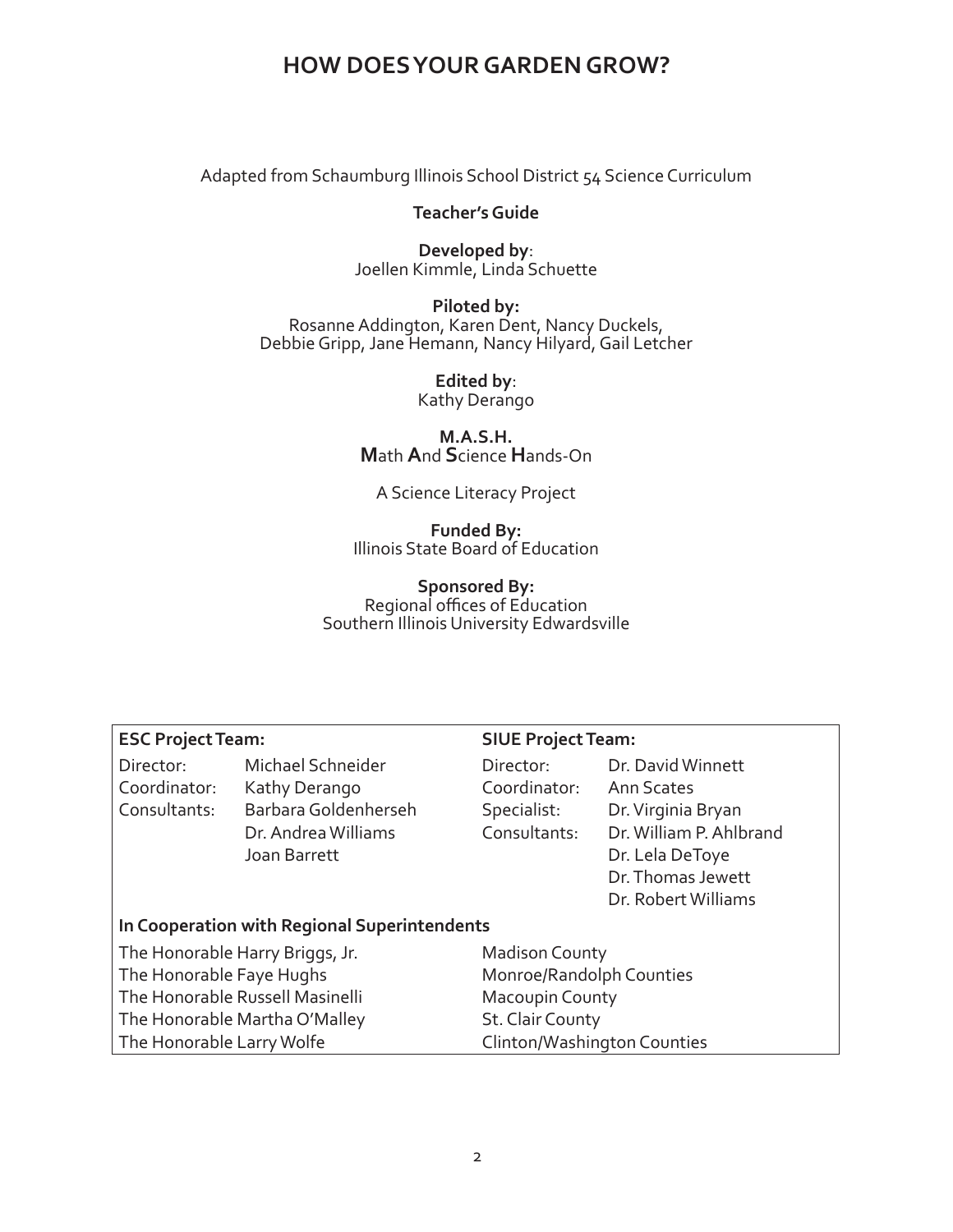### **Table of Contents**

#### **ACTIVITIES:**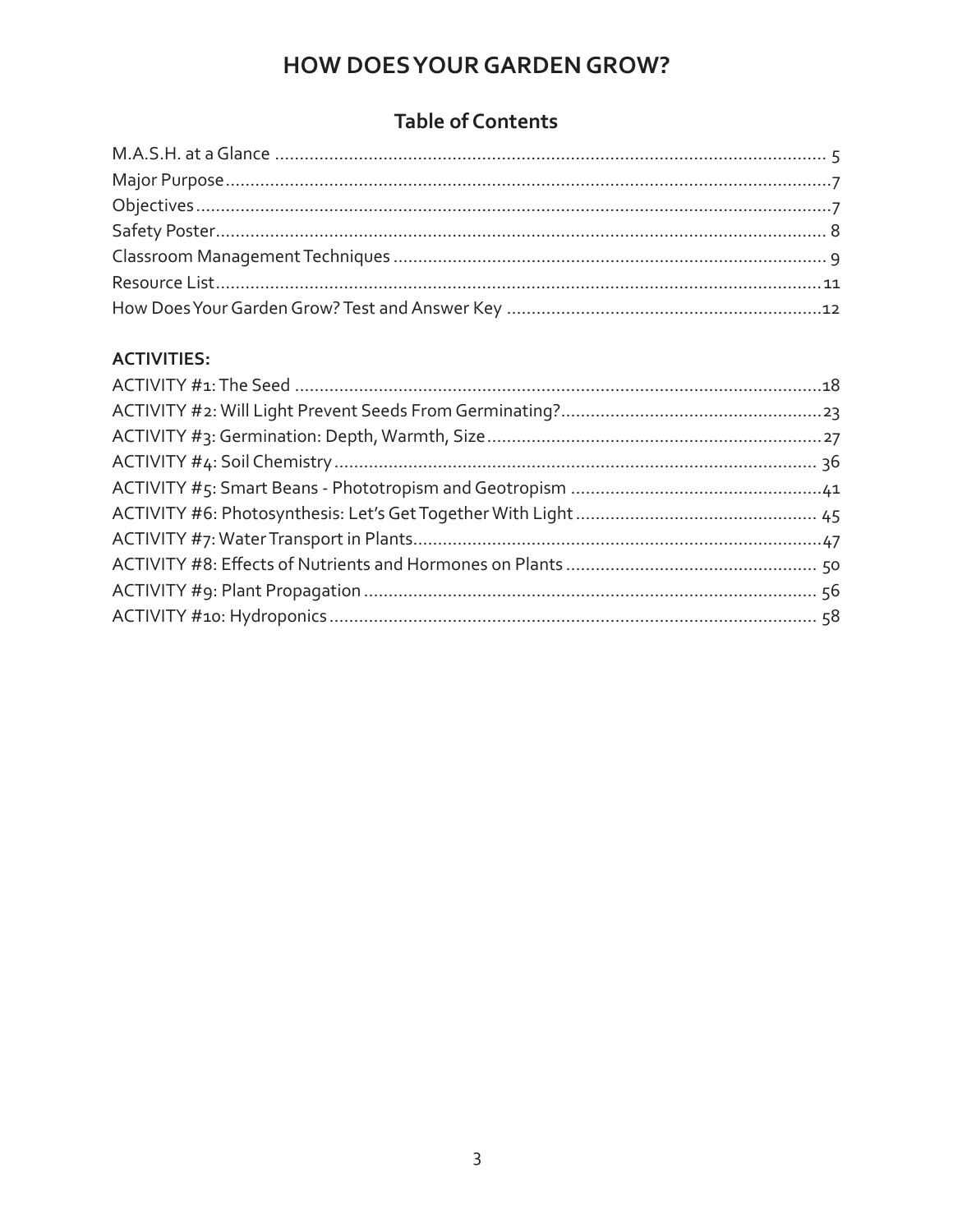### **Supplies List**

| Item                       | Quantity       |
|----------------------------|----------------|
| 10 Gallon Container        | 1              |
| **Ammonia (dropper bottle) | 3              |
| ** Assorted Food Coloring  | 1 pack         |
| Cheesecloth                | 5 yds.         |
| Condiment cup, 2 oz.       | 100            |
| *Corn Seeds                | 2 pkt          |
| **Epsom salts (small box)  | 1 box          |
| **Filter Paper             | 1 box          |
| Funnels                    | 10             |
| <b>Hand Lenses</b>         | 15             |
| **lodine                   | 1 btl          |
| *Lettuce Seeds             | 3 pkts         |
| **Lima Beans, Large        | 2 bag          |
| **Liquid Plant Food        | 1 blt          |
| <b>Medicine Cups</b>       | 50             |
| *Pea Seeds                 | $\overline{2}$ |
| Petri Dishes               | 10             |
| **pH Paper                 | 1 roll         |
| Pipettes                   | 15             |
| Plastic Cups (10 oz.)      | 55             |
| <b>Plastic Spoons</b>      | 10             |
| *Potting Soil              | 2 bag          |
| *Radish Seeds              | 1 pkt          |
| *Red Beans                 | 2 lbs          |
| ** Rooting Powder          | $\mathbf 1$    |
| **Rubbermaid #16           | 150            |
| **Salt                     | 1 box          |
| **Sugar                    | 1 box          |
| <b>Teacher Guide</b>       | $\mathbf 1$    |
| *Tomato Seeds              | $\mathbf 1$    |
| **Toothpicks               | 1box           |
| *Vermiculite               | 1 bag          |
| Vial w/ pop-on lid         | 40             |
| *Ziploc Sandwich Bags      | 2 box          |
| *Wax Paper                 | 1 roll         |

\*Consumable \*\*These items are consumable after a number of uses.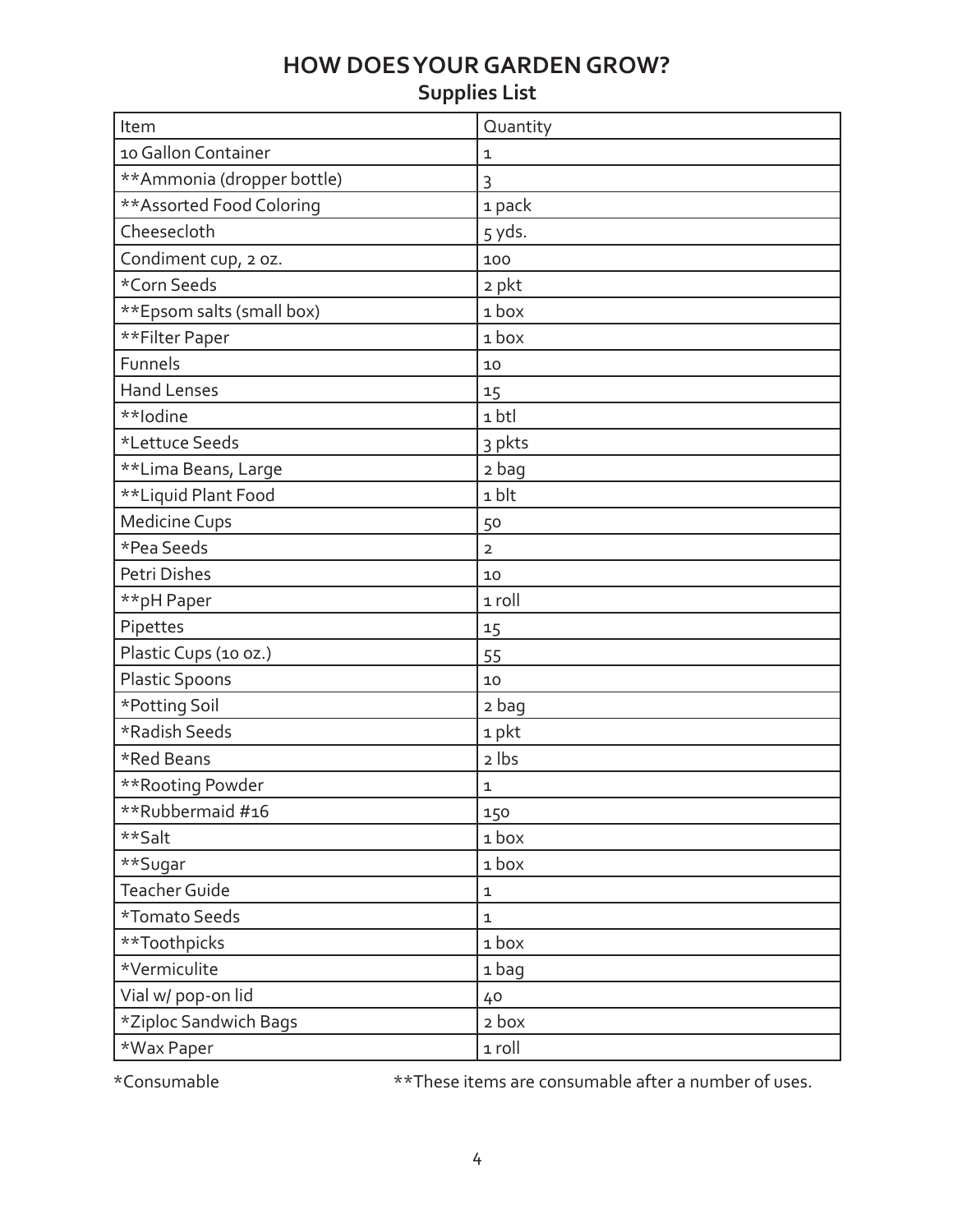### **M.A.S.H. at a Glance**

#### **Introduction**

This section is written to provide you with a quick overview of the major curriculum elements around which the M.A.S.H. Kits are designed. The acronym M.A.S.H. represents Math And Science Hands-on. M.A.S.H. Kits were developed through a cooperative effort among local school districts, Educational Service Center Region 16, and Southern Illinois University at Edwardsville and originated from a regional Title II Science Cooperative. Funding by the Illinois State Board of Education through a Science Literacy Grant provided development, piloting, and revision of these kits, designed to meet the needs of teachers wanting to teach activity-based science in southwestern Illinois. Specifically, these needs were identified as: availability and cost of materials, lack of time needed to teach science inquiry, and teachers' limited background in science. The thrust of development focused on these needs. The key elements of the M.A.S.H. Kit program are: scope and sequence of fundamental science concepts, alignment with state goals, emphasis on science process skills, cooperative learning, integration of language arts, opportunity to apply mathematics skills in real problem solving situations, teacher ownership, and alternatives in assessment. Special recognition should be given to the exemplary science kit program from Schaumburg Illinois School District 54, for their initial assistance and ideas.

#### **Scope & Sequence**

Each kit is developed around a fundamental theme in science that can be matched to concepts covered in most textbooks. Students explore these central themes as they complete approximately ten developmentally appropriate, process-based activities. The primary sequence introduces a theme from life, physical, or earth science. The intermediate kits further develop these same themes. Middle school kits continue to reinforce these same basic themes while utilizing a higher level of technology.

#### **State Goals**

The M.A.S.H. Kits were developed by Illinois educators primarily to assist classroom teachers in meeting the educational needs of their students. As a result, each investigation's instructional objectives focus upon the Illinois State Goals for Learning. These goals include the basic concepts and fundamental skills in science, mathematics, social studies, language arts, fine arts, health, and physical education. Each investigation has been carefully selected to prepare students to meet or exceed Illinois goals. At the beginning of each of the activities the specific goals and objectives addressed by that activity has been identified and referenced.

#### **Science Process Skills**

The activities in the kits address the science process skills necessary for students to utilize when learning science: observe, measure, classify, infer, predict, communicate, formulate hypothesis, experiment, and interpret data.

#### **Cooperative Learning**

The instructional approach utilized in this curriculum is one of having students work in cooperative groups. It is recommended that the size of your cooperative groups not exceed four students. Many educational benefits occur when students work together in groups to investigate and solve problems. Cooperative learning more closely resembles the way individuals work together to solve problems in the real world. Another important reason for the use of cooperative groups is to make the acquisition, costs, and management of materials reasonable for the classroom teacher.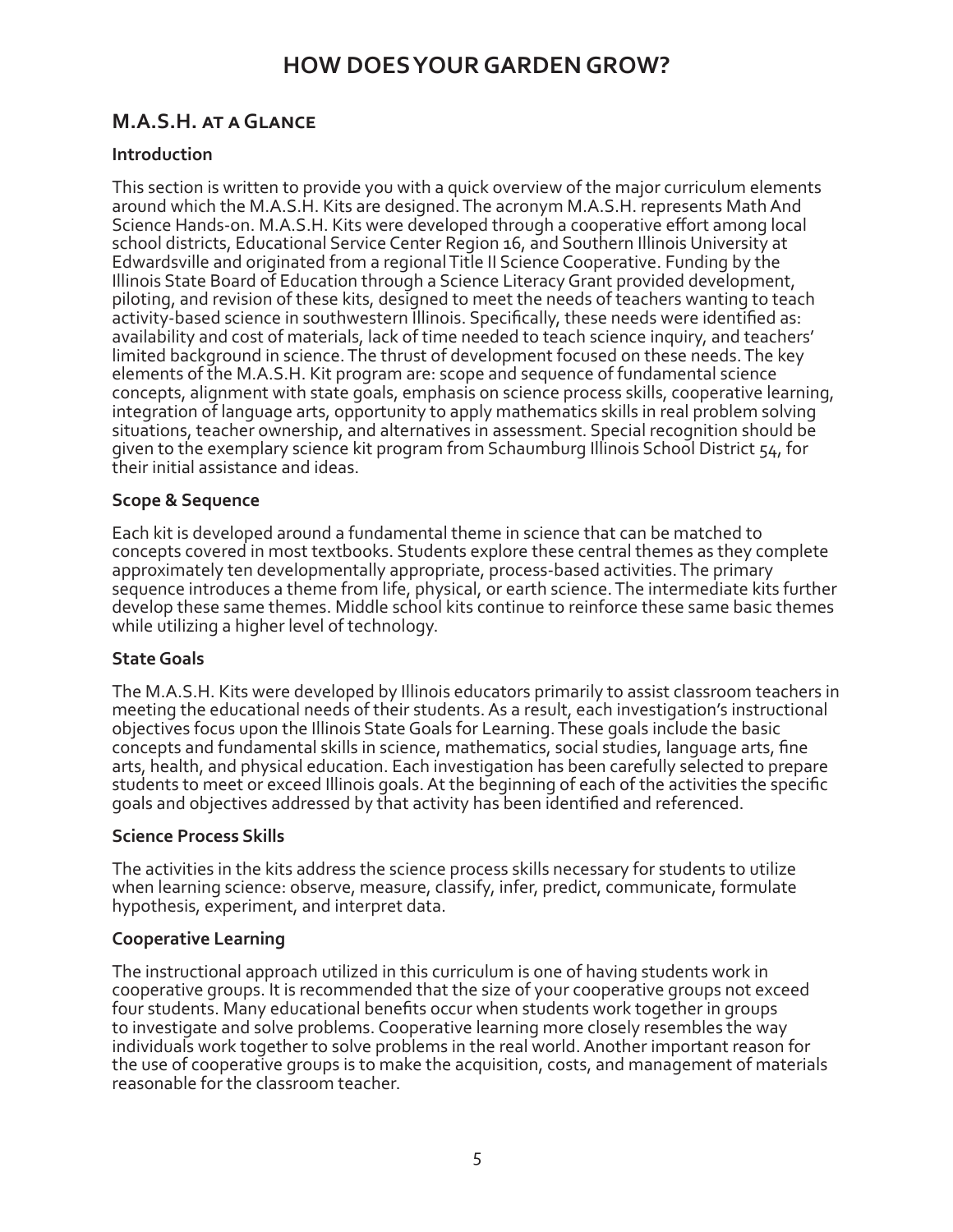#### **Language Arts**

Students read about, talk about, and write about the exciting science activities they are doing. This additional use of language along with the science investigation, reinforces the students' understanding of the scientific principles being explored. Not only do many of the kits include their own science-related books, but an additional list of resources is located in the introduction of each kit guide.

#### **Mathematics**

Many of the science investigations result in an opportunity for the students to apply mathematics skills in a variety of ways. Students are encouraged to quantify their observations with metric measurements; record and report those same observations with charts, tables, and graphs. Often times students will need to apply mathematical operations to solve problems or answer questions.

#### **Alternatives in Assessment**

The Unit Test provided in this guide can be used to determine students' understanding of the major concepts dealt with in the kit. Unit Tests use a variety of different questions such as multiple choice, fill in the blank, short answer, etc. The Unit Test may be given in a pre-post type format to determine: 1) the increase of students' understanding as a result of this unit and 2) clarify students' prior skills and knowledge to determine the direction instruction should take. Kits also include a performance based assessment that gives teachers the opportunity to observe what students actually can do with the science concepts and skills they have learned.

#### **Teacher Ownership**

The success of this program has been strongly dependent upon teacher ownership, especially at the very beginning of the projects' early stages of developing, piloting, and editing of the core activities. Continued teacher ownership has resulted in the creation of extension activities which provide additional instructional opportunities in all curricular areas. These extensions continue to be developed by classroom teachers using the M.A.S.H. kits. Materials for these activities may or may not be included in the kit. If you have a great extension idea for a kit activity, please send it to us at Southern Illinois University Edwardsville, Box 2226, Edwardsville, IL. 62026.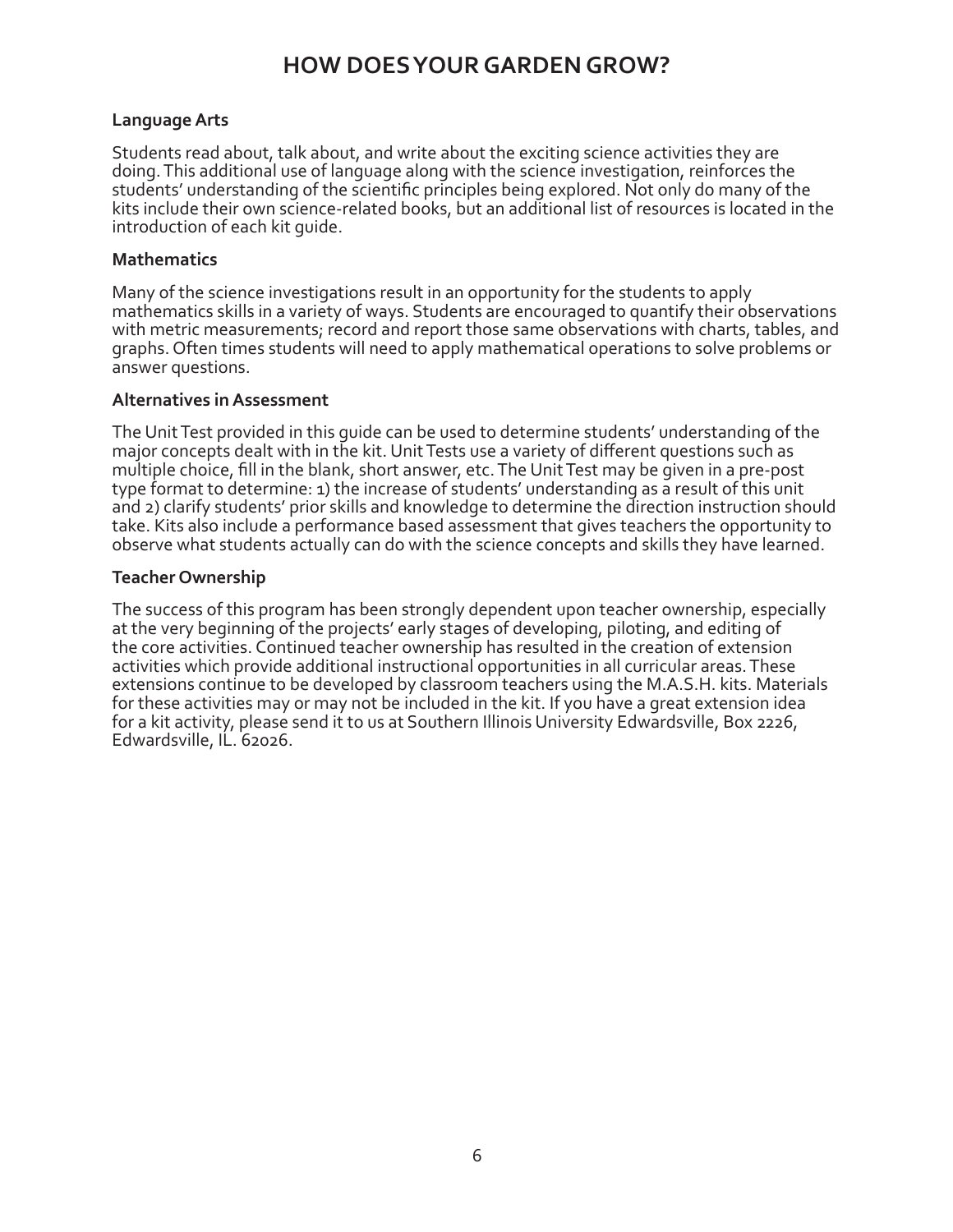#### **Major Purpose**

Magic beans? Beanstalks? Jack and a Giant? In fairy tales, anything is possible. From a small bean, a giant stalk can burst forth reaching heights in which only Giants and magic kingdoms exist. Plant growth and care, however, should not be seen as an adventure in a fairy tale or the result of magic. It can be a very real part of every child's life. From decorative window boxes to small home gardens to agricultural enterprises, plants play an essential and varying role in our society and therefore are an idea source for further study.

In *How Does Your Garden Grow* students can be farmers, biologists, and scientific investigators all in one. *How Does Your Garden Grow* enables students to explore the important chemical and physical processes which occur in the creation, growth, and existence of a plant. From photosynthesis to soil quality, students are introduced to the principles and processes which make plant life possible. In *How Does Your Garden Grow,* students are able to participate in and affect one of the greatest scientific and biological processes of all time: life.

#### **Objectives**

After completing *How Does Your Garden Grow*, a student will be able to:

#### **Generally:**

- **•** create bar graphs based on information found through observations
- **•** understand the importance of a control group in scientific experimentation
- **•** chart observations according to different characteristics and outcomes
- **•** calculate percentages

#### **Specifically:**

- **•** explain the growth cycle of a plant with regards to such processes as photosynthesis, phototropism and geotropism
- **•** test for soil chemistry and describe its effect on plant growth
- **•** understand the process by which plants absorb food and water
- **•** describe the affects of artificial fertilizers on plant growth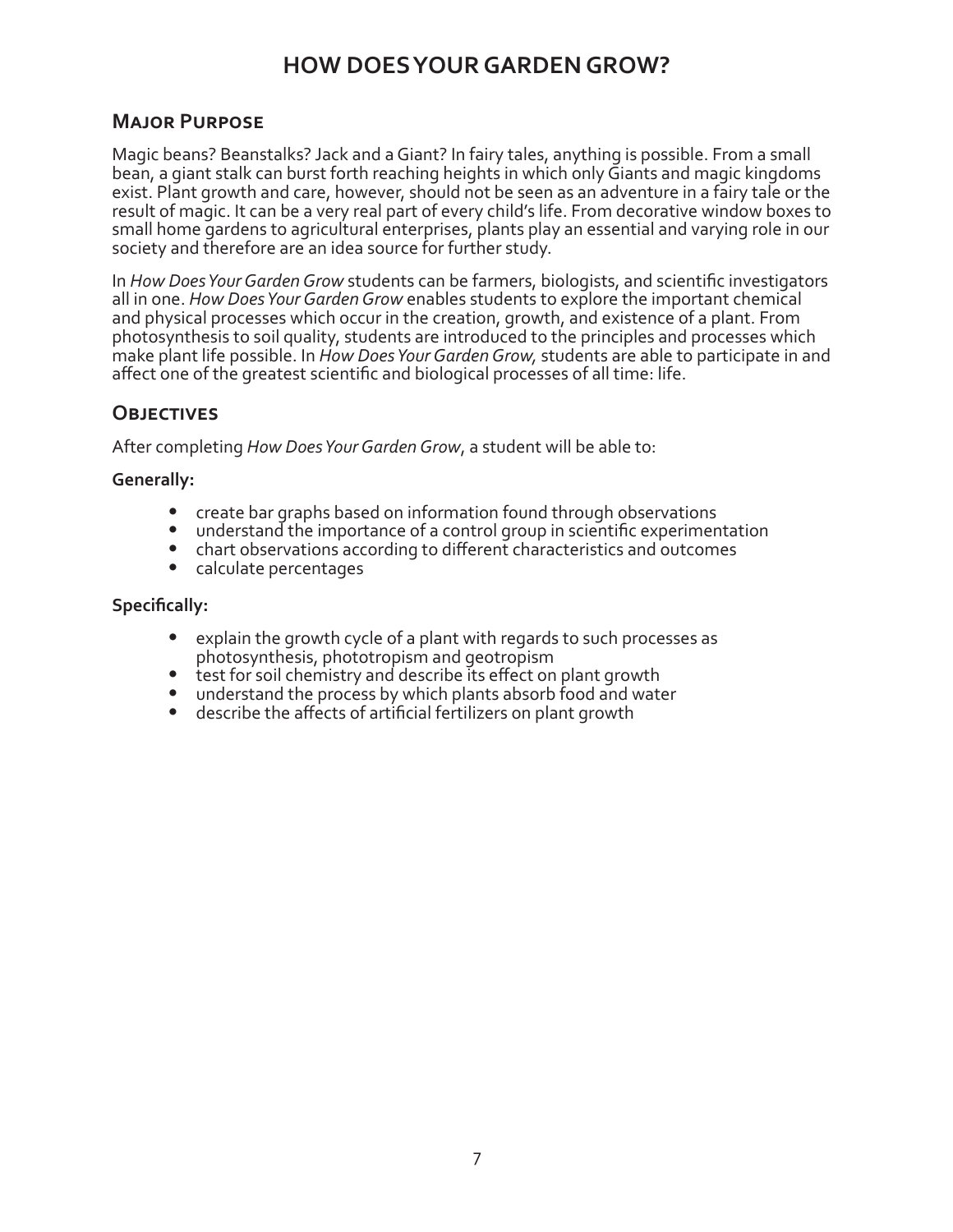These safety rules may be discussed and posted during science activities or the teacher may have the class generate a list of safety procedures to follow.

### **SAFETY POSTER:**

- 1. Always wear proper eye and clothing protection.
- 2. Work only with materials that have been approved and provided by your teacher. Never take chemicals or equipment from the supply shelf yourself.
- 3. Never perform an experiment your teacher has not reviewed and given you permission to perform. Listen carefully to the teacher's instructions and ask for help if you are unsure of what to do.
- 4. Do not use any equipment that is not working properly or is unsafe for any reason. Report faulty or damaged equipment to your teacher.
- 5. Tie back long hair. Confine all loose clothing.
- 6. Always be careful when handling chemicals. Immediately wash chemicals off your skin with water. Carefully clean up any spills.
- 7. Never put any equipment in or near your mouth or eyes. Never eat or drink while in the science area.
- 8. Do not taste anything during an experiment unless the teacher tells you that it is safe.
- 9. Clean up work area and return all materials to their proper place.
- 10. Always be careful when handling sharp items such as scissors, mirrors, compasses, pins, tacks, and paperclips.
- 11. Speak quietly in groups so that directions can be heard.
- 12. Immediately inform your teacher of any accidents.
- 13. Some plants are poisonous. If you do not know if a plant is edible, do NOT eat it.
- 14. Some seeds are poisonous and some produce poisonous toxins. If you do not know if a seed is edible, do NOT eat it.
- 15. Some plants are dangerous to the touch. Cactus plants can stick to your skin. Poison ivy, poison oak, and poison sumac can all cause severe skin irritation.
- 16. Many common household plants are poisonous. Poinsettia and philodendron are examples.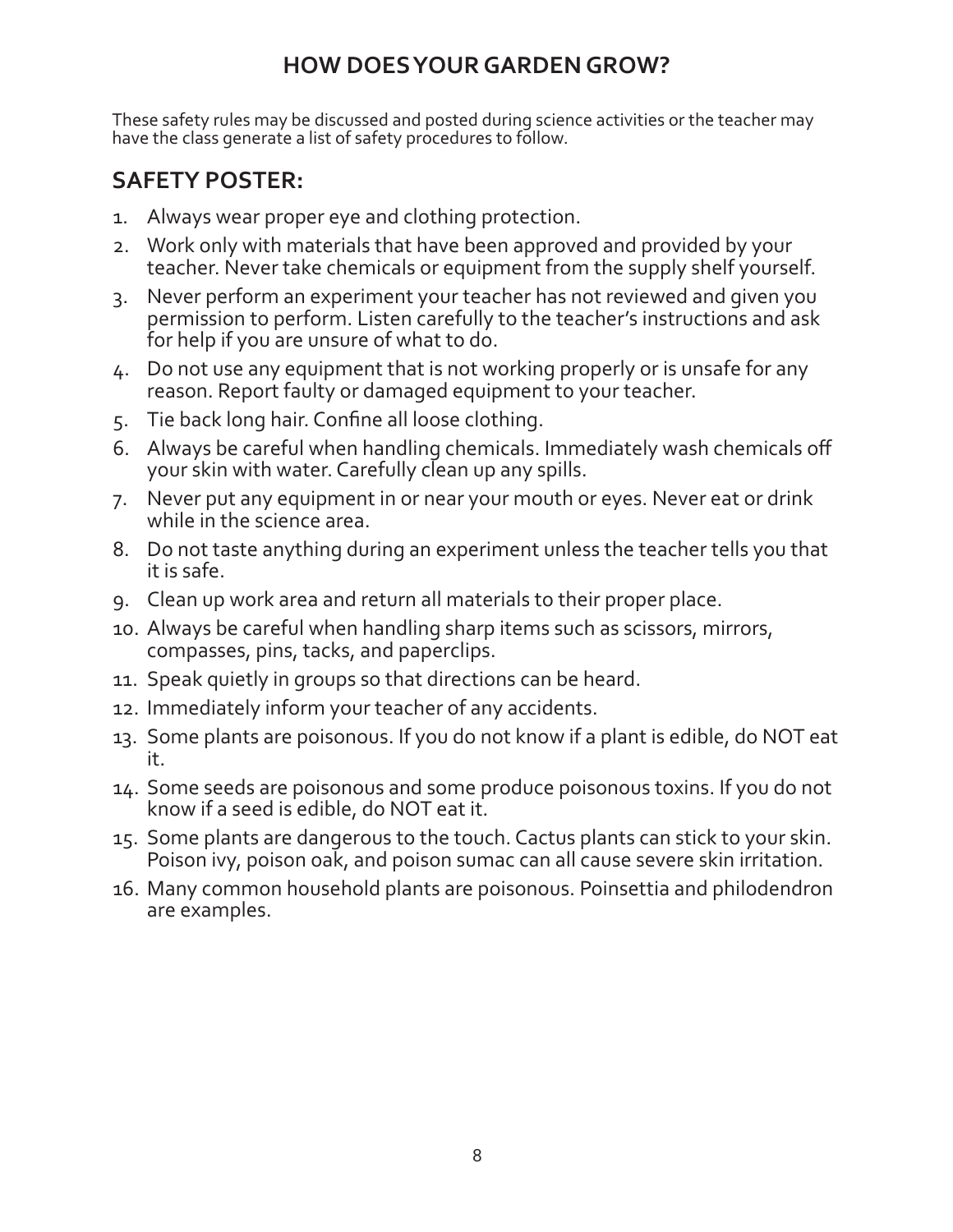#### **Cooperative Learning: Classroom Management Techniques**

- 1. In order for your students to complete the activities successfully, it is essential that they know, and follow, the ten rules for group work:
	- **•** Move into groups quietly, without bothering others
	- **•** Use quiet voices
	- **•** Stay with your group
	- Everyone does a job
	- **•** Everyone shares the work
	- **•** No one is bossy
	- **•** Everyone shares materials
	- **•** Everyone shares ideas
	- **•** Take turns talking
	- **•** Care about others' feelings
- 2. Initially avoid competition between groups. This can be accomplished by carefully selecting groups in a variety of manners — randomly (i.e. by birthdays), by students' abilities, or by allowing the students to choose groups for themselves. It is important to note that if the final technique is used to form groups, the students must be made aware that if their group does not perform adequately or productively, alternative selection methods will be employed (i.e. teacher selection).
- 3. Clearly define the task to be done.
- 4. Be sure there is a "product" connected with the group activity.
- 5. In setting time limits, allow too little time rather than too much time for the group to finish.
- 6. Each person in the team should play an active role. Regular rotation of roles should occur to give each student the opportunity to play a different role. Roles students can have are:

| Principal<br>Investigator:   | This person keeps the group members on task, makes sure the activity is<br>understood by all and is completed. Any questions will be immediately<br>clarified with the teacher.                                                                                                                                                  |
|------------------------------|----------------------------------------------------------------------------------------------------------------------------------------------------------------------------------------------------------------------------------------------------------------------------------------------------------------------------------|
| <b>Materials</b><br>Manager: | This person obtains all supplies the group needs. If the group is large<br>enough, a second Materials Manager can be assigned to be responsible<br>for returning materials to the supply area and having the group clean up<br>its work area.                                                                                    |
| Recorder/<br>Evaluator:      | This person writes down responses that team members have formulated.<br>This person notes how well group members perform their responsibilities,<br>contributing to the overall performance and outcome of the group.                                                                                                            |
| Reporter:                    | This person writes down the group's conclusions and reports to the class.<br>The reporter may also need to record the group's data on a class graph or<br>chart. If the group is large enough, two Reporters can be assigned - one<br>to record conclusions and chart data, the other to present their findings to<br>the class. |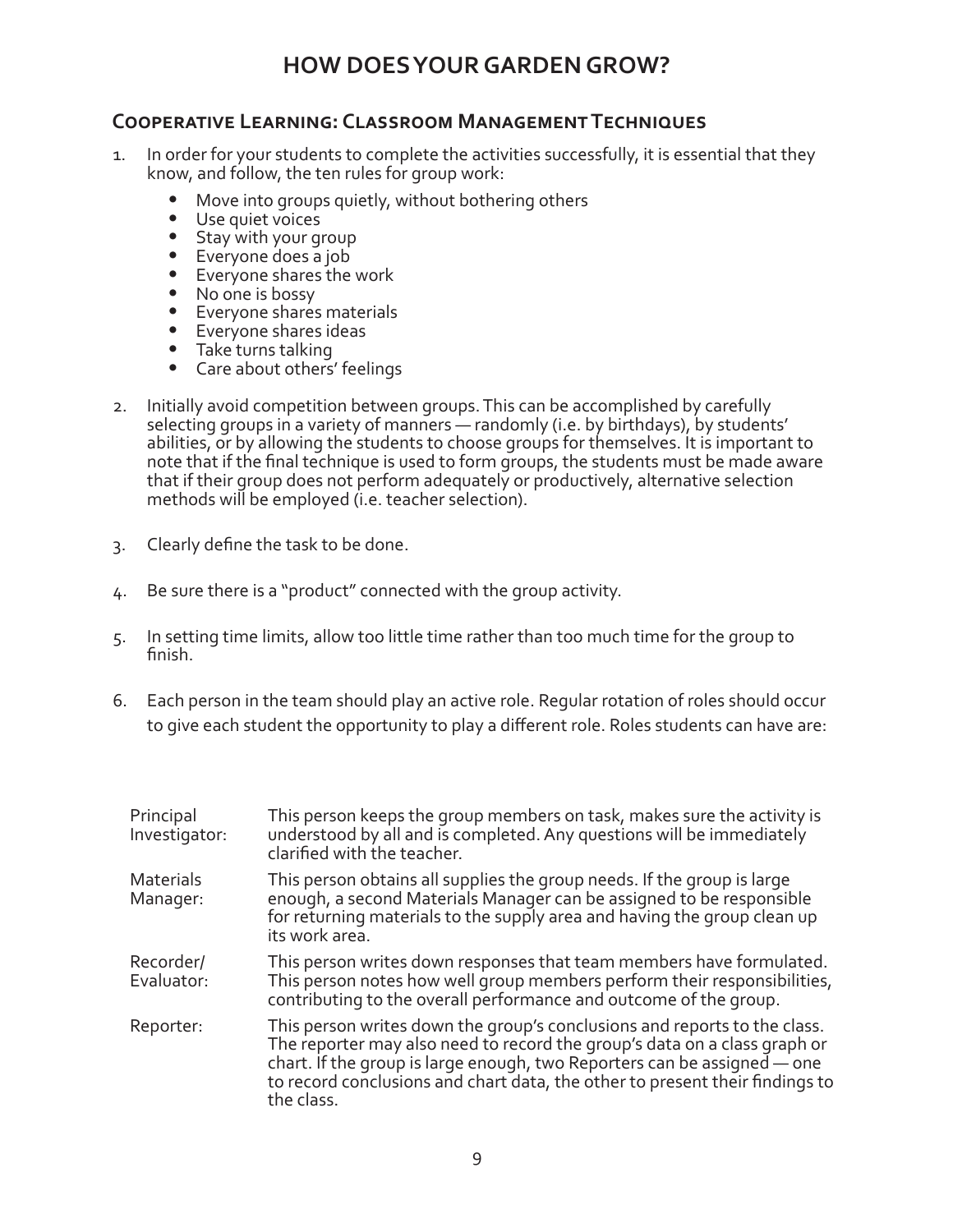7. Follow the Five C's of group work to have a safe, and FUN, science activity:

| Caution:    | Laboratory group work requires caution in every part. Safety<br>instructions should be followed and a safety checklist should be<br>implemented before each activity.   |
|-------------|-------------------------------------------------------------------------------------------------------------------------------------------------------------------------|
| Cooperate:  | To ensure successful group work, each member must cooperate with<br>the other members of the group.                                                                     |
| Contribute: | Each member must make an effort to contribute something to the<br>group.                                                                                                |
| Control:    | Group work requires control over our body movements, voices, and<br>actions. To avoid chaos in the classroom, control must be practiced by<br>each member of the group. |
| Clean-Up:   | Each group member must do his or her part to clean up after the<br>activity. Students must make sure the work area is clean and all<br>materials are put away.          |

8. The culmination of a group activity should be a time of sharing and evaluating how well group members worked together as well as examining the groups' end results or products.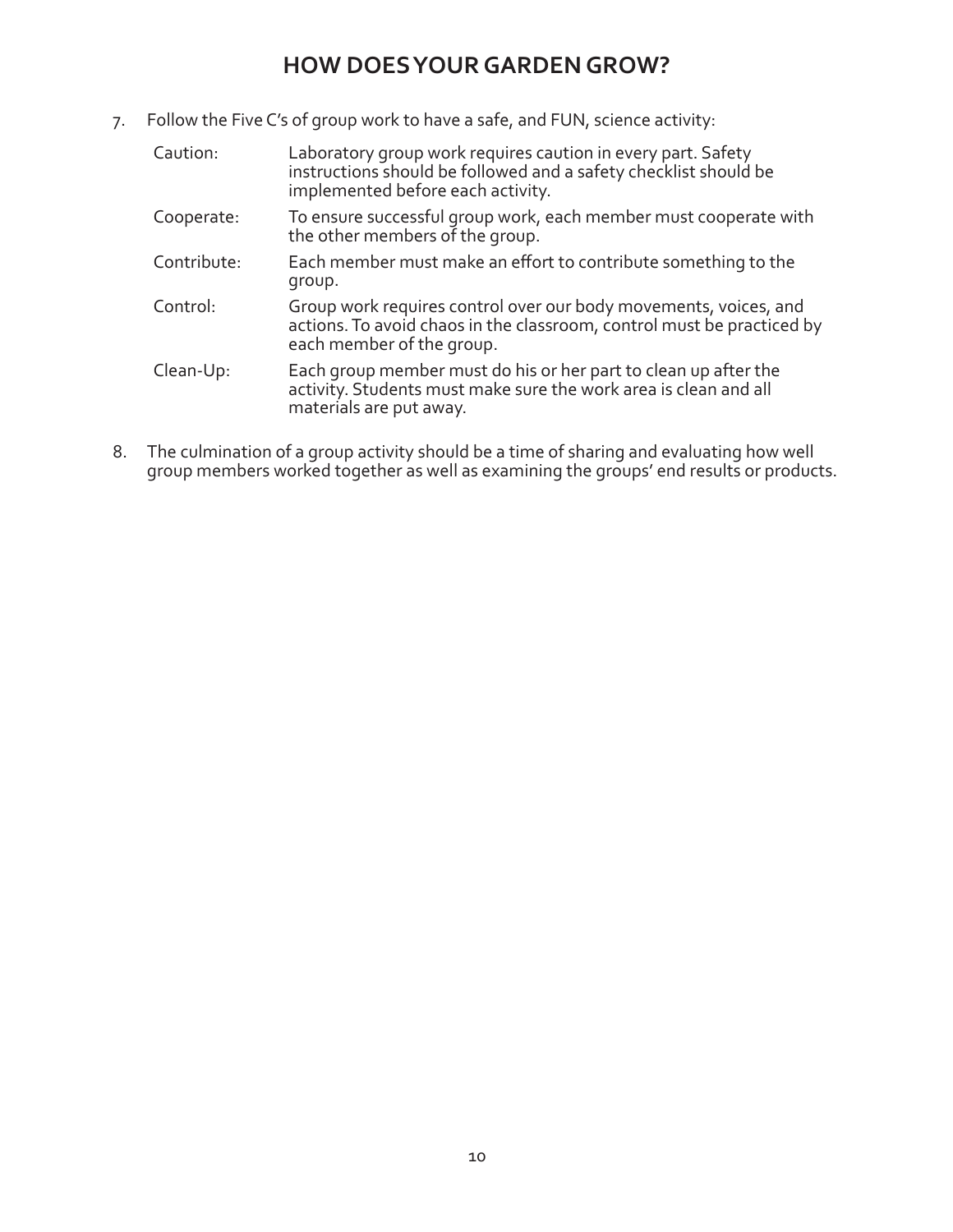#### **Resource List**

Brown, Renata. Gardening Lab for Kids: 52 Fun Experiments to Learn, Grow, Harvest, Make, Play and Enjoy your Garden. Massachusetts: Quarry Books, 2014.

Lerner, Carol. Plant Families. New York: Morrow Junior Books, 1989.

Markmann, Erika. Grow It! Indoor/Outdoor Gardening Guide For Kids. New York: Random House, 1991.

Messner, Kate & Neal, C. S. (Illustrator). Up in the Garden and Down in the Dirt: (Nature Book for Kids, Gardening, and Vegetable Planting, Outdoor Nature Book). California: Chronicle Books, 2017.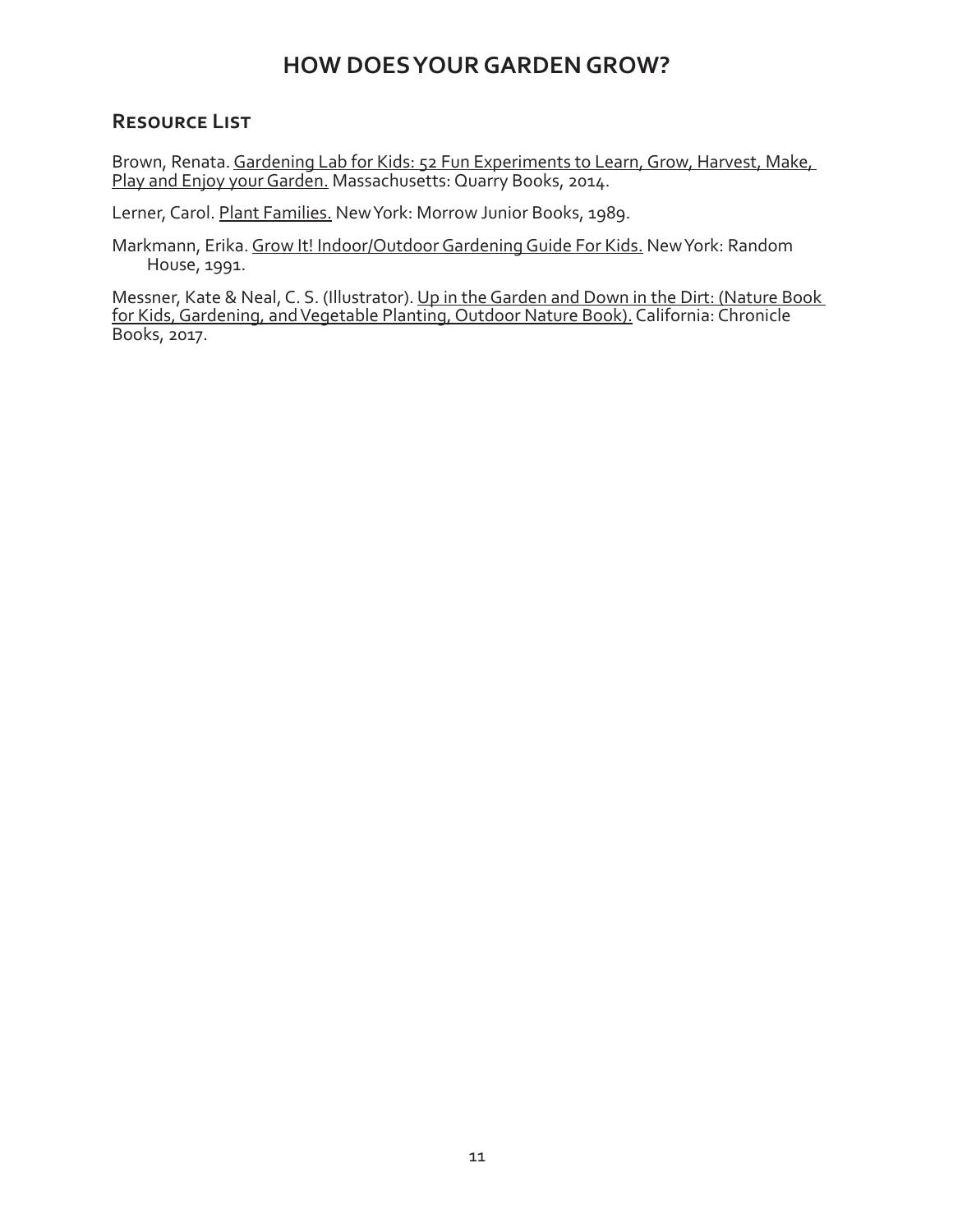Name \_\_\_\_\_\_\_\_\_\_\_\_\_\_\_\_\_\_\_\_\_\_\_\_\_\_\_\_\_\_\_\_\_\_\_\_\_\_\_

### **How Does Your Garden Grow? Test**

- 1. A monocot splits into \_\_\_\_\_\_\_\_\_\_\_\_\_\_\_\_\_\_\_\_\_\_\_ part(s).
- 2. A dicot splits into \_\_\_\_\_\_\_\_\_\_\_\_\_\_\_\_\_\_\_\_\_\_\_\_ part(s).
- 3. Identify the embryo and cotyledon in the picture below.



- 4. The purpose of the cotyledon is to:
- 5. How could you test for the presence of starch?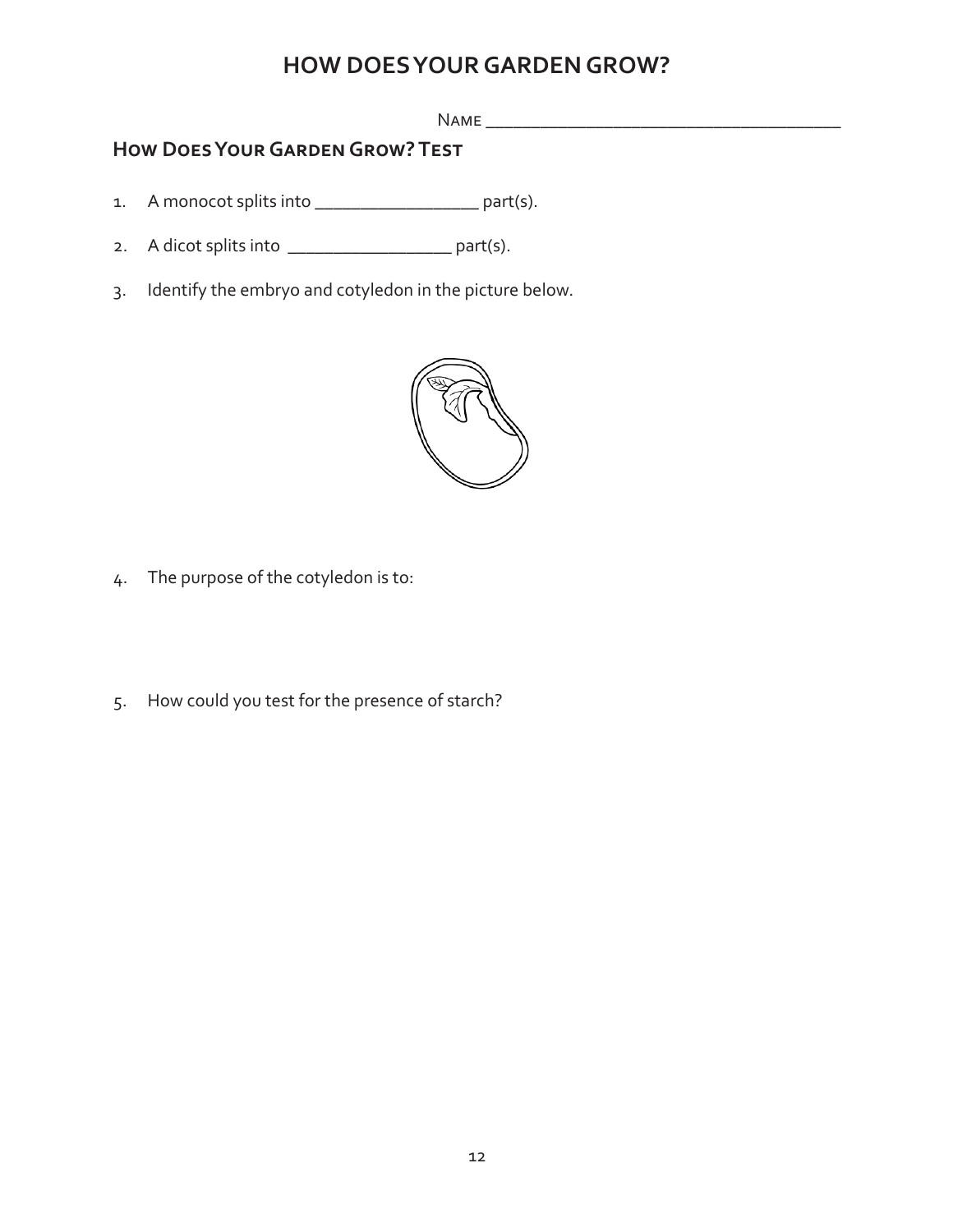- 6. List 2 factors that affect the germination of a seed.
	- a)
	- b)
- 7. A strip of pH paper from a soil test is green. How would the plants in the area look?
- 8. In the picture below, draw a sun to show from which direction the sun is coming.



9. Look at the picture below. Which direction is downward? (Ignore the direction of the paper.)



- 10. In photosynthesis, plants give off which? (carbon-dioxide, oxygen).
- 11. Animals give off which? (carbon-dioxide, oxygen)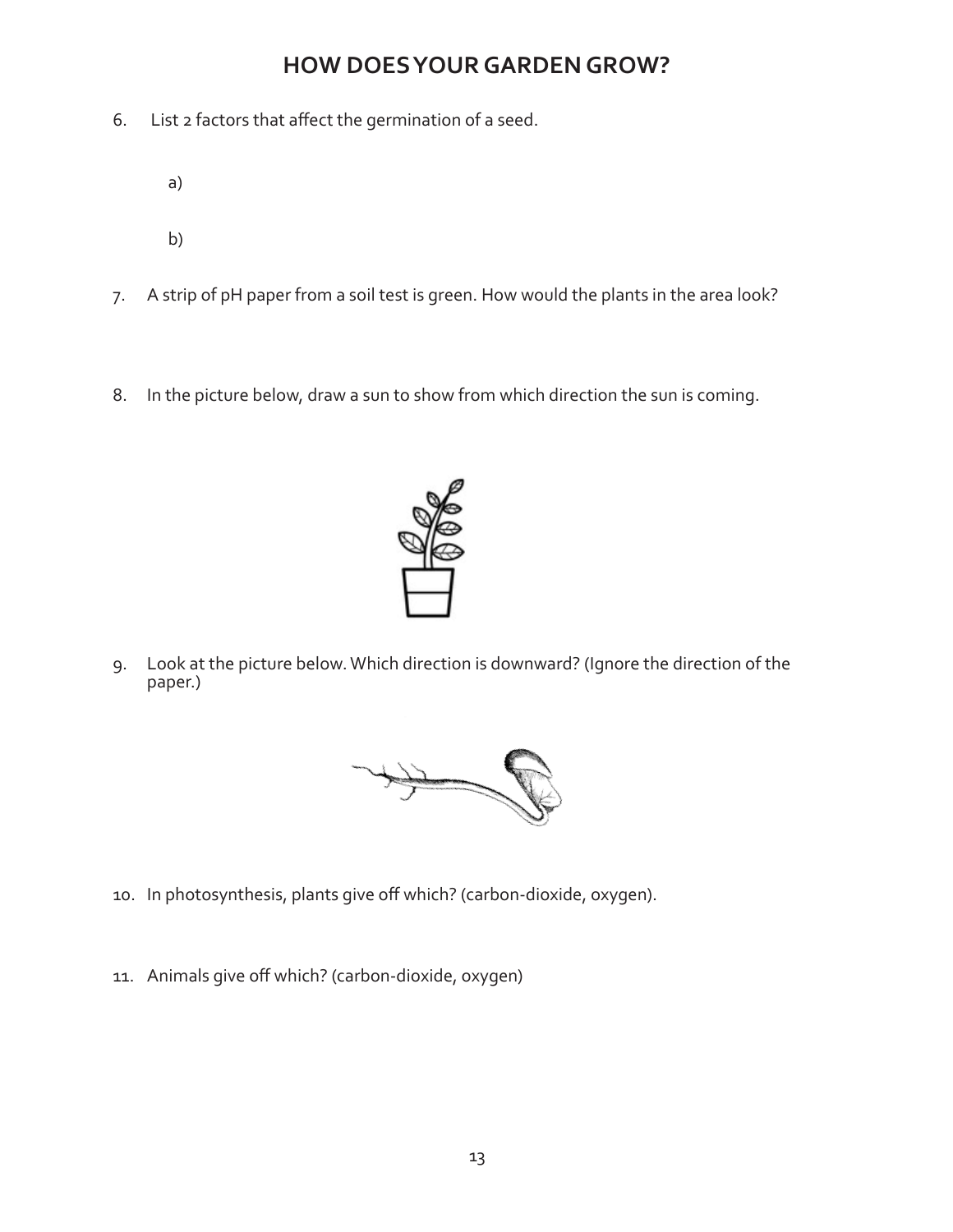12. Explain why celery turns red if placed in red water.

13. In photosynthesis plants make \_\_\_\_\_\_\_\_\_\_\_\_\_\_\_\_\_\_\_\_\_\_\_\_\_\_\_\_\_\_\_\_\_.

14. List 2 ways to grow plants besides seeds.

A.

B.

15. What is the key difference between hydroponically grown plants and normally grown plants?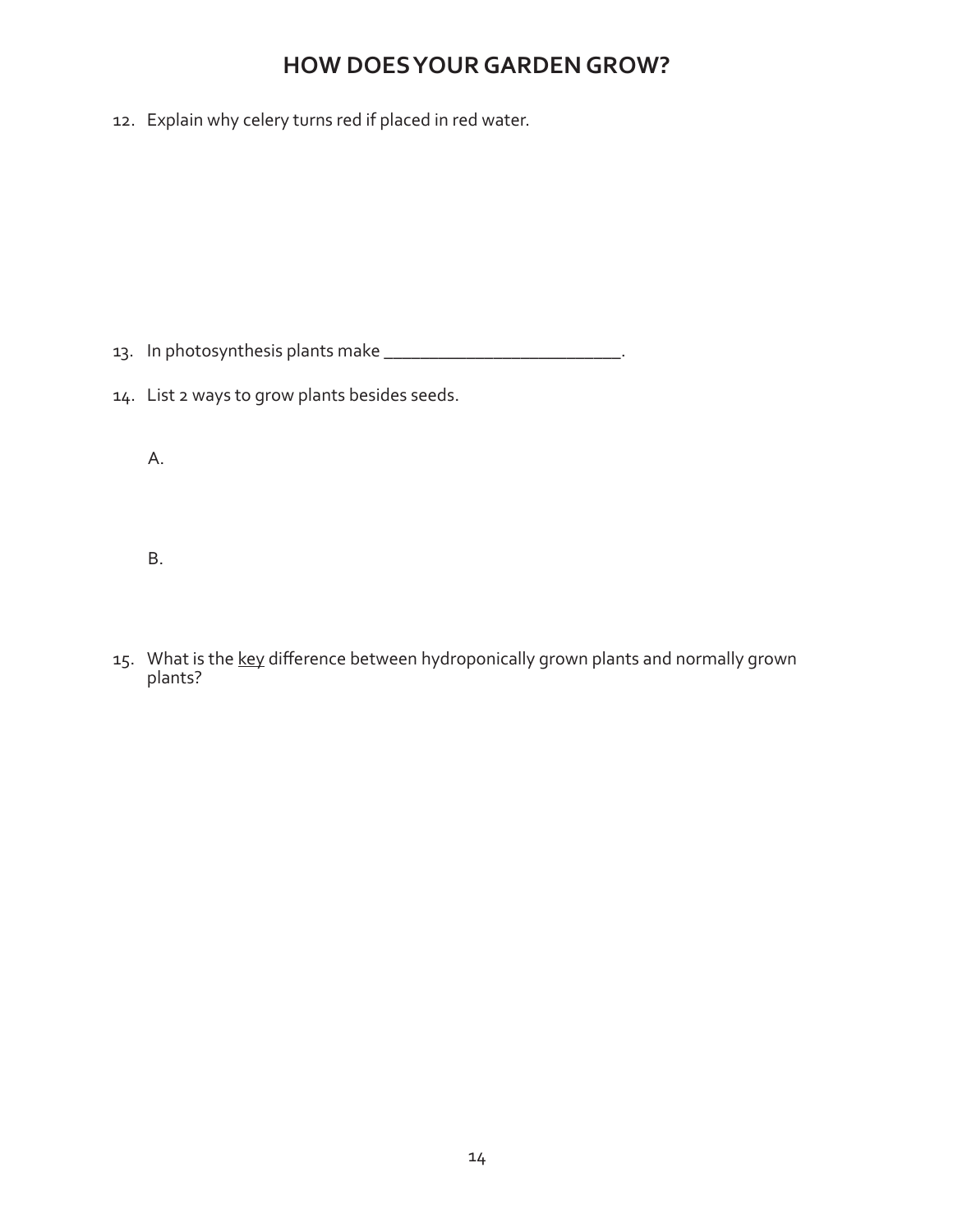Answer the question using the graph below.





16. Is there a relationship between seed size and rate of germination? Explain why or why not.

17. Fill in the blanks on the chart and design a graph to record the information in the chart.

| Plant                        | Stem Height Before | Stem Height After | Stem Growth |
|------------------------------|--------------------|-------------------|-------------|
| <b>Plant with Fertilizer</b> | $10 \, \text{cm}$  | 24 CM             | cm          |
| Plant without<br>Fertilizer  | 8 cm               | $16 \text{ cm}$   | cm          |

18. Using the information in your graph, did fertilizer affect the growth of the plant? Explain why or why not.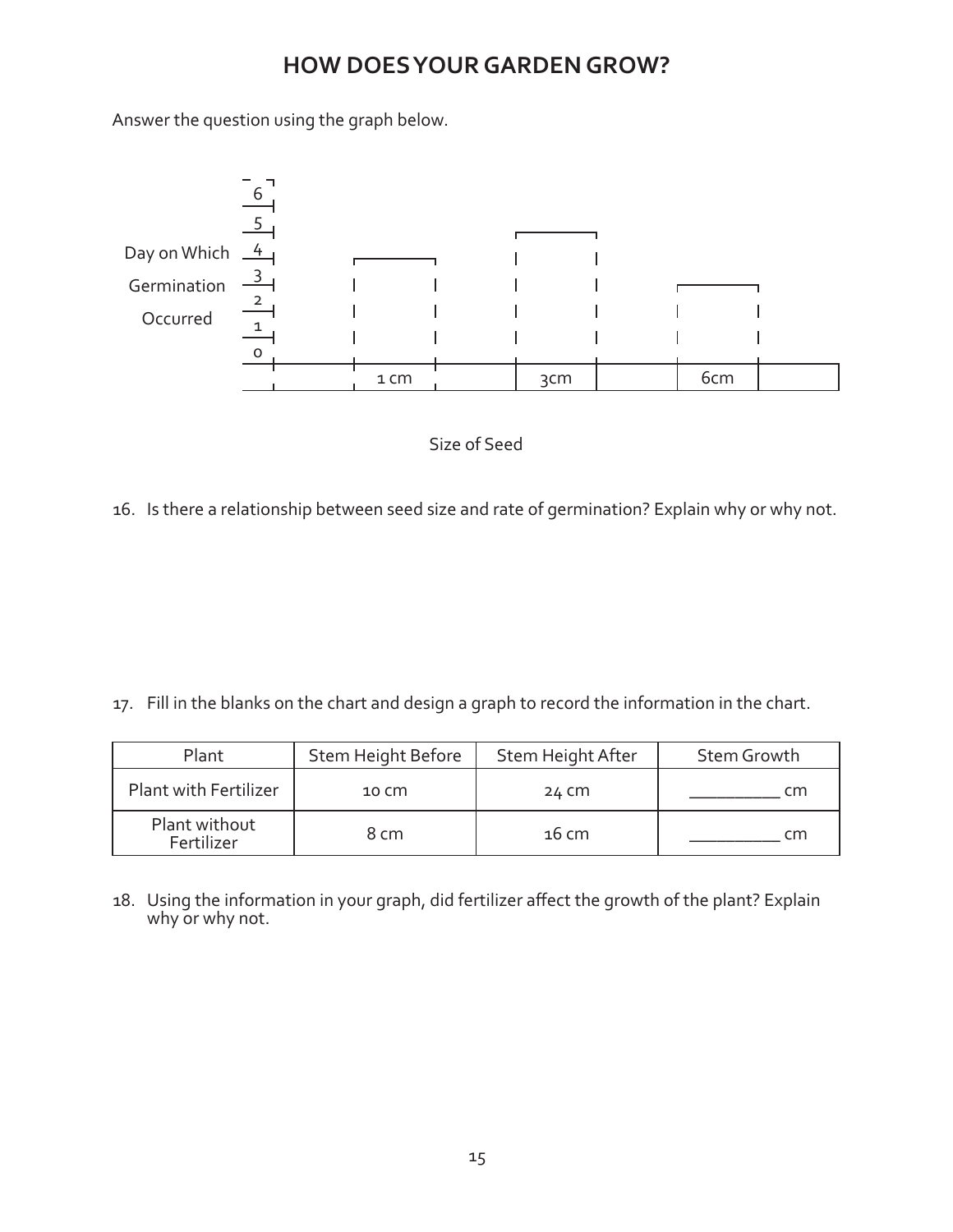### **How Does Your Garden Grow? Test Answer Key**

- 1. one
- 2. two
- 3.



- 4. provide food for the embryo
- 5. using iodine it turns purple in the presence of start
- 6. temperature, depth seed is in soil, amount of water, amount of oxygen
- 7. the plants should be healthy since the pH of the soil is around 7
- 8.





9.



- 10. carbon-dioxide
- 11. oxygen
- 12. xylem tubes in the stem of celery conduct the red water up the stem, turning it red
- 13. food
- 14. tubers (potatoes), cuttings, runners, rhizomes, bulbs
- 15. hydroponics does not use soil
- 16. no, because otherwise the 6 cm seed would have sprouted later than the 3 cm seed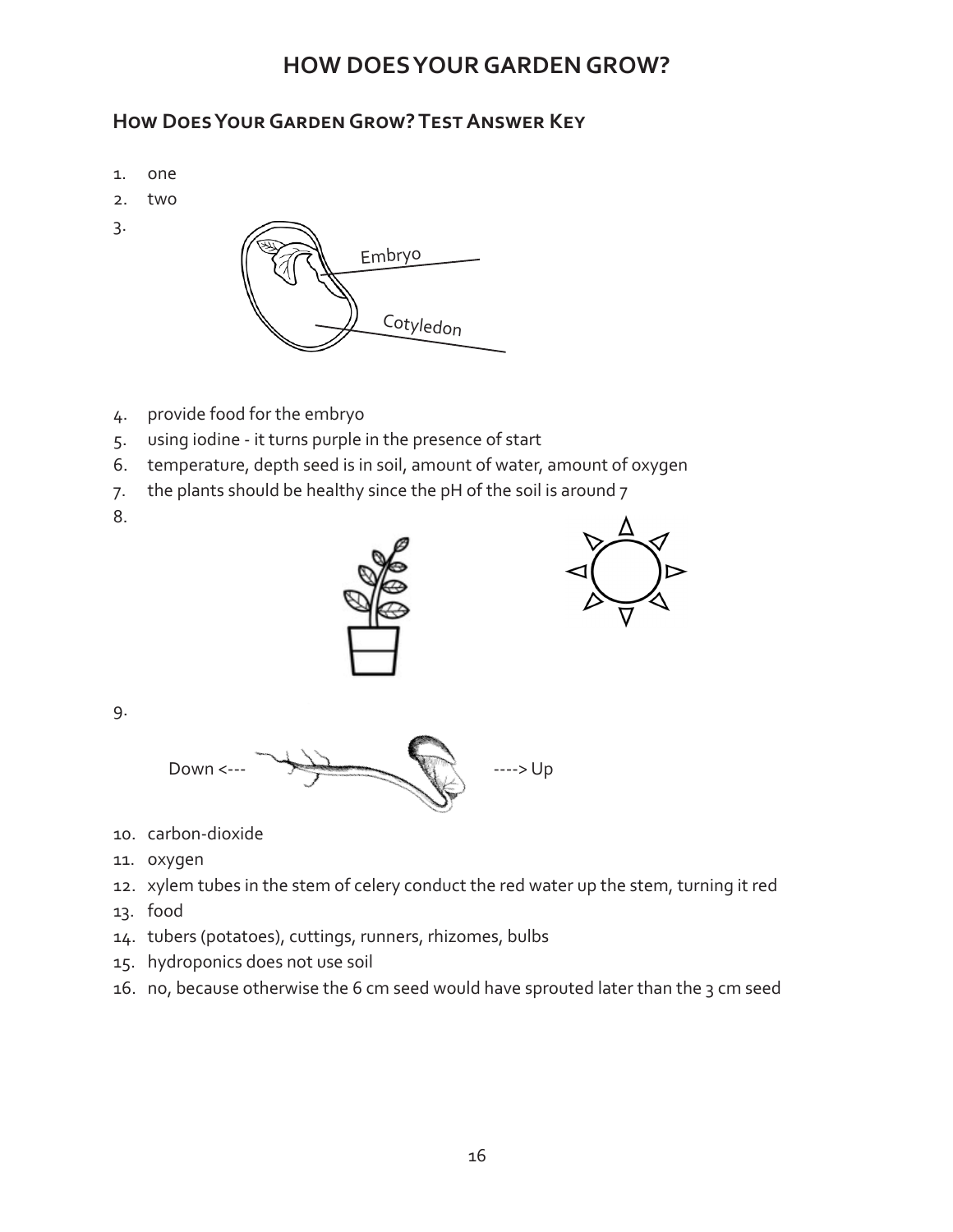17.

| Plant                        | Stem Height Before | Stem Height After | Stem Growth |
|------------------------------|--------------------|-------------------|-------------|
| <b>Plant with Fertilizer</b> | 10 CM              | 24 CM             | 14 CM       |
| Plant without<br>Fertilizer  | 8 cm               | 16 cm             | 8 cm        |

18. yes, because the stem growth of the plant with fertilizer was greater in the one without fertilizer



#### **Stem Growth in Plants With and Without Fertilizer**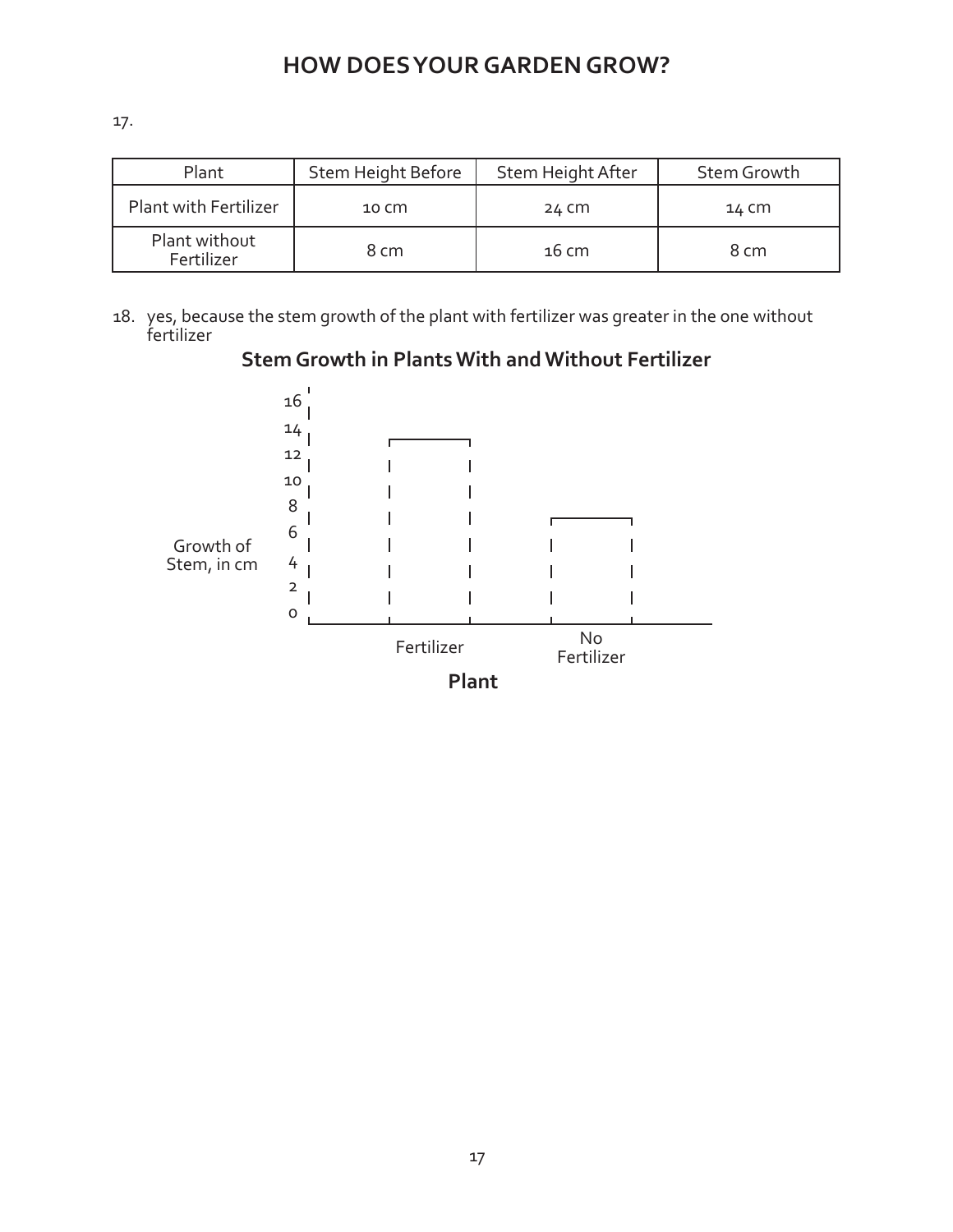### **ACTIVITY #1: The Seed**

**TIME**: 40 minutes initially - 1 week for observations

**OBJECTIVES**: Students will identify the parts of a seed and will understand the relationship between the structure of a seed and its function. Students will use iodine to test for the presence of starch in seeds. Students will compare the growth of a monocot and a dicot seed.

**TEACHER BACKGROUND INFORMATION**: Some scientists classify plants by the way they reproduce. Some plants reproduce with seeds, others do not. Scientists put all the seed plants in two groups depending on whether they produce seeds in flowers or cones. Scientists put all the plants that do not have seeds in other groups. Examples are algae, mosses and liverworts, horsetails and club mosses, and ferns.

The seeds of flowering plants contain one or more "seed leaves" called cotyledons. These are a source of food for the embryonic plant. The embryo can be easily seen in bean seeds and resembles a tiny plant. Plants which have seeds with one cotyledon are called monocots. Plants which have seeds with two cotyledons are called dicots. A peanut splits into two sections, so a peanut plant is a dicot. A kernel of corn has one cotyledon and does not split into two parts. A corn plant is a monocot.

Looking at seeds is one way you can classify monocots and dicots. Another way is by counting flower petals. Monocots have petals in groups of three. A tulip has six petals. Six is two groups of three so a tulip is a monocot. Dicots have petals in groups of four or five. A hibiscus has five petals so it is a dicot.

Iodine is an indicator for starch. Starch is a carbohydrate used as an energy source for living things. In the presence of starch, the yellow-orange iodine turns a deep purple color. Iodine is deadly if taken internally. Remind students not to taste the iodine. Diluting the iodine 1:9 substantially reduces the chance of poisoning.

#### **MATERIALS (per group of 2)**:

- 3 red bean and 3 corn seeds
- 2 red bean seeds that have been soaking for 24 hours
- 1 hand lens
- 1 pipette
- 1 condiment cup

#### **TEACHER PROVIDED MATERIALS**:

Iodine solution - 9 parts water/1 part iodine Paper towels Student Activity Sheet 1

#### **PROCEDURE**:

**Part I** - Seed Parts



- 1. Students will take a soaked bean and place it on a paper towel.
- 2. Have them separate the bean along the curved, outer part and use the hand lens to identify the cotyledon and the embryo.
- 3. Discuss monocots and dicots, explaining why a bean is a dicot and corn is a monocot. You may want to let the students see that a corn seed cannot be split into two parts.
- 4. Students should complete Part I on Student Activity Sheet 1.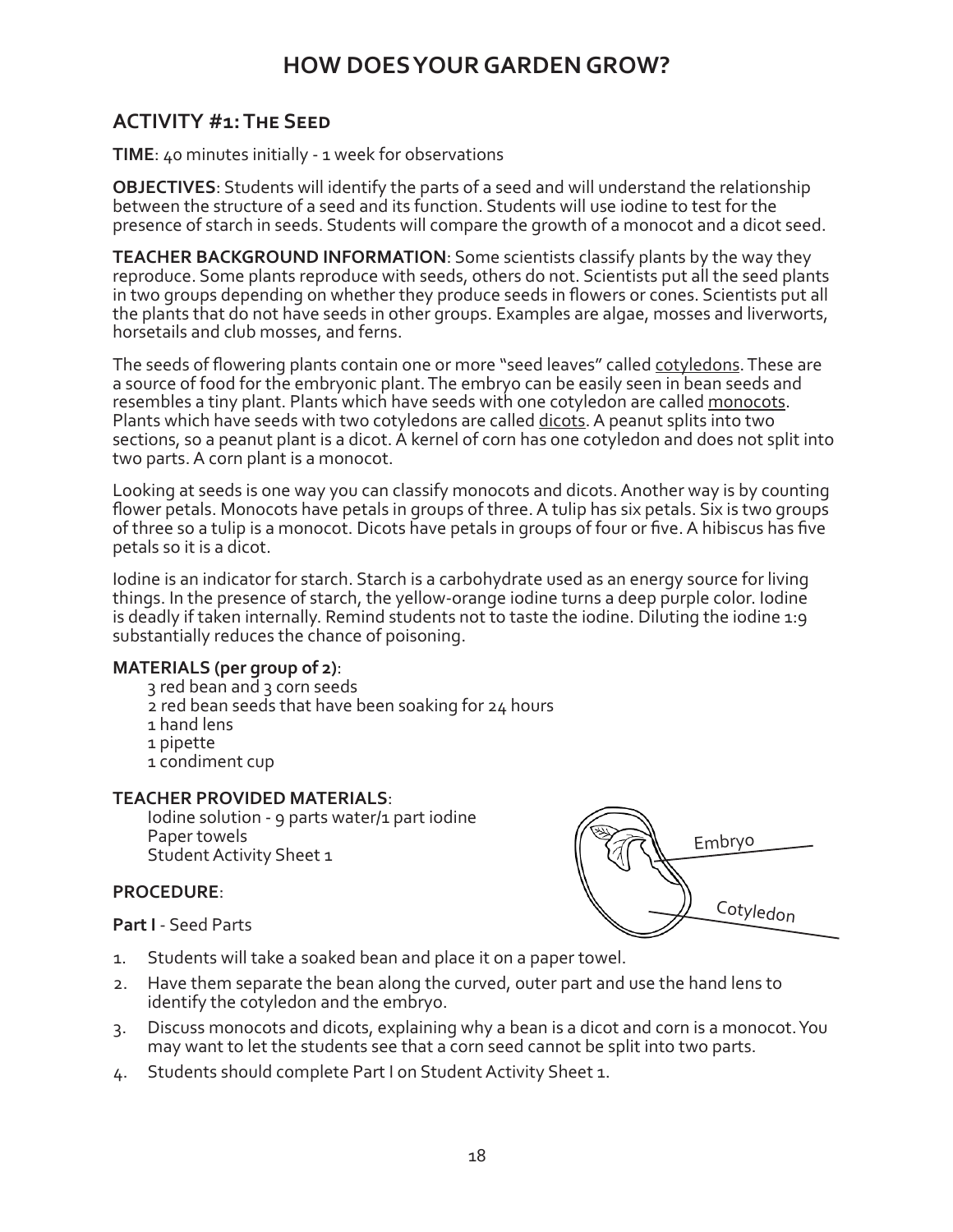#### **Part II** - Seeds are a Source of Energy

- 1. Using the seed from Part I, have students scratch the surface of the cotyledons with their fingernail and add a drop of iodine. Students should bring their pipette to the container of iodine, squeeze the bulb, insert the tip, and release the bulb to suck up a few drops of iodine. They should then carefully carry the pipette back to their seats. They should not squeeze the bulb at the top until they are ready to release the iodine. Remind them not to taste the iodine, and that it will stain their skin and clothing.
- 2. Students should answer the questions on Part II of the worksheet.

**Part III** - Comparing the Seed Growth of a Monocot and Dicot

- 1. Have students line the sides of the condiment cup with a damp paper towel. Then have them fill the center of the condiment cup with damp paper towels so that the cup is filled. This will help the seeds stay firmly pressed between the cup and the paper towel lining the cup.
- 2. Students should place 3 bean seeds and 3 corn seeds between the side of the cup and the paper towel.
- 3. The cups should be set in a warm place out of sunlight. A temperature slightly above 22 degrees Celsius will allow for germination in 3 to 4 days.
- 4. Students should keep the towel moist but not soaking. Observe the seeds daily and make sure the water level is below the seeds. If the seeds soak in water they will rot and should be removed.
- 5. Students should complete the bar graph under Part III on Student Activity Sheet 1. Two bars for each plant part are necessary - one for corns and one for beans. They should record on which day the roots, stems, and leaves appear for the monocot and the dicot. They should complete the questions on the worksheet.

**FORMATIVE EVALUATION**: Students will be evaluated on the completion of Student Activity Sheet 1.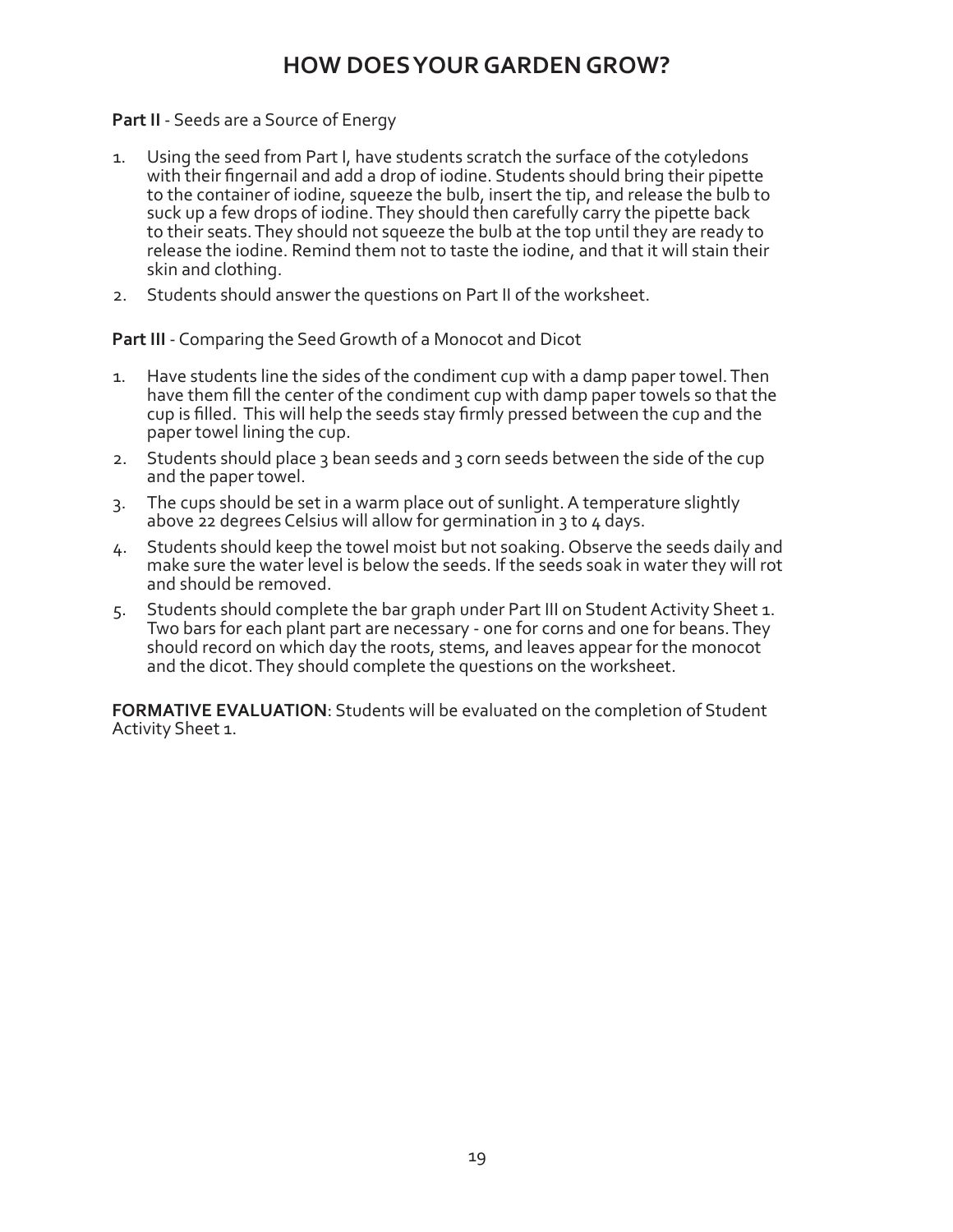#### Name

#### **Activity #1: The Seed**

**MATERIALS per group of 2**: 2 soaked bean seeds, 1 pipette, 1 hand lens, paper towels, iodine solution, 1 condiment cup, 3 bean seeds, and 3 corn seeds.

#### **PROCEDURE:**

#### **Part I - Seed Parts**

- 1. Take a soaked bean, dry it, and place it on a paper towel.
- 2. Carefully separate the bean with your fingernail along the curved, outer part of the bean. If you pull too hard you will damage the inside.
- 3. The two sections are the cotyledons. They provide food for the embryo or baby plant. Once the embryo grows and is able to make its own food using sunlight, the cotyledons are no longer necessary and fall off.
- 4. Use the hand lens to identify the embryo. Make a drawing under Part I of what you see and label the embryo and cotyledon.

#### **Part II - Energy Source for Seeds**

- 1. Using the seed from Part I, scratch the surface of the cotyledon with your fingernail.
- 2. Use your pipette as your teacher has instructed you and place a drop of iodine on the area that has been scratched. Iodine will stain your skin and clothing and is poisonous if tasted!
- 3. Answer the questions under Part II.

#### **Part III - Comparing the Seed Growth of a Monocot and Dicot**

- 1. Line the side of a condiment cup with a damp paper towel.
- 2. Fill the center with damp paper towels so that the cup is filled.
- 3. Carefully place 3 bean seeds and 3 corn seeds between the cup and the lining of the paper towel.
- 4. Place the cups where your teacher has instructed you.
- 5. Observe your seeds daily and make sure the paper towels remain damp. Do not let your seeds soak in water because they will rot and will have to be removed.
- 6. Record on which day the leaves, stems, and roots appeared for both the corn and the bean. Then answer the questions.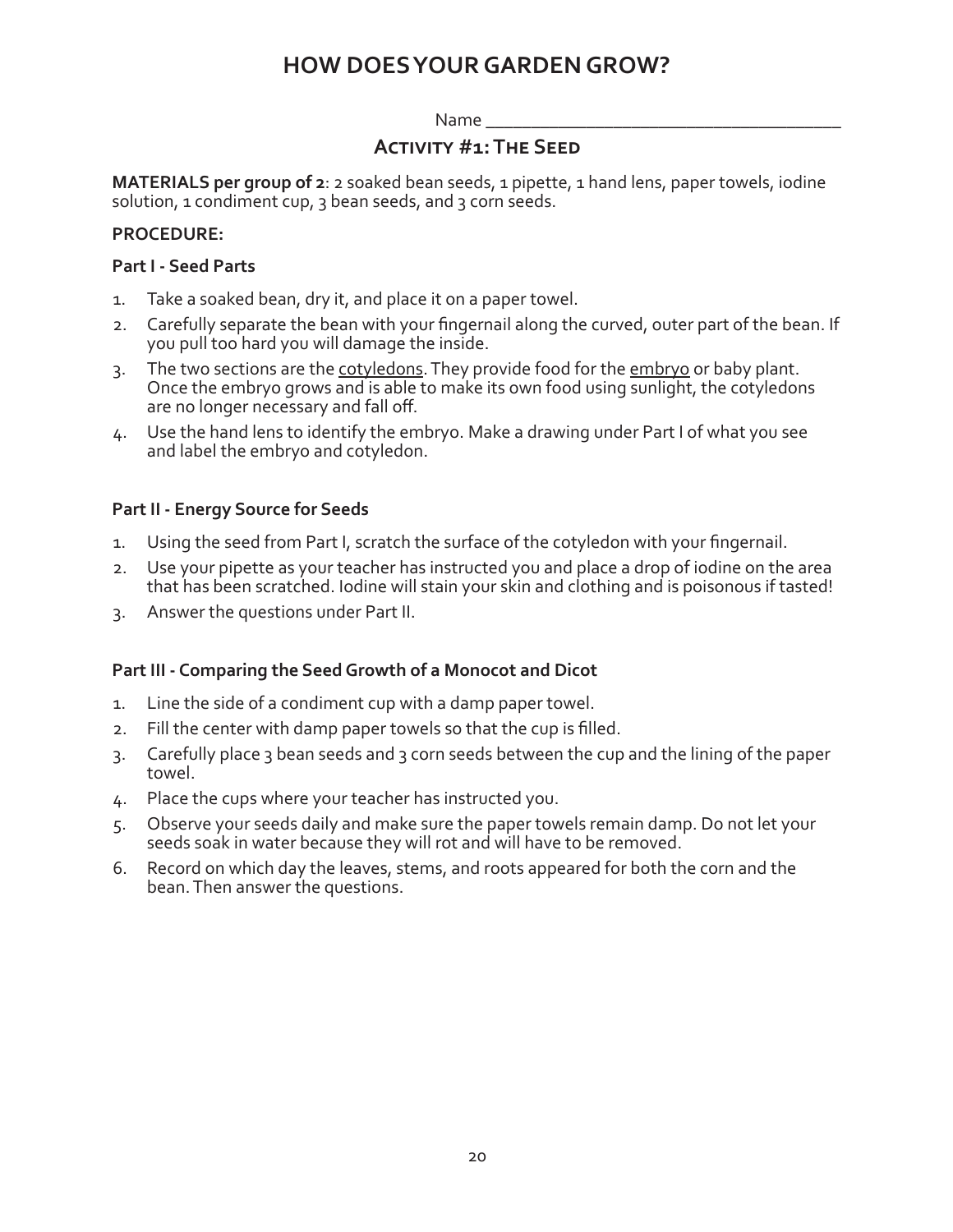**Part I**: In the space below, draw a diagram of the seed you observed and identify the following parts: embryo, cotyledon.

#### **Part II:**

- 1. What happened when iodine was place on the cotyledons?
- 2. What does this indicate is present?
- 3. How is this material helpful to the embryo?
- 4. Name some seeds we use as food.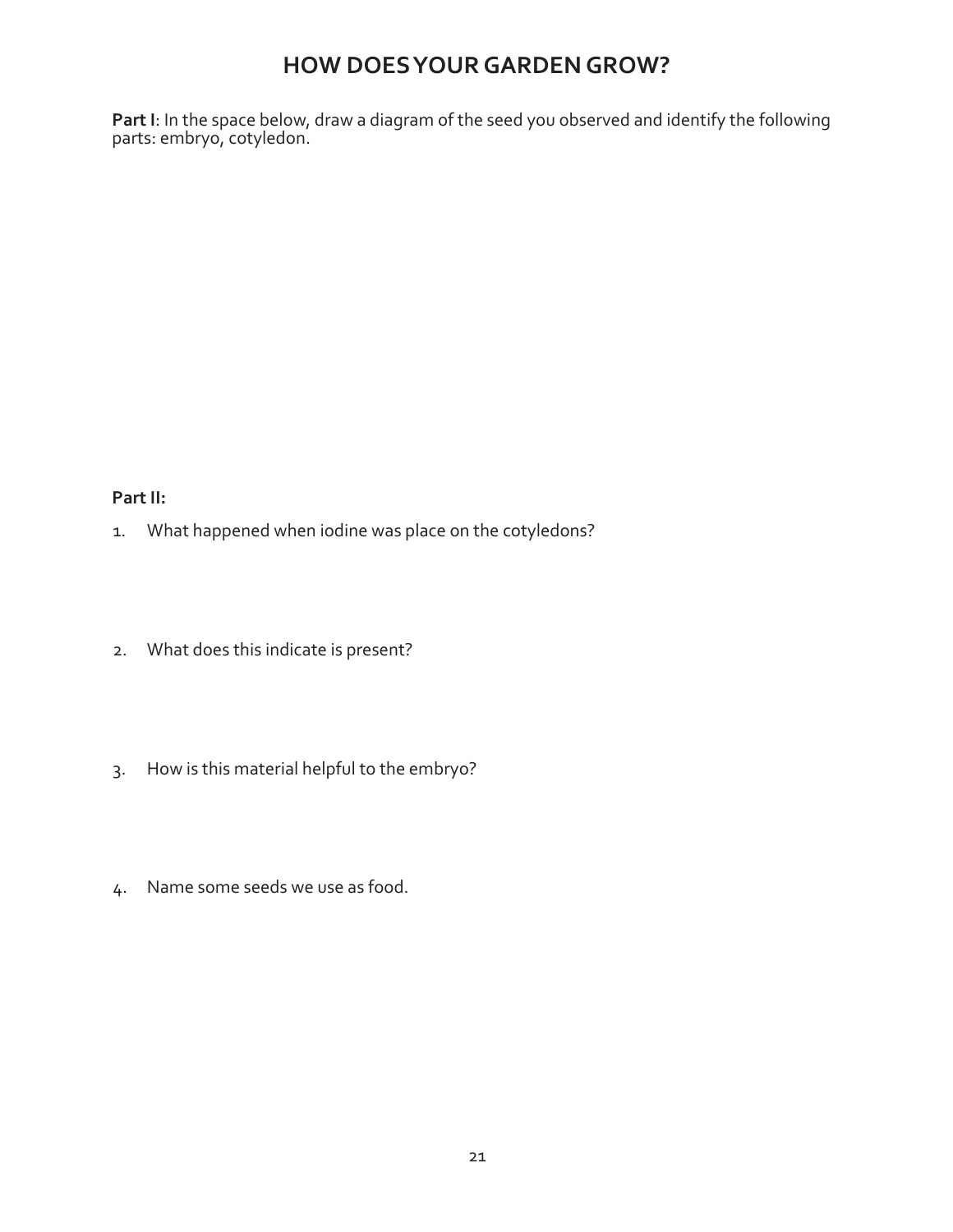#### **Part III:**

1. Make a bar graph that shows the day on which the plant parts appeared. Two bars - one for beans and one for corn - are needed for each plant part. Color the squares below to indicate which bar represents bean and which bar represents corn.



**Plant Part**

- 2. Explain the difference between a monocot and dicot plant.
- 3. Corn is a (monocot, dicot). A bean is a (monocot, dicot).
- 4. What happens to the cotyledons after the plant grows several leaves?
- 5. Which sprouts first: the root or the stem?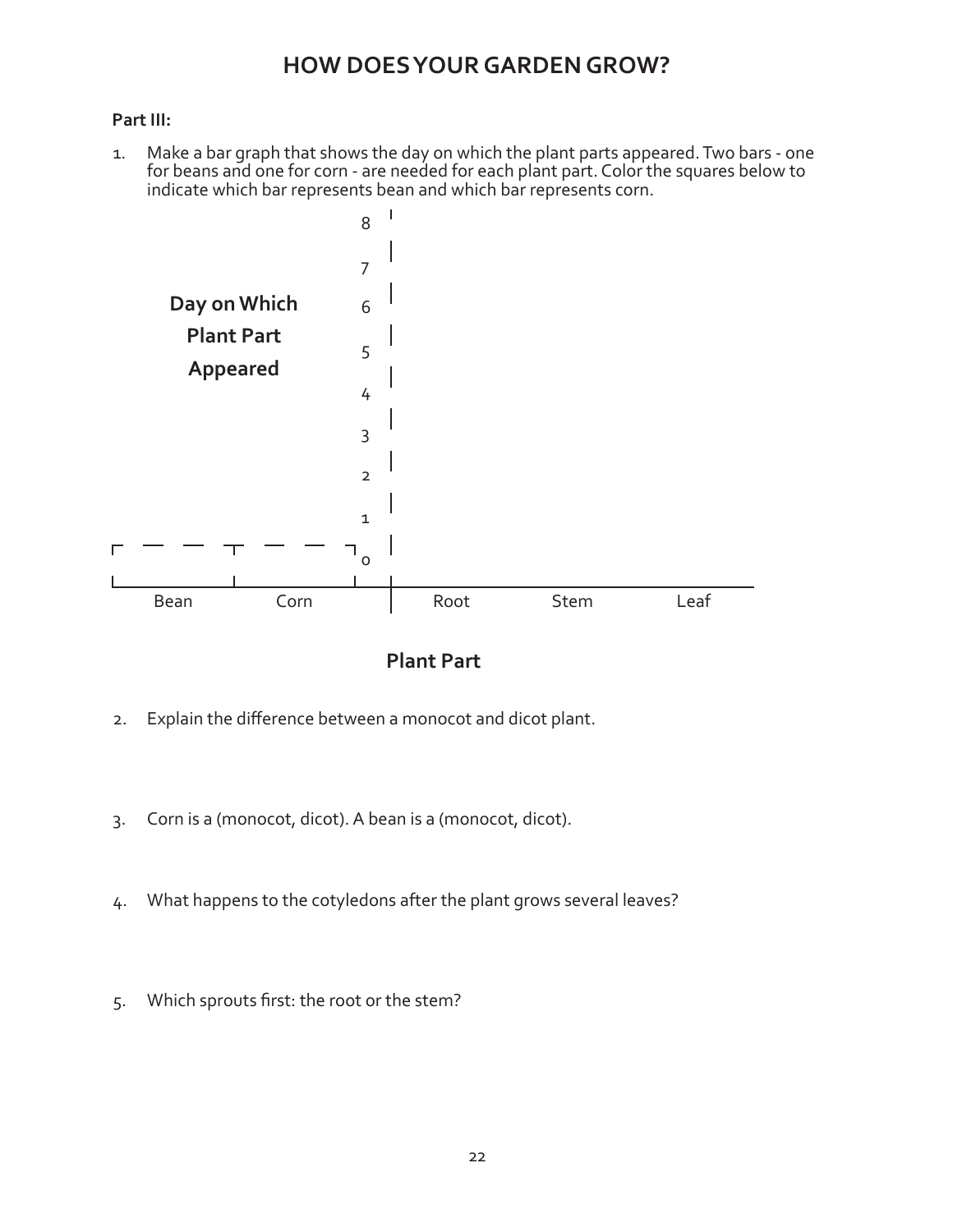#### **ACTIVITY #2: Will Light Prevent Seeds From Germinating?**

**TIME**: 40 Minutes the first day, observation time is 3-5 days

**OBJECTIVE**: Students will determine if light will prevent bean seeds from germinating (starting to grow).

#### **MATERIALS (per group of 2)**:

6 red bean seeds 2 baggies 6 lettuce seeds Masking tape

#### **TEACHER/STUDENT PROVIDED MATERIALS:**

School paper towels **Scissors** Student Activity Sheet 2

#### **PROCEDURE**:

- 1. Start this activity on a Thursday or Friday. The seeds can be checked in 3-5 days.
- 2. Ask the class whether or not they think a bean seed would germinate (start to grow) in the light. Call on a few students to give and explain their answers. (Do not tell the students if their answers are right or wrong.)
- 3. Tell the class that they will conduct an experiment that will help answer the question.
- 4. Each team should place a damp paper towel in 2 baggies and place 3 bean seeds and 3 lettuce seeds inside each one. The baggies should be sealed.
- 5. Place one baggie in a dark place so no light is allowed to enter.
- 6. The other baggie should be kept in indirect sunlight. Ask the students what is the only difference between their two baggies? (Amount of light the seeds receive.)
- 7. Ask the students how the two test groups are alike. (Type of seeds, number of seeds, type of baggie, temperature, etc.)
- 8. Emphasize that a good experiment will always compare at least two test groups and will keep all factors for both groups the same except for what is being tested.
- 9. Many of the students will not understand why the seeds that received no light were tested. Explain that you need to make sure that is light and not some other factor that might prevent the seeds from germinating. If you only tested the seeds in light and they did not germinate, you might conclude that the light prevented the seeds from germinating when in fact the seeds might have been dead in the beginning. By testing the seeds from the same package in the dark as well as in the light, you would be able to tell if the seeds were dead in the beginning. The group without light is the control group.
- 10. Observe the results in about 5 days and have students complete the chart and make a bar graph on Student Activity Sheet 2. Two bars for each condition (dark, light) must be drawn - one representing lettuce and one representing beans for a total of 4 bars.
- 11. Conclusion -- Ask the students if light will prevent bean seeds from germinating. Ask them to give evidence to support their conclusions. (Light will not prevent bean seeds from germinating because about the same number of my bean seeds germinated in each container. Or, light prevented my lettuce seeds from germinating because none germinated.)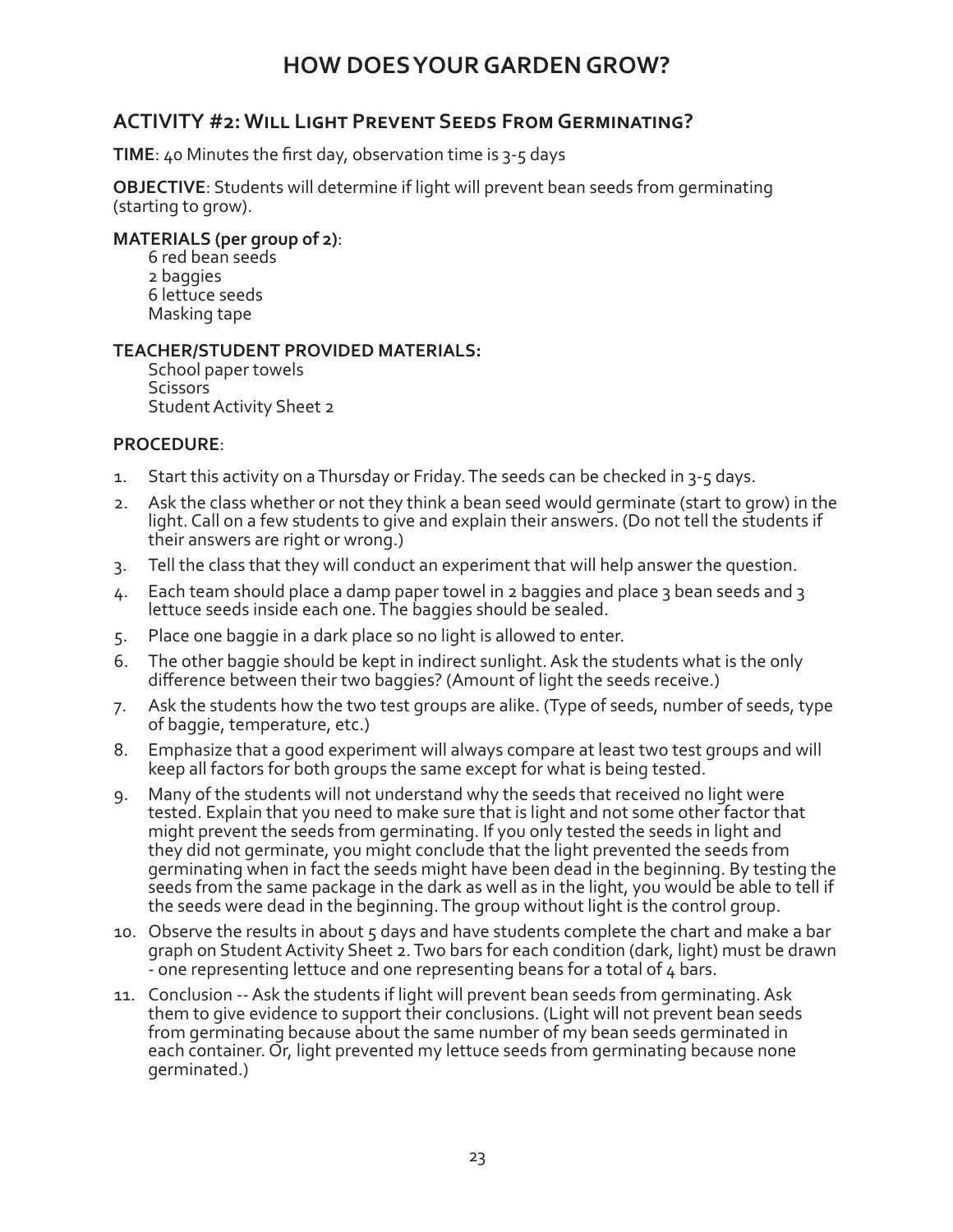- 12. Discussion: Ask the students why some seeds did not germinate even though others in the same container did germinate. (Dead seeds)
- 13. Follow up experiment: some students might like to test the effect of light on seed germination using seeds they bring from home.

**FORMATIVE EVALUATION**: Students will be evaluated on the completion of Student Activity Sheet 2.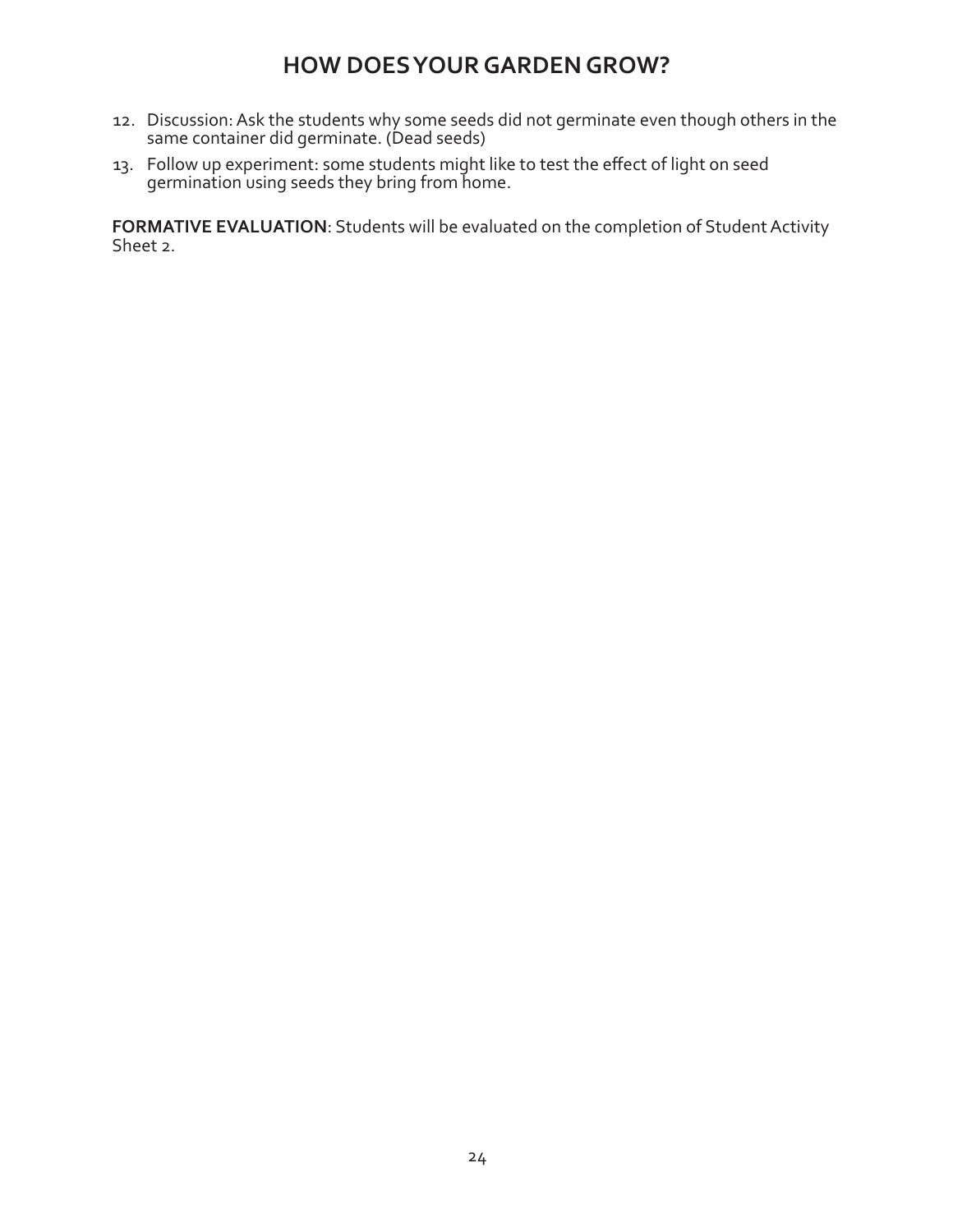Name

#### **Activity #2: Will Light Prevent Germination?**

**MATERIALS per group of 2**: 6 red beans, 2 baggies, 6 lettuce seeds, masking tape, school paper towels, scissors

#### **PROCEDURE**:

- 1. Place a damp paper towel in the two baggies and place 3 bean seeds and 3 lettuce seeds inside each one. The baggies should be sealed and one placed in a dark place so no light is allowed to enter.
- 2. Observe the results in about 5 days. Complete the chart and make a bar graph on Student Activity Sheet 2. Two bars for each condition (dark, light) must be drawn - one representing lettuce and one representing beans for a total of  $4$  bars.

| <b>NUMBER OF BEANS GERMINATED</b> |             |                |  |
|-----------------------------------|-------------|----------------|--|
|                                   | <b>BEAN</b> | <b>LETTUCE</b> |  |
| <b>DARK</b>                       |             |                |  |
| <b>LIGHT</b>                      |             |                |  |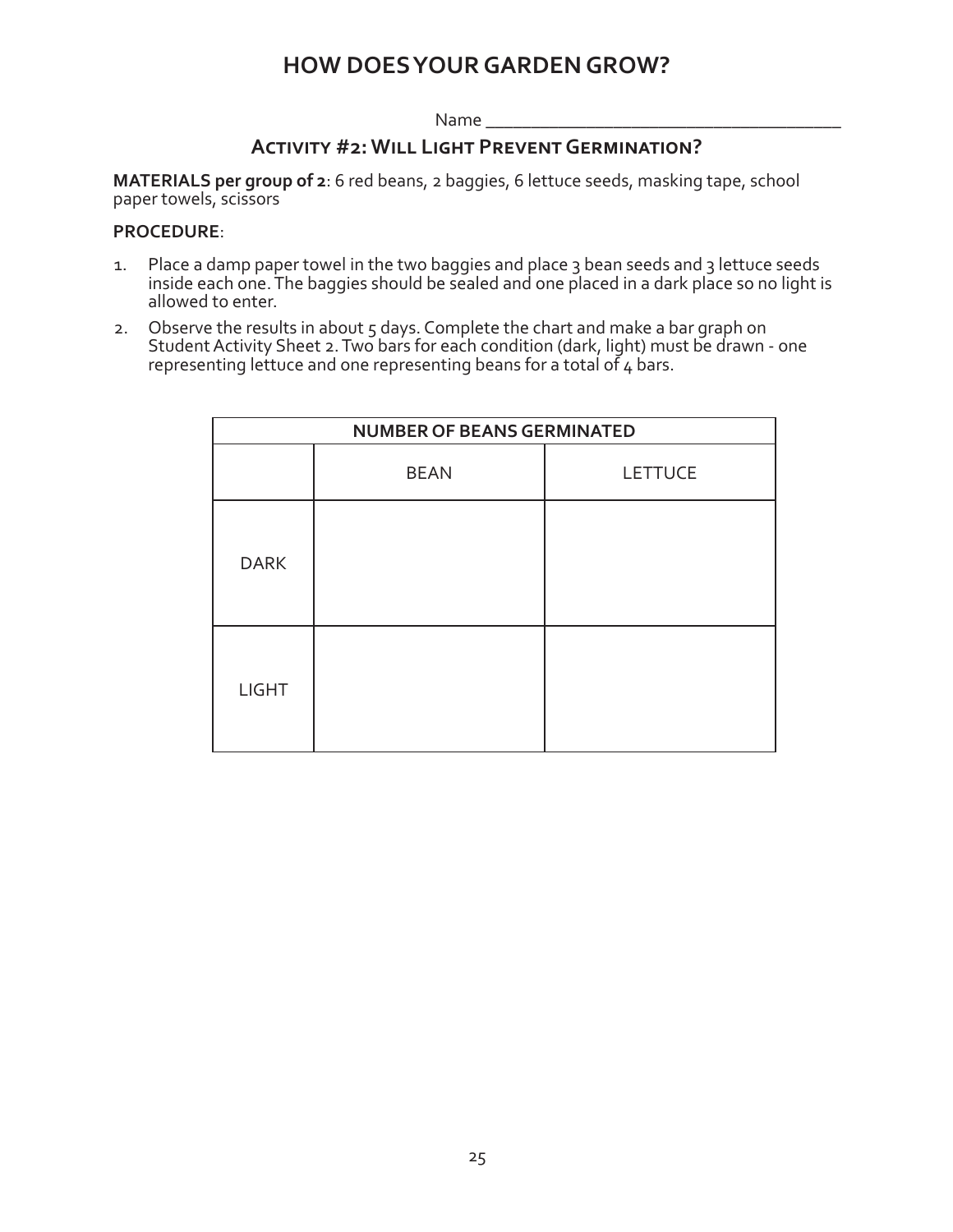#### **The Effect of Light on Bean and Lettuce Seeds**



### **Condition**

- 1. What was the key difference between the two baggies of lettuce and bean seeds?
- 2. How are the 2 sets of seeds alike?
- 3. Will light prevent bean seeds from germinating? Give evidence to support your answer.
- 4. Calculate the percentage of seeds that germinated.

# germinated seeds X 100 = % germinated # total seeds

DARK \_\_\_\_\_\_\_\_\_

Beans

| $\sqrt{2}$<br>LIUN.<br>$-$ |
|----------------------------|
|----------------------------|

DARK \_\_\_\_\_\_\_\_\_

Lettuce

LIGHT \_\_\_\_\_\_\_\_\_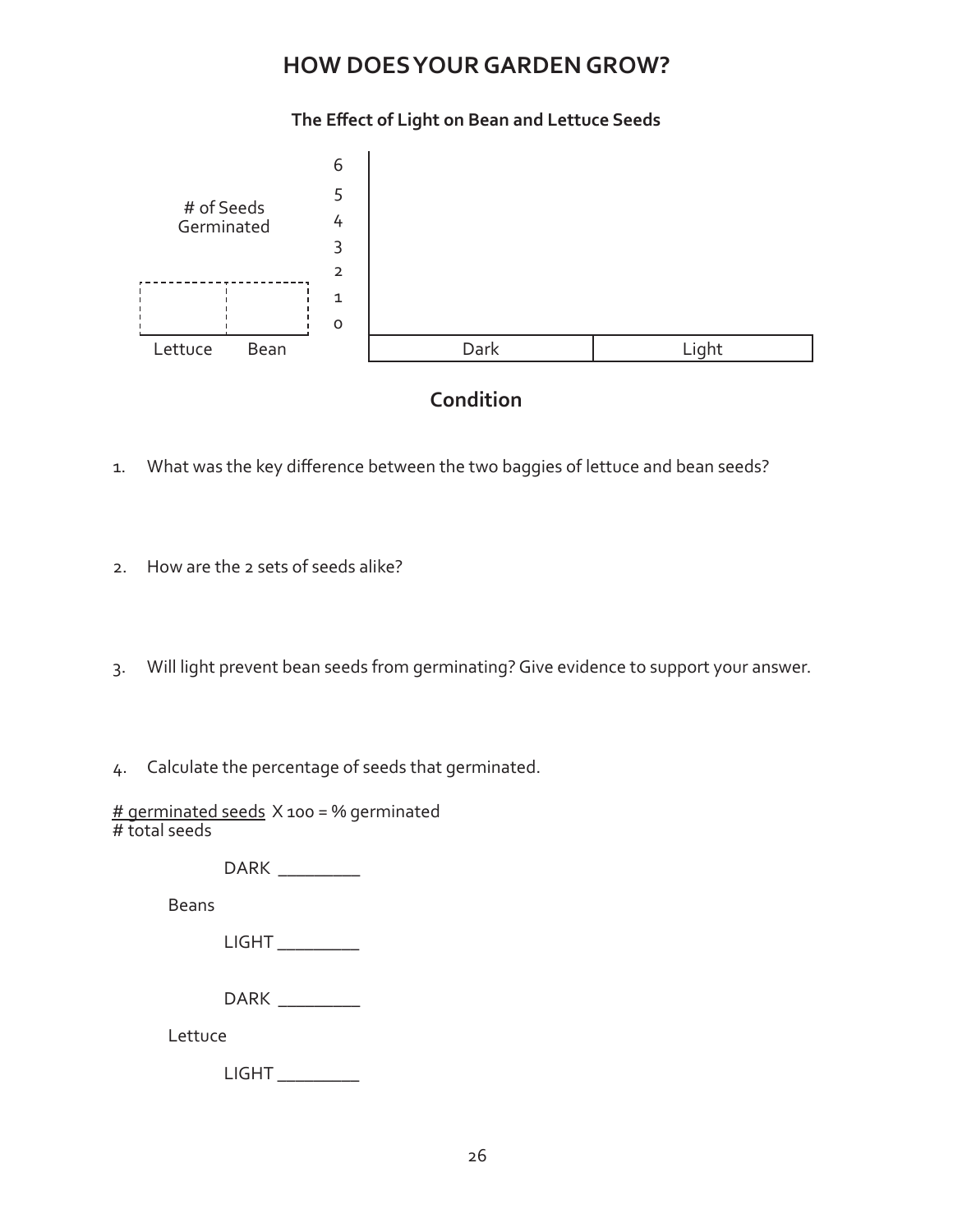### **ACTIVITY #3: Germination: Depth, Warmth, Size**

**TIME**: 50 Minutes initially - one week to observe

**OBJECTIVE**: Students will determine how temperature, soil depth, and seed size affect the rate of germination.

**TEACHER BACKGROUND INFORMATION**: Several factors affect seed germinations, most notably temperature, amount of oxygen, and amount of water.

Temperature: When you read the planting directions on seed packets, you will find information on when to plant such as "Sow as soon as the ground can be worked.", "Plant after all danger of frost is past.", "Plant after all danger of frost is past and the soil has become thoroughly warm."

The seeds that can be sown in cold or cool soil and grow best in cool weather are called the cool weather crops. Those that need warm soil for germination and many days of summer heat are called warm-weather crops.

Tests have determined the range of temperatures at which each kind of seed will germinate. See the chart at the end of the teacher procedure.

Depth: The amount of oxygen in the soil depends upon the structure of the soil and the amount of water in the soil. When water moves through the soil it drives air out by filling the air spaces between soil particles. As water drains through, air carrying oxygen moves from the soil surface into the soil. The deeper the depth, the less oxygen that is present

**MATERIALS (per group of 2)**:<br>5 pea seeds 9 red bean seeds<br>1 condiment cup 3 romato seeds 1 condiment cup<br>
One 10 oz. clear plastic cup<br>
2 radish seeds One 10 oz. clear plastic cup 2 baggies 2 lima bean seeds

a corn seeds

#### **TEACHER/STUDENT PROVIDED MATERIALS**:

1 metric ruler Paper towels Student Activity Sheet 3

#### **PROCEDURE**:

**Part I** - Temperature and Germination

- 1. Have students put a damp paper towel in each baggie. They should place 3 pea seeds in one bag and 3 corn seeds in the other bag.
- 2. The baggies should be sealed tightly and labeled as either corn or pea.
- 3. Baggies will be placed in either a refrigerator, at room temperature or near a heat source. Assign students to a particular location so that there are the same number of baggies of peas and corn at each location. Students will observe everyone's baggies when recording their results. The seeds should be observed for 5 days.
- 4. Students should complete Part I of Student Activity Sheet 3.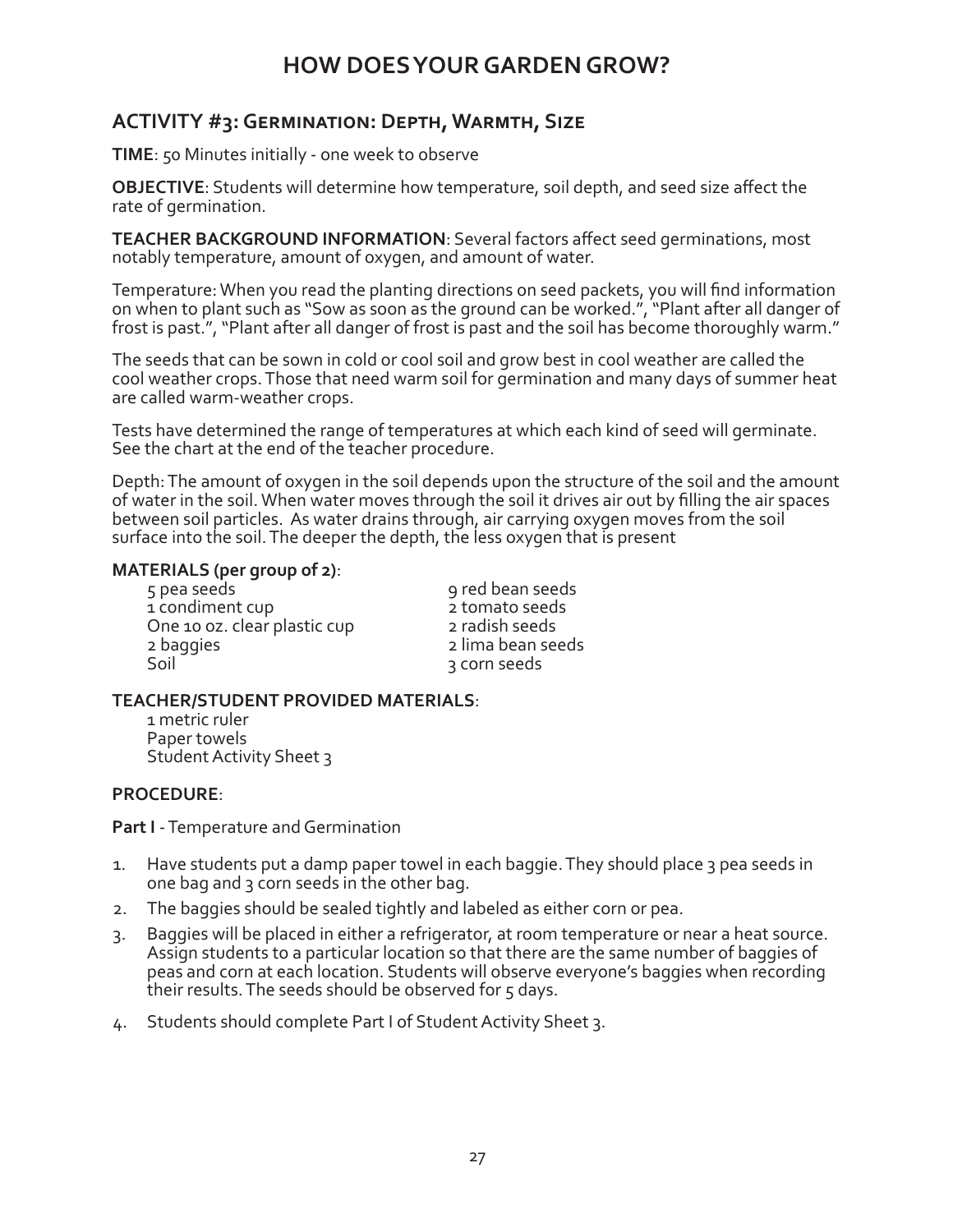#### **Part II** - Soil Depth

- 1. Students should fill the 10 oz. plastic cup with about 2 em of soil. They will need to use their rulers to measure this.
- 2. They should press the soil and place 3 red bean seeds on the soil so that they are visible through the side of the cup.
- 3. They will then add another 2 cm of soil to the cup, press the soil, and add 3 more bean seeds. They should repeat the process so that they have 3 layers of beans. The top layer should also be covered with 2 cm of soil.
- 4. The soil should be moist but not soaking. Have students place the cup in a dark, warm location.
- 5. Students should check after a few days to see which layer sprouted best. Remind them to keep the soil moist.
- 6. Students should complete Part II of Student Activity Sheet 3.

#### **Part lll** - Seed Size and Germination

- 1. Have students label a plastic condiment cup on the outside with the following: radish, tomato, pea, lima bean.
- 2. They should line the cup with a damp paper towel as before, and fill the center with more damp paper towels. Two of each seed type should be placed between the wall of the cup and the paper towel. Be sure the students place the correct seed by the correct label. The same rule about the water applies in this case - damp but not soaking.
- 3. The cups should be set in a warm, dark place and observed daily for 8 days (or until all the seeds sprout). Students should record their results on their sheet.
- 4. Have students figure the percentage of seed germination.

 $#$  germinated seeds  $X$  100 = % germinated # total seeds

**FORMATIVE EVALUATION**: Students will be evaluated on the completion of Student Activity Sheet 3.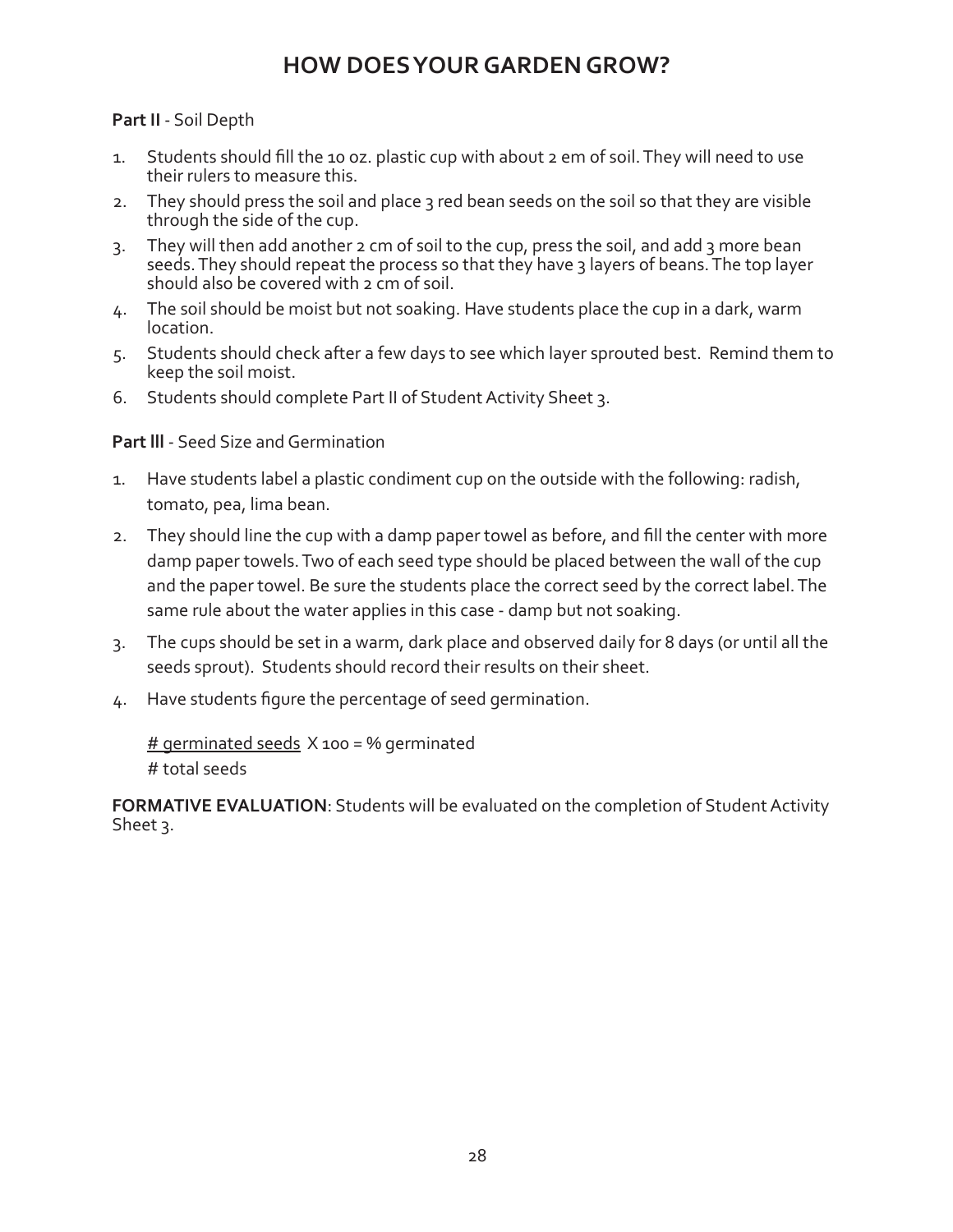### **GERMINATION TEMPERATURE FOR PLANTS**

| <b>CROP</b>                                                      | <b>MINIMUM</b><br>TEMP. F. | <b>OPTIMUM</b><br>TEMP. F. | <b>MAXIMUM</b><br>TEMP. F. |
|------------------------------------------------------------------|----------------------------|----------------------------|----------------------------|
| Bean                                                             | 60                         | 80                         | 85                         |
| Beet, cabbage,<br>carrot, cauliflower,<br>radish, turnip         | 40                         | 85                         | 95                         |
| Corn                                                             | 50                         | 95                         | 105                        |
| Cucumbers, eggplant,<br>melons, okra, pepper,<br>pumpkin, squash | 60                         | 90                         | 100                        |
| Lettuce, onion,<br>parsley, peas, spinach                        | 35                         | 75                         | 85                         |
| Soybeans                                                         | 40                         | 50-86                      | 95                         |
| Tomato                                                           | 50                         | 85                         | 95                         |
| Wheat                                                            | 35                         | 60                         | 104                        |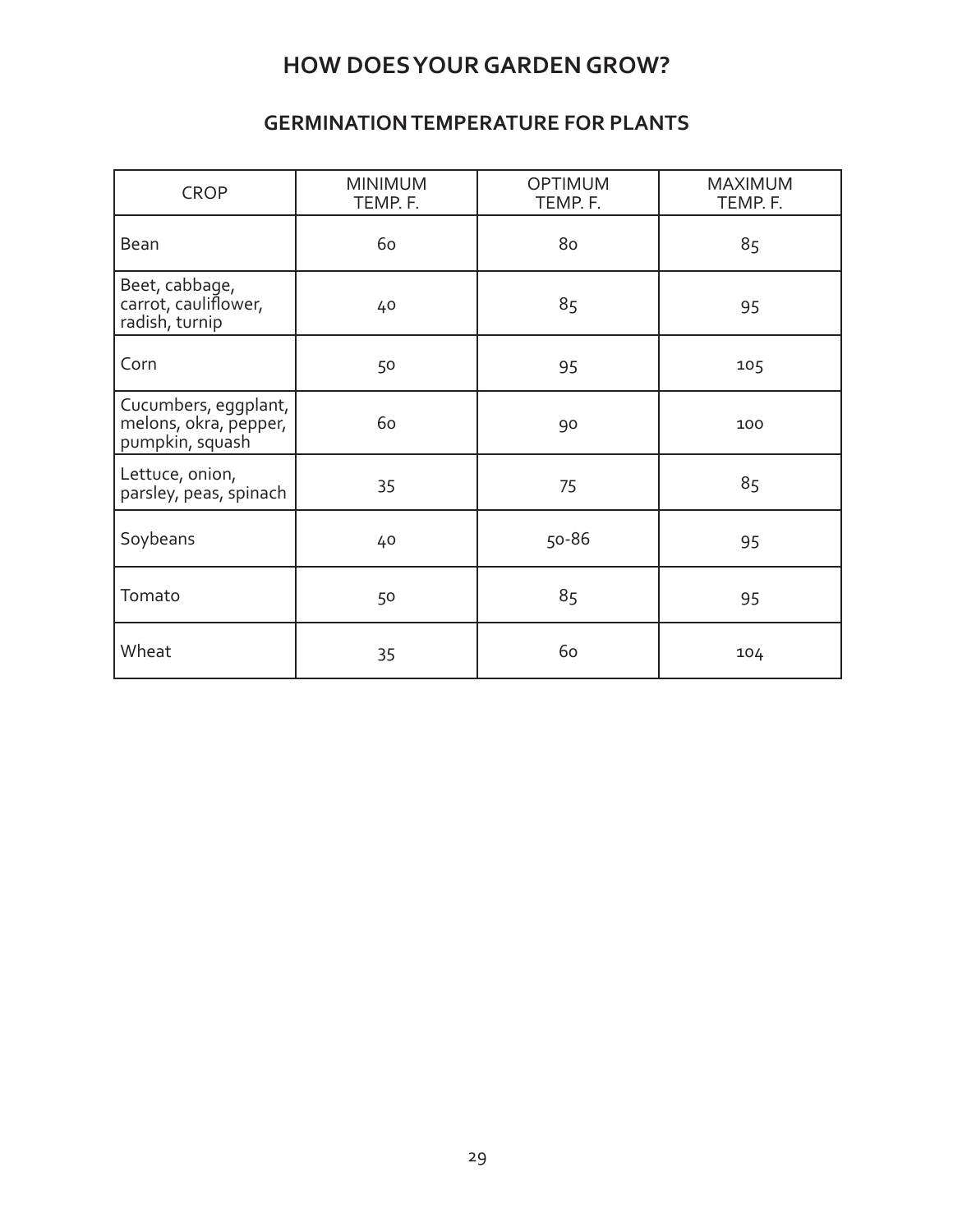#### Name \_\_\_\_\_\_\_\_\_\_\_\_\_\_\_\_\_\_\_\_\_\_\_\_\_\_\_\_\_\_\_\_\_\_\_\_\_\_\_

#### **Activity #3: Germination: Depth, Warmth, Size**

**MATERIALS per group of 2**: 5 pea seeds, 9 red bean seeds, 1 condiment cup, 2 tomato seeds, 2 radish seeds, 2 lima bean seeds, 3 corn seeds, one 10 oz. clear plastic cup, 2 baggies, soil, 1 metric ruler, paper towels

#### **PROCEDURE**:

#### **Part I - Temperature and Germination**

- 1. Take two damp paper towels per group.
- 2. Place 1 towel in one baggie and the other towel in another baggie. Place 3 pea seeds on one towel and 3 corn seeds on the other towel.
- 3. Press out the air and seal the baggie.
- 4. Label the baggie as either corn or pea.
- 5. Place your baggies where your teacher has you do so.
- 6. Baggies will be placed in either a refrigerator, room temperature, or near a heat source.
- 7. You will observe all the bags daily for 5 days and record your data on Part I of Student activity Sheet 3.

#### **Part II - Soil Depth**

- 1. Fill a 10 oz. plastic cup with about 2 em of soil. You will have to use your metric ruler to measure the depth.
- 2. Press the soil down and place 3 bean seeds on the soil so that they are visible through the side of the cup.
- 3. Add another 2 cm of soil to the same cup and add 3 more bean seeds.
- 4. Repeat Step 3. Then add 2 cm of soil so that the top layer is covered.

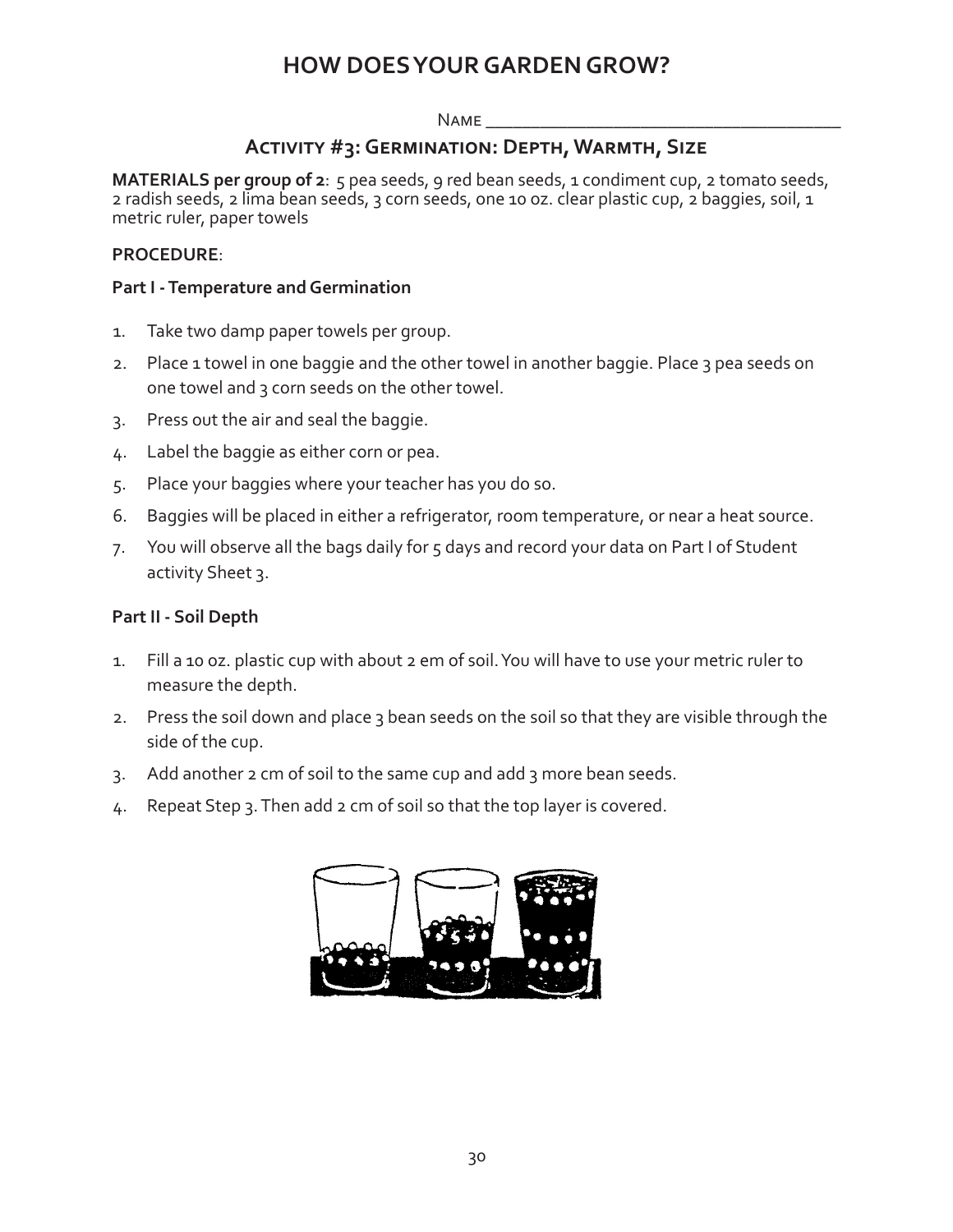- 5. Moisten the soil with water, but don't add too much. Pour off any extra water. Remember, too much water will cause the beans to rot.
- 6. Place the cup in a dark, warm location.
- 7. After a few days, check to see which layer sprouted best. Be sure to keep the soil damp during the experiment, but not too wet.
- 8. Fill in the graph and answer the questions on the student worksheet.

#### **Part III - Seed Size and Germination**

- 1. Label a plastic cup on the outside with the following: radish, tomato, pea, lima bean.
- 2. Line the cup with a damp paper towel and fill the center with more damp paper towels.
- 3. Place the seeds in the appropriate place in the cup to correspond with their labels. Make sure the seeds are between the wall of the cup and the paper towel.
- 4. Dampen the soil.
- 5. Place the cups in a dark warm place.
- 6. Observe daily for 8 days or until all the seeds sprout. Record the results on Part III of Student Activity Sheet 3.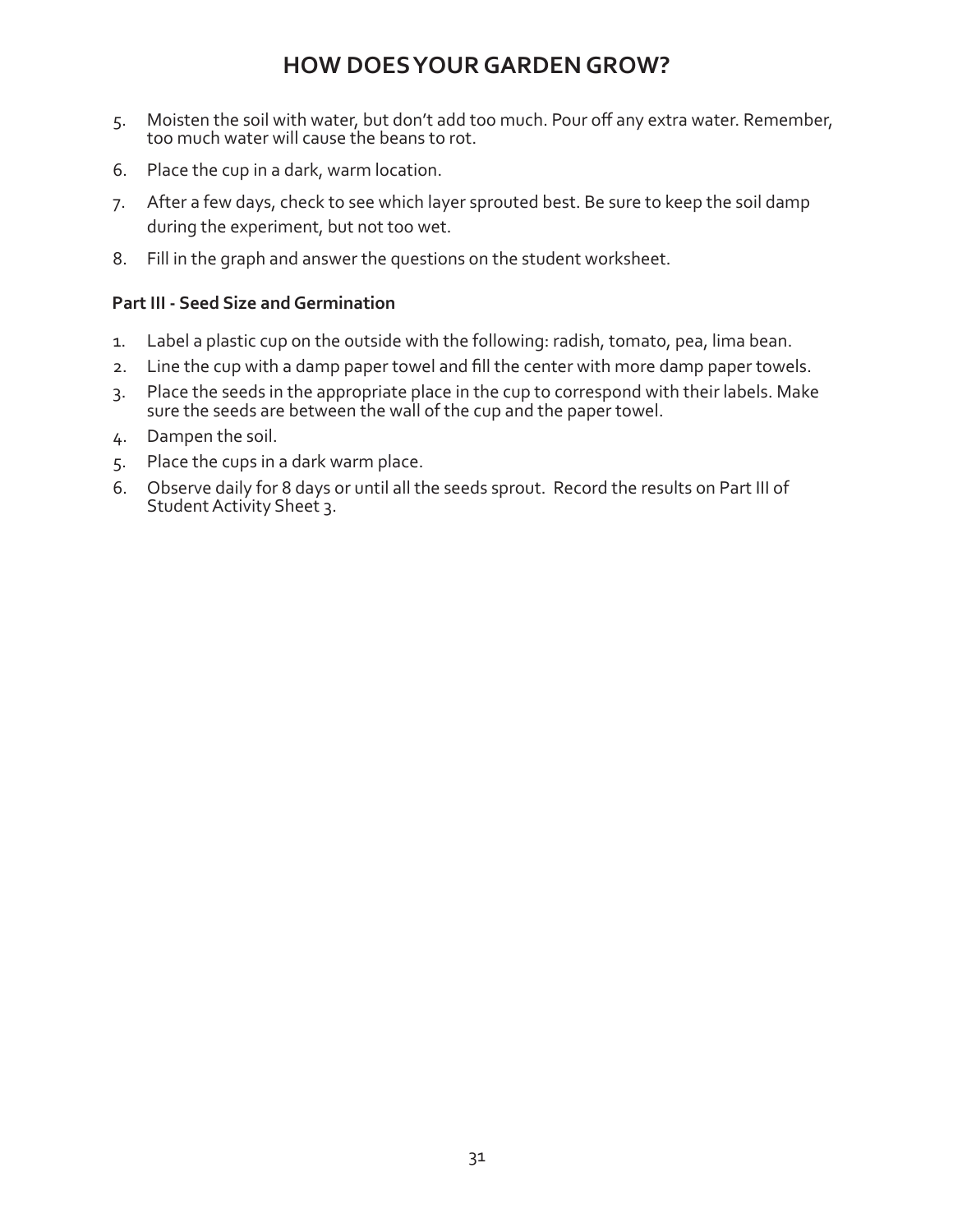#### **Part I - Temperature and Germination**



**The Effect of Temperature on the Germination of Pea and Corn Seeds**

Location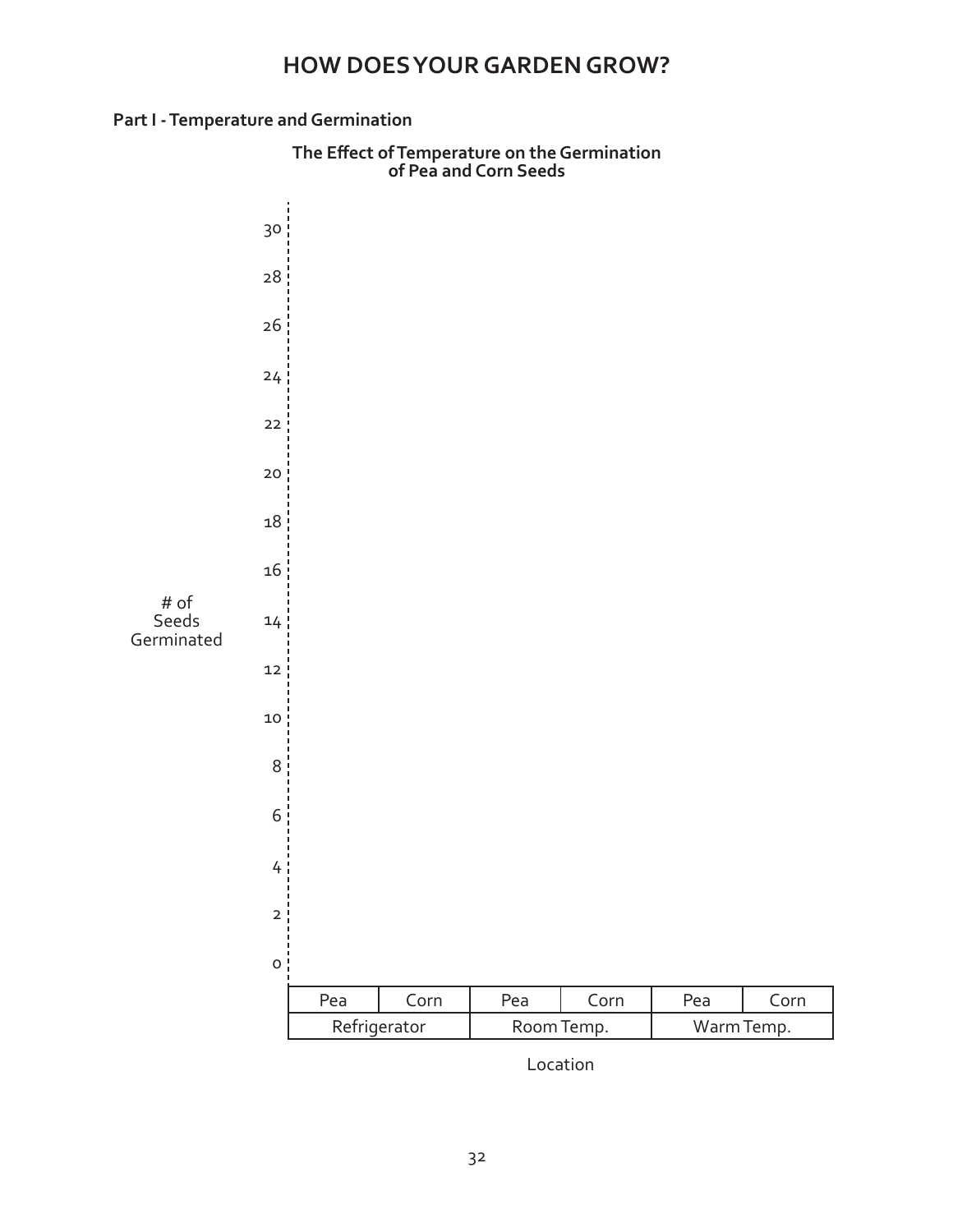Questions:

- 1. In which location did the peas germinate best?
- 2. In which location did the corn germinate best?
- 3. Which seed represents a cold-weather crop?
- 4. Which seed represents a warm-weather crop?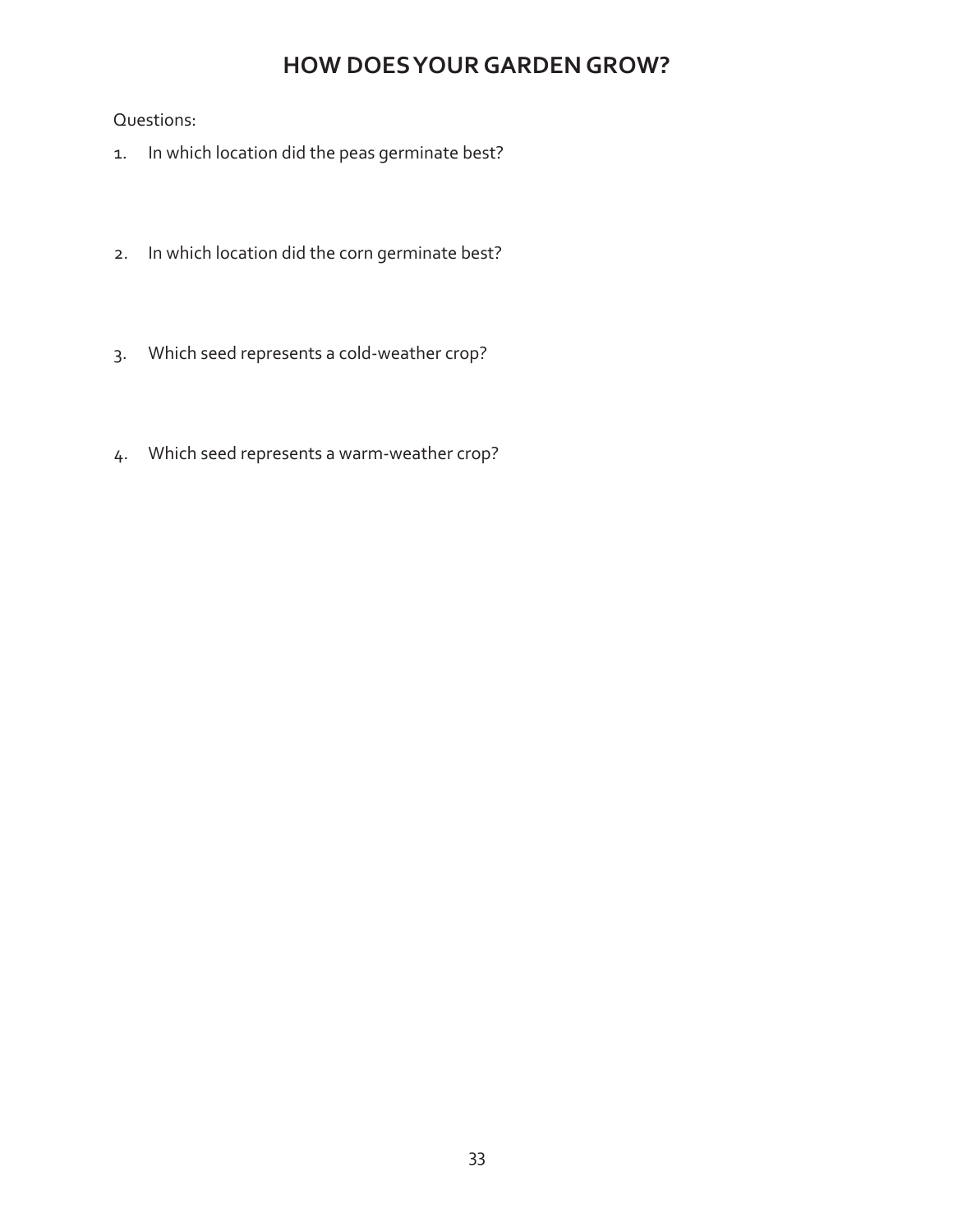#### **Part II - Soil Depth and Germination**



Questions:

- 1. In which location did the beans germinate best?
- 2. What factor prevented good germination at the deeper depths?
- 3. If there was a successful germination at a deeper depth (6 cm), what could have caused the germination?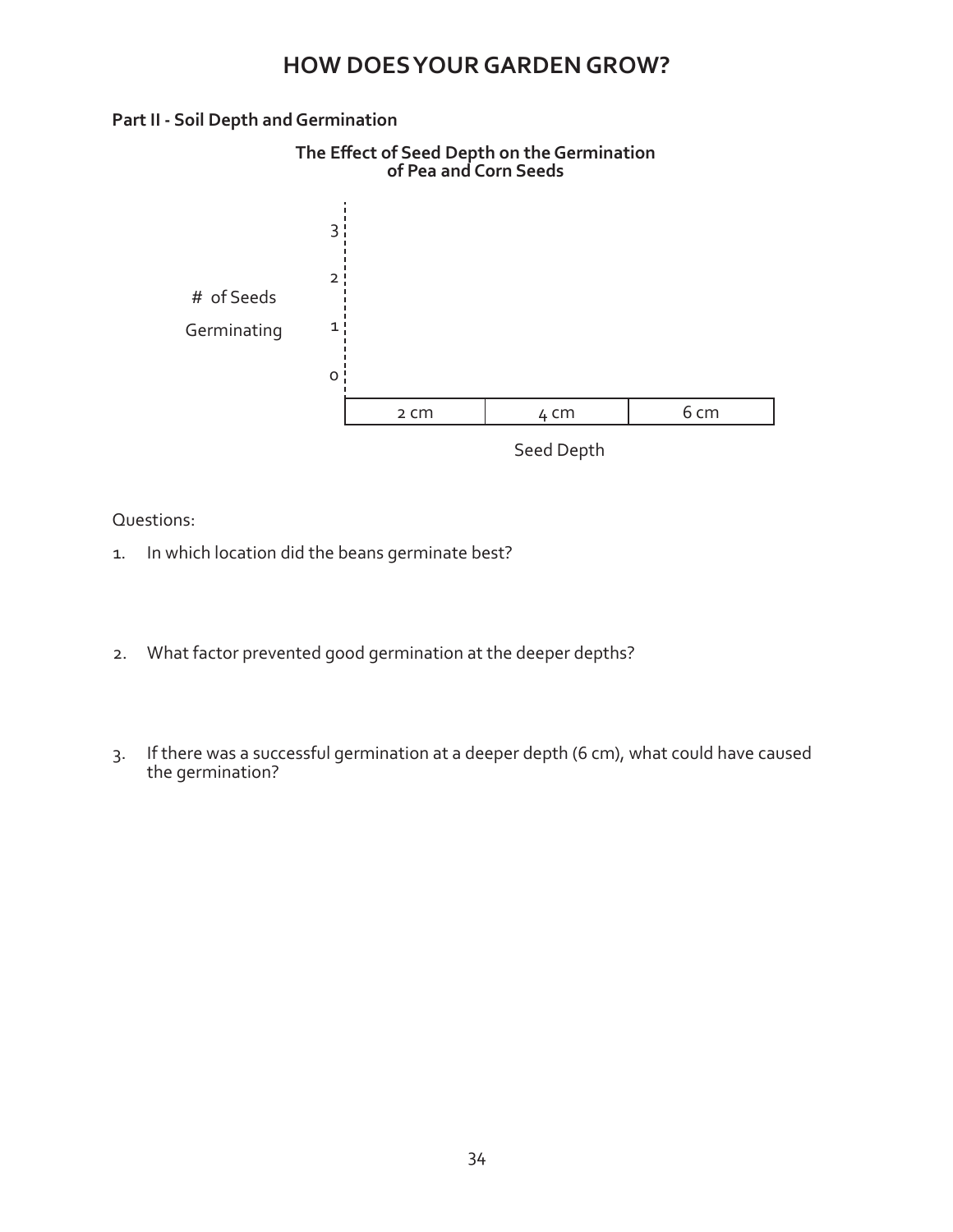#### **Part III - Seed Size and Germination**



Type of Seed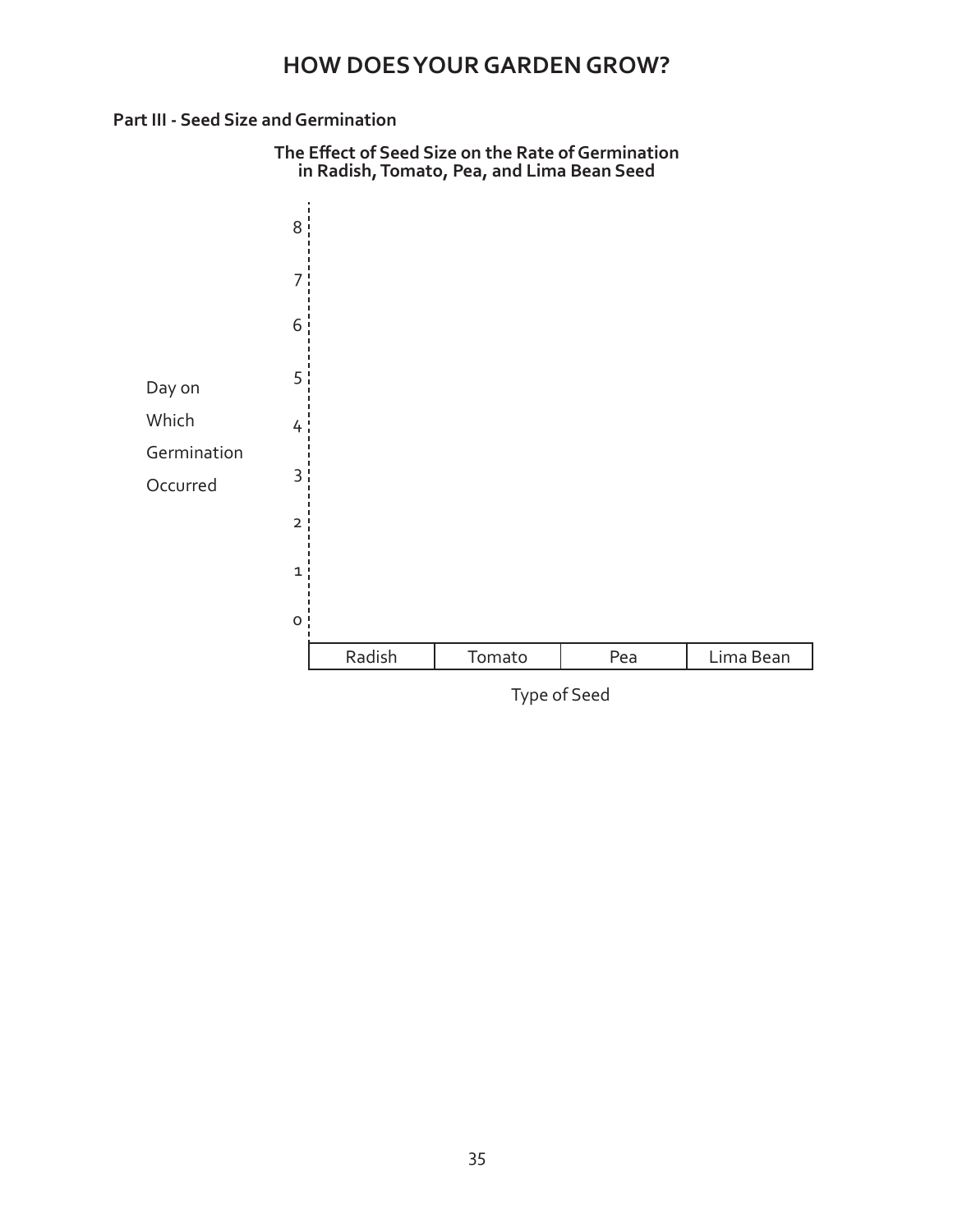#### **ACTIVITY #4: Soil Chemistry**

**TIME**: 2, 40-50 Minute Sessions

**OBJECTIVE**: Students will understand how a pH scale works. Students will recognize that soils have different chemistries by testing soil samples for their pH.

**TEACHER BACKGROUND INFORMATION**: All soils fall into one of three categories: acidic, neutral, or alkaline. Soils that give acid reactions are called "sour" soils. Soils that give alkaline reactions are called "sweet" soils.

Students are familiar with many substances classified in these three categories. For example, orange juice, vinegar, and lemon juice give acid reactions. Baking soda, milk of magnesia, and ammonia give alkaline reactions.

In the same way the temperature scale was set up so that we may read temperatures, a scale has been set up to read the degree of acidity and alkalinity. The scale was created with 0.0 being a very acidic reading and 14.0 being a very alkaline reading. The midpoint, 7.0, represents the neutral point.

A special name was given to this acid and base (alkaline) scale. It is called a "pH" scale. It is always written with a small "p" and a capital "H".

A "pH" scale is used to express the acid alkaline nature of water, blood, paper, food products, laundry solution, metal plating baths, and many other liquids, gases, and solids, including soil.

Soil pH affects the availability of the nutrients plants need for efficient growth. Soils in the 6.0 and to 8.0 pH range are generally satisfactory except for acid-loving plants. The pH value of a soil sample indicates the "chemical climate" of the soil.

The soil samples to be tested can be brought in by either you or the students. In either case, the area to be sampled should be cleared of debris (leaves, twigs, and so on). About 4 goodsize scoops of soil should be sufficient. The sample should not be touched with bare hands! Use a trowel or shovel to place the soil into a labeled bag indicating the location from which it was taken. It is not necessary for all groups to use the same soil samples.

Distilled water has a neutral pH.

#### **MATERIALS (10 Groups of 3 students)**:

3 ziploc bags 4 plastic vials with lids 1 funnel 3 pieces of filter paper 4 small strips pH indicator paper 4 medicine cups Masking tape to label vials

#### **TEACHER/STUDENT PROVIDED MATERIALS:**

3 soil samples from different locations Plastic spoons for each soil sample Paper towels Student Activity Sheet 4 1 gallon of distilled water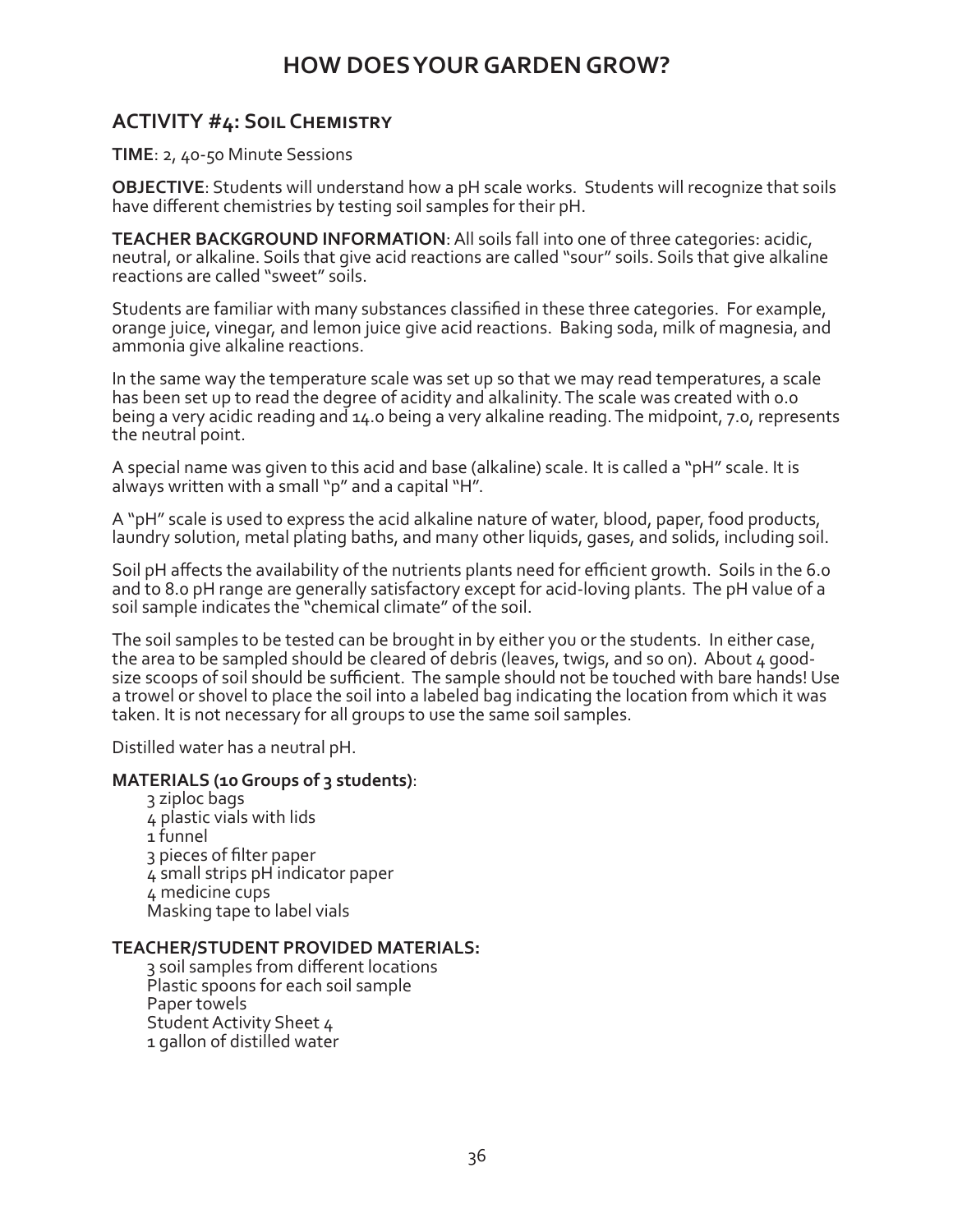#### **PROCEDURE**:

#### **Part I**

- 1. Obtain soil samples as explained in the teacher information above.
- 2. Label a container for each soil sample and place a plastic spoon in each. The spoons should not be transferred from one sample to another. Students should label 3 of their plastic vials with masking tape to correspond to the soil samples they are testing. (You may wish to have done this in advance.) Two spoonfuls of each sample should be sufficient for testing.
- 3. Have students add enough distilled water to completely cover the soil, cap the vial, and shake well for 15 seconds.
- 4. After the soil has settled (about 1 minute), students should filter the liquid into a medicine cup. To do this, the filter paper is folded in half to make a half circle, and then again to make a curved triangle. Open the paper so that one side has 3 thicknesses and one side has 1 thickness. It will resemble a cone cup.
- 5. The filter paper should be placed in a funnel and wet with distilled water. (It is suggested that you demonstrate the folding and preparation of filter paper.) The funnel should be placed in a medicine cup. Pour enough liquid from the vial to half fill the funnel. Allow 20 mL of liquid to filter into the medicine cup. There are markings in mL on the medicine cups.
- 6. The filter paper should be discarded, and new pieces used for the remaining soil samples. The funnel should be rinsed between uses with a small amount of distilled water.

#### **Part II**

- 1. Students will now test the pH of their samples. But first, 20 mL of distilled water should be added to one of the medicine cups. It will serve as a control - a test group to which nothing has been done.
- 2. Each sample will be tested by dipping the pH paper in the medicine cups. By comparing the color of the paper to the chart that comes with the roll of pH tape, students can determine if the sample is acidic, alkaline, or neutral.
- 3. Have students complete Student Activity Sheet 4.
- 4. A natural extension would be to try growing seeds in any of the soil samples tested.

**FORMATIVE EVALUATION**: Students will be evaluated on the completion of Student Activity Sheet 4.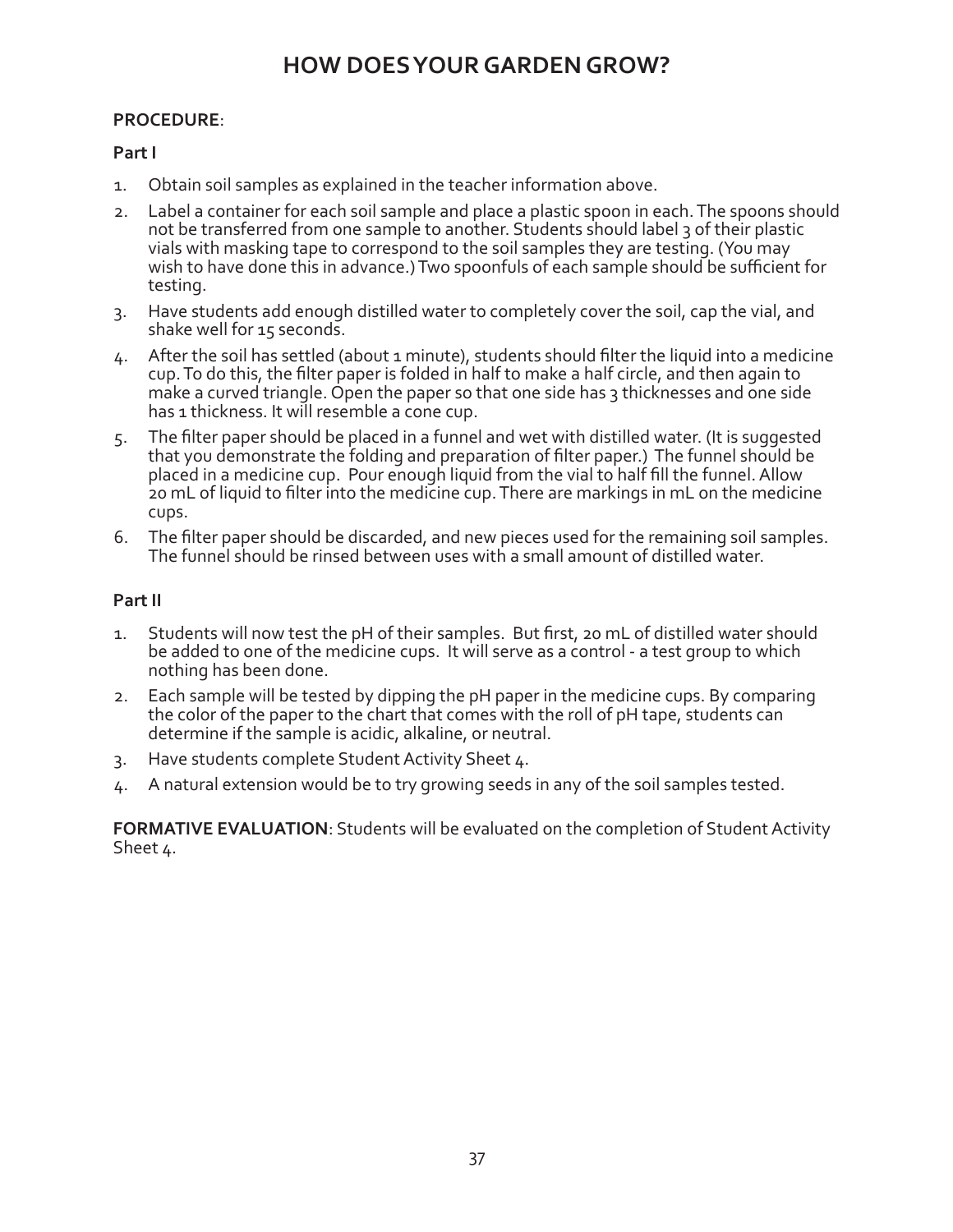#### $N$ AME

#### **Activity #4: Soil Chemistry**

**MATERIALS per group of 3**: 3 ziploc bags, paper towels, 4 plastic vials with lids, 1 funnel, 3 pieces of filter paper, 4 small strips pH indicator paper, 4 medicine cups, 3 soil samples, stilled water, masking tape

#### **PROCEDURE**:

#### **Part I**

- 1. Use masking tape to label your vials and medicine cups so they match each soil sample. The fourth vial and medicine cup should be labeled "Distilled Water". Add 2 spoonfuls of each soil sample to the matching vial. Be careful not to touch the soil samples or mix up the spoons that belong in each container of soil.
- 2. Add enough distilled water to cover the soil completely. Cap the vial and shake well (15 seconds).
- 3. Allow the soil to settle for 1 minute.
- 4. Fold a circle of filter paper in half to make a half circle, then fold it in half again to make a rounded triangle.
- 5. Open the filter paper like a cone cup, so that one side is made of 3 thicknesses of filter paper and the other side is made of 1 thickness.



- 6. Place the filter paper in the funnel and wet the paper with distilled water. Only a little bit of water is necessary.
- 7. Put the funnel in the medicine cup that matches the soil sample.
- 8. Pour enough liquid from the vial to half fill the funnel.
- 9. Allow 20 mL of liquid to filter into the medicine cup.
- 10. Discard the filter paper. Rinse the funnel with a little bit of distilled water.
- 11. Repeat steps 2-11 for the other 2 soil samples.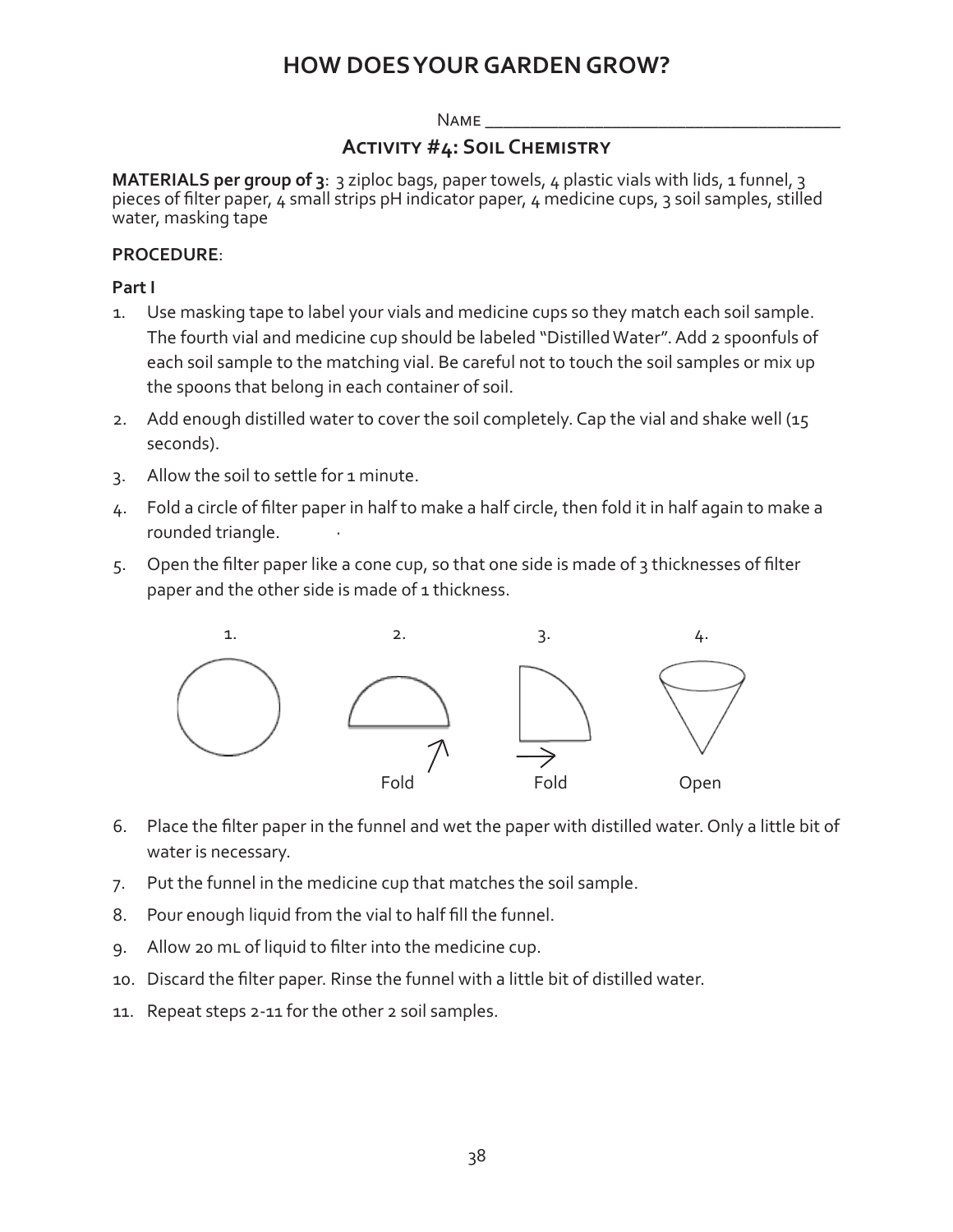#### **Part II**

- 1. Add 20 mL of distilled water to the medicine cup labeled "Distilled Water".
- 2. You are now ready to test your soil samples and the distilled water to determine the pH.
- 3. Dip the end of the pH paper into the first sample. Record the color of the paper on the sheet and then compare the strip to the color chart your teacher has.
- 4. Test the remaining samples using a new strip of pH paper each time. Complete the worksheet.

| <b>Soil Reaction</b>   |  |
|------------------------|--|
| Distilled Water Sample |  |
|                        |  |
| Soil Sample 1          |  |
|                        |  |
|                        |  |
| Soil Sample 2          |  |
|                        |  |
|                        |  |
| Soil Sample 3          |  |
|                        |  |
|                        |  |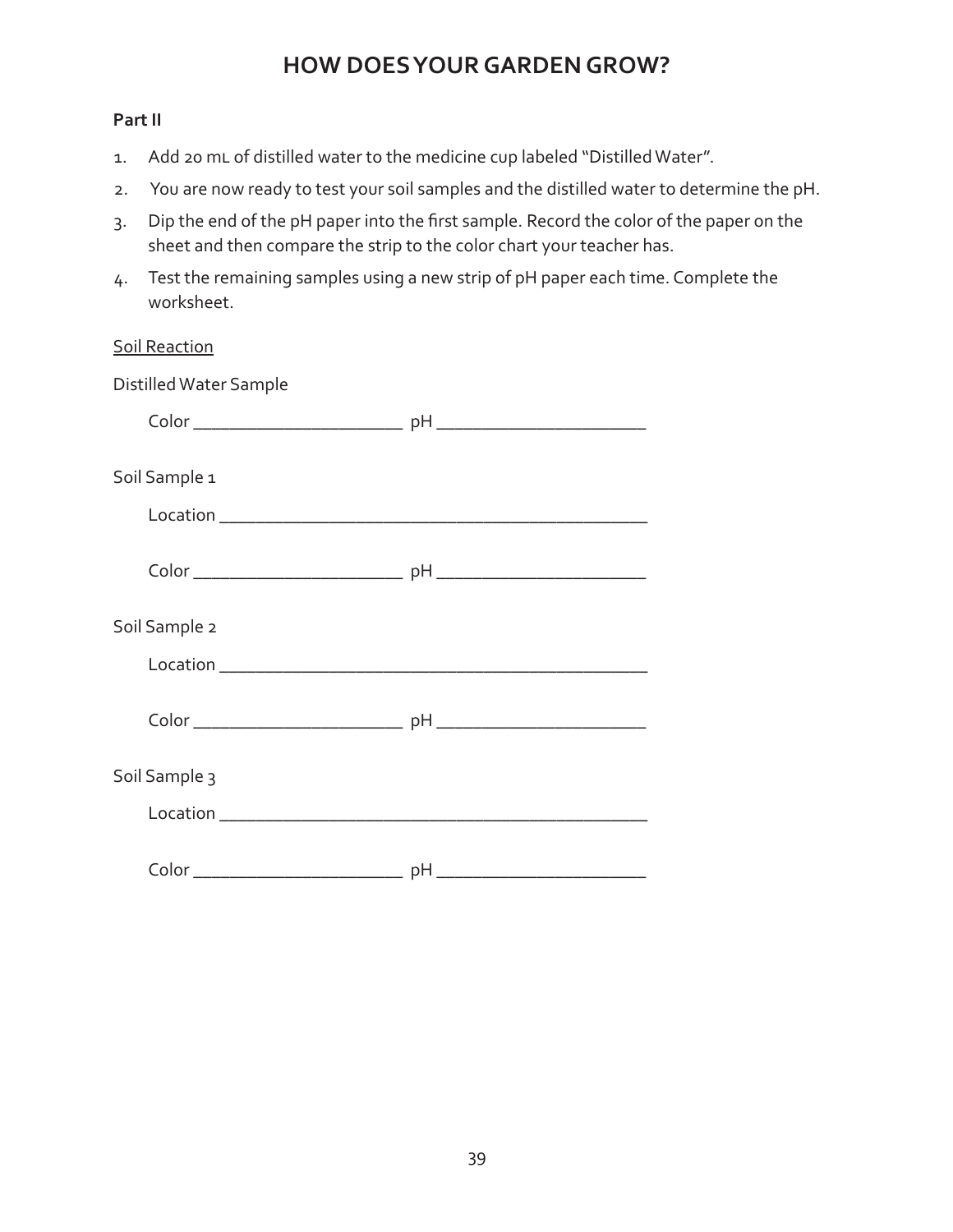#### Questions

- 1. Why do you think the distilled water was used rather than tap water? (Test some tap water with a strip of pH paper to find out.)
- 2. What role does the distilled water test sample play in this activity?
- 3. Which soil samples have a pH value that falls into the:
	- A. Acid pH range? \_\_\_\_\_\_\_\_\_\_\_\_\_\_\_\_\_\_\_\_\_\_\_\_\_\_\_\_\_\_\_\_\_
	- B. Neutral pH range? \_\_\_\_\_\_\_\_\_\_\_\_\_\_\_\_\_\_\_\_\_\_\_\_\_\_\_\_\_\_\_\_\_
	- C. Alkaline pH range? \_\_\_\_\_\_\_\_\_\_\_\_\_\_\_\_\_\_\_\_\_\_\_\_\_\_\_\_\_\_\_\_\_
- 4. If you had soil samples that had similar pH values, can you think of a reason why this happened?
- 5. Can you explain differences in pH values of your soil samples?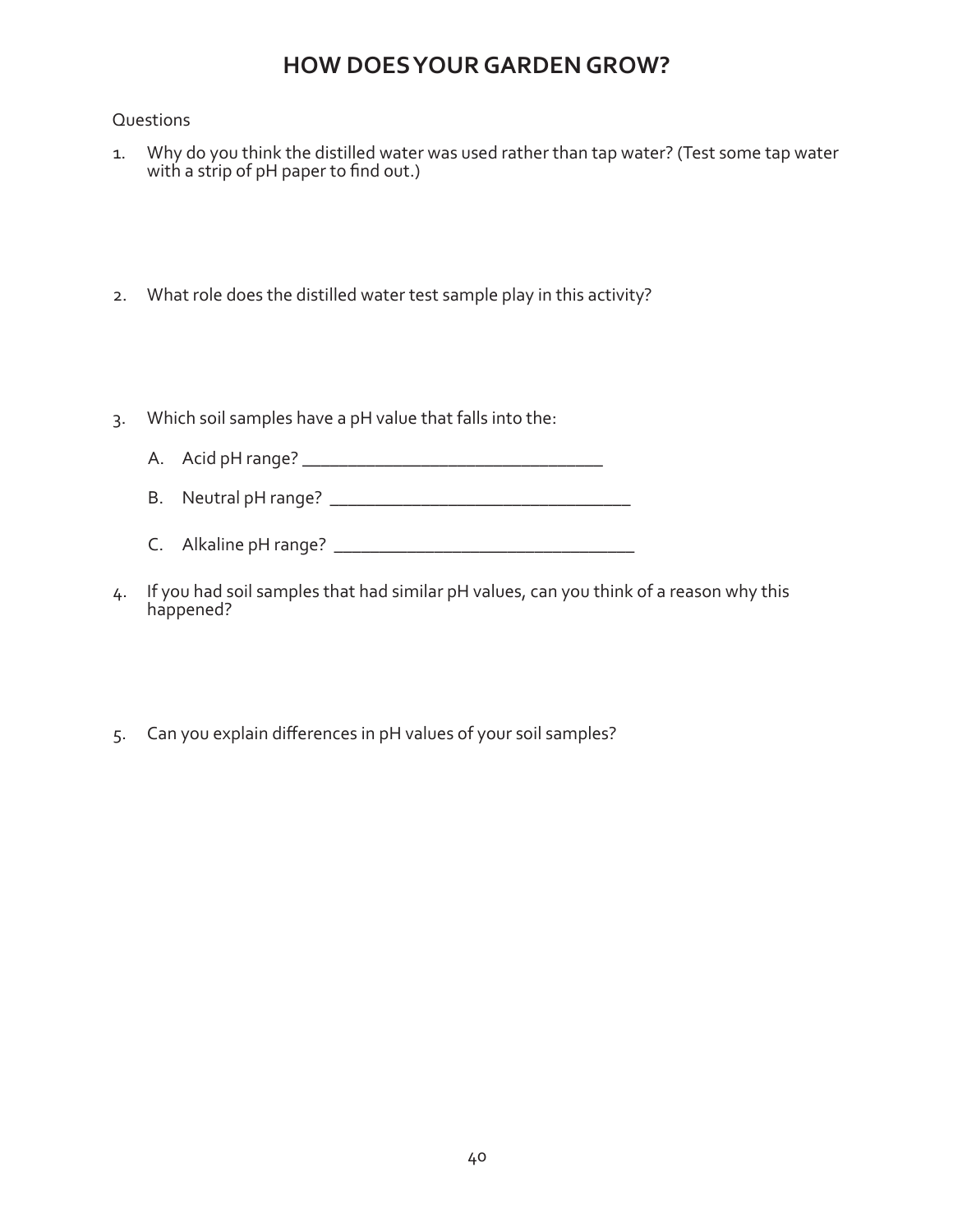### **ACTIVITY #5: Smart Beans - Phototropism and Geotropism**

**TIME**: 40 Minutes to prepare; 1 week to observe

**OBJECTIVE**: The student will be able to demonstrate the concepts of geotropism and phototropism.

**TEACHER BACKGROUND INFORMATION**: Plant stems always grow toward light. This is called phototropism. When one part of a plant is exposed to light, it causes the plant growth hormone, auxin, to move to the part of the plant receiving a lesser amount of light. The auxin stimulates plant growth here, causing the cells to elongate so the stem leans toward the light

Plants respond to gravity in the phenomenon known called geotropism. In a plant that has been laid on its side (or in an emerging seedling), auxin accumulates on the bottom side of a plant's root. Instead of causing elongation though, it inhibits cell growth on the lower side so that the upper side grows faster. The uneven growth causes the root to grow downward. (Think of a bendable straw being pulled downward. The inner curve is shorter than the outer curve.)

In a plant that has been laid on its side (or in an emerging seedling), auxin will again accumulate on the lower side. In the stem, though, it causes elongation on the lower side so that the stem will grow upward. (Again, think of a bendable straw being pulled upward. The outer curve is longer than the inner curve.



Example of geotropism in stem Example of geotropism in root



This activity requires one young bean plant for each group. These should be planted by the students 4-5 days in advance. Enough medicine cups, soil, and bean seeds have been provided.

#### **MATERIALS (per group of 3)**:

1 small bean plant 1 petri dish 1 piece of filter paper Masking tape 3 bean seeds

#### **TEACHER PROVIDED MATERIAL**:

Shallow plastic pan with water in which to place petri dishes Student Activity Sheet 5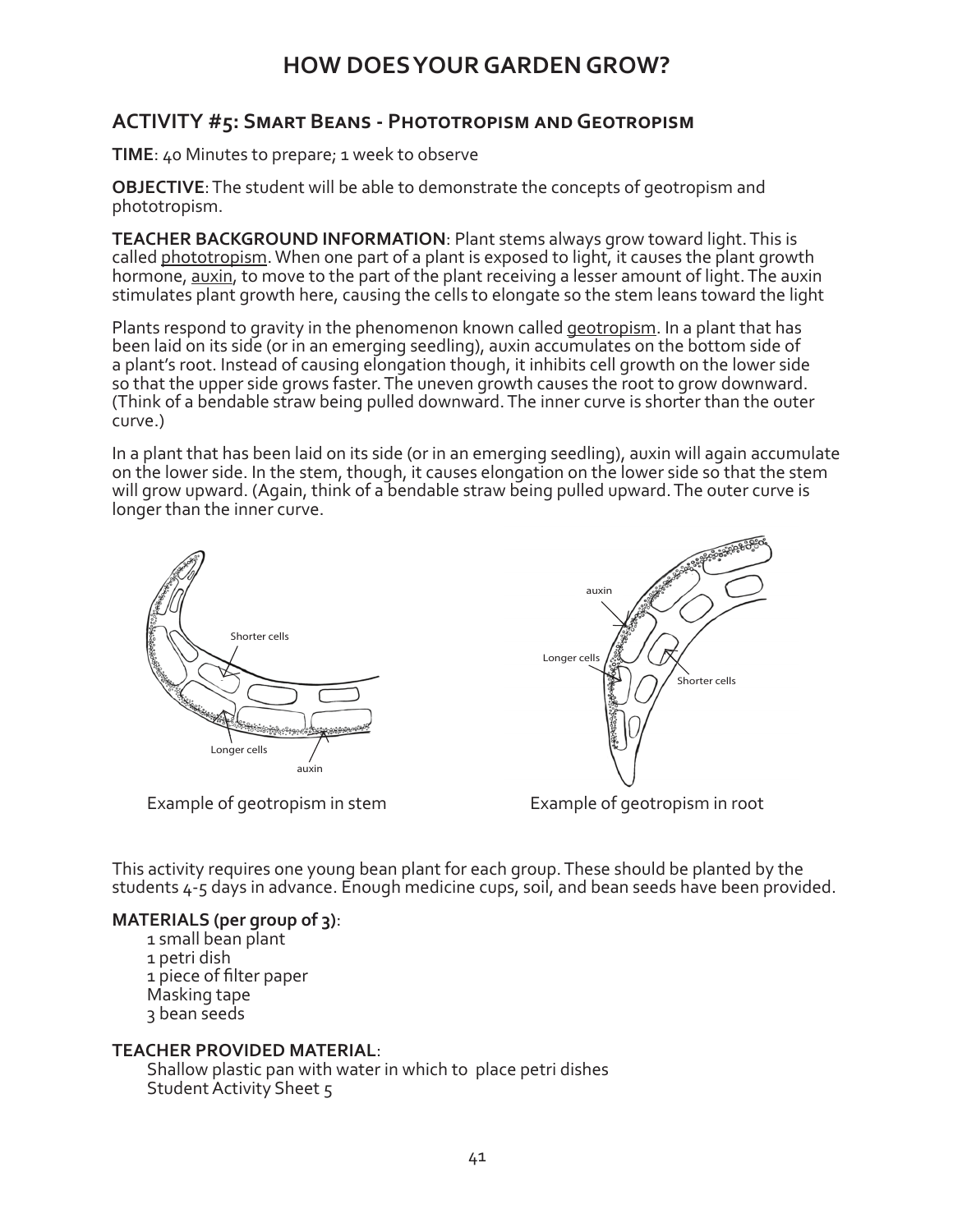#### **PROCEDURE**:

#### **Part I** - Phototropism

Have students place their young bean plant so that it faces a sunny window. After several days, half of the students should turn their plant around. They should record what happens on Part I of Student Activity

#### **Part II** - Geotropism

- 1. Have students cut a piece of filter paper to fit the lid of a petri dish (the lid is the larger of the two pieces). This should be placed in the lid and moistened with water.
- 2. Three bean seeds should be placed on the paper, and the bottom of the petridish placed inside the lid so that it holds the beans against the paper.



- 3. The top and bottom of the dish should be taped tightly together with masking tape. The dishes should be placed upright in a shallow pan with water. Have students check periodically to be sure the paper is still moist
- 4. When the roots and sprouts are 2 cm long, students should rotate the dish and observe what happens over the next few days. This information should be recorded on Part ll of Student Activity Sheet 5.

Phototropism Extension: Have students bring in a shoebox with a lid. Make dividers for the box. Students should cut holes in the dividers to form a path from a corner on one end to the corner on the opposite end. One hole should be cut in the outside of the box at the end of the "maze". Because only the end hole will allow light in, the plant will make its way through the holes in search of light

The young bean plant should be placed as far away from the exit hole as possible. The box should be tightly covered with a lid so no light is allowed to enter. The box should be placed so that the exit hole faces a sunny window.

Have students open the box every few days to water the plant and chart its progress.

**FORMATIVE EVALUATION**: Students will be evaluated on the completion of Student Activity Sheet 5.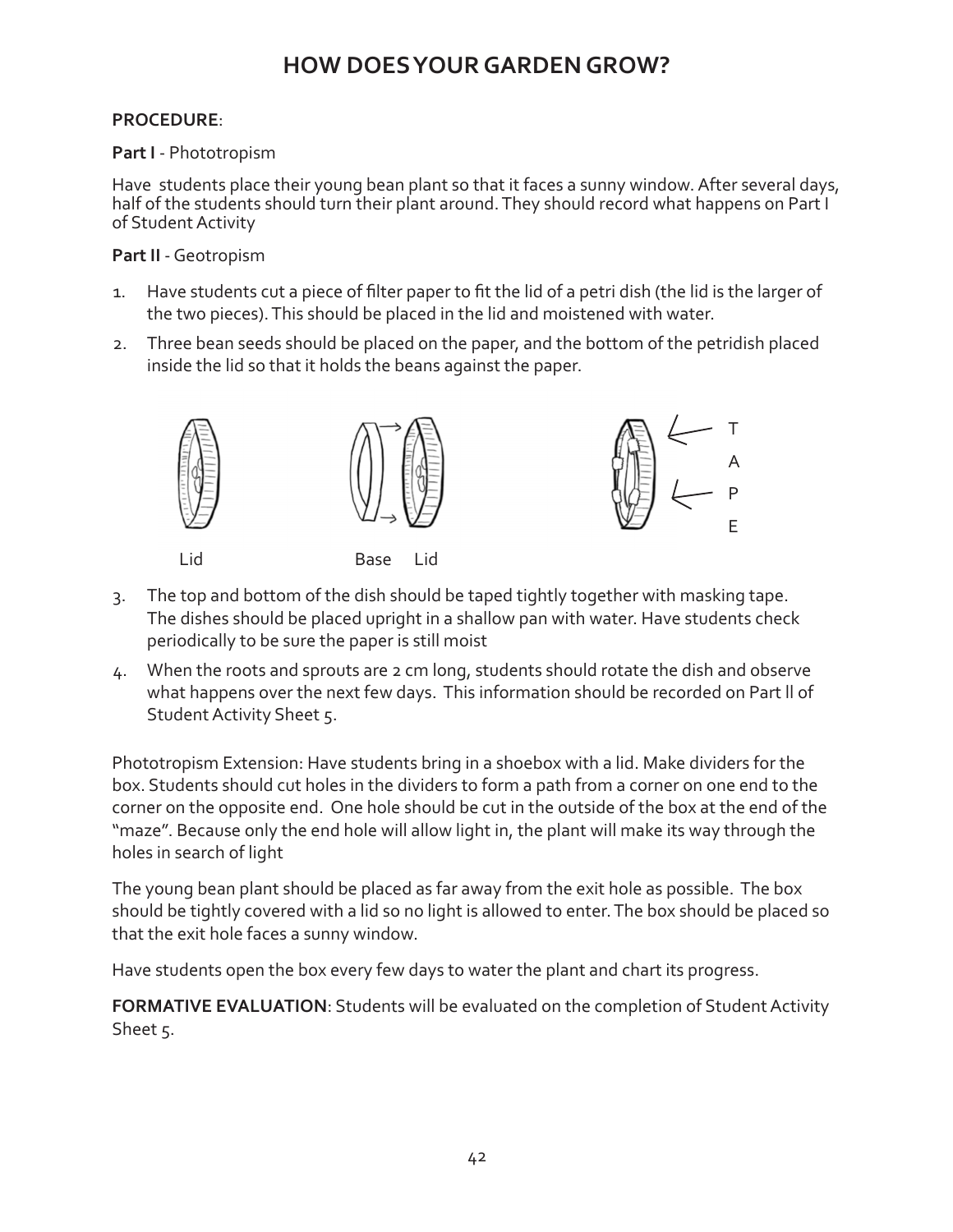#### $N$ AME

#### **Phototropism and Geotropism**

**MATERIALS per group of 3**: 1 small bean plant, 1 petri dish, 1 piece of filter paper, masking tape, 3 bean seeds

#### **PROCEDURE**:

#### **Part I - Phototropism**

- 1. Place your bean plant so that it faces a sunny window.
- 2. After a few days, record which direction the stem has turned.
- 3. If your teacher instructs you to do so, turn your plant again. Record which direction the stem has turned. All information should be recorded on Part I of Student Activity Sheet 5.

#### **Part II - Geotropism**

- 1. Cut a piece of filter paper to fit the lid of a petri dish (the lid is the larger of the two pieces). The paper should be placed in the lid and moistened with water.
- 2. Place 3 bean seeds on the paper and put the bottom of the petri dish inside the lid so that it presses against the beans and holds them in place.



- 3. The top and bottom of the dish should be taped tightly together with masking tape. A short piece at the top and at the sides near the bottom should be enough.
- 4. Write your initials on the masking tape and place the dish upright in a shallow pan with water. Check periodically to be sure the paper is still moist.
- 5. When the roots and sprouts are 2 cm long, rotate the dish and observe what happens over the next few days.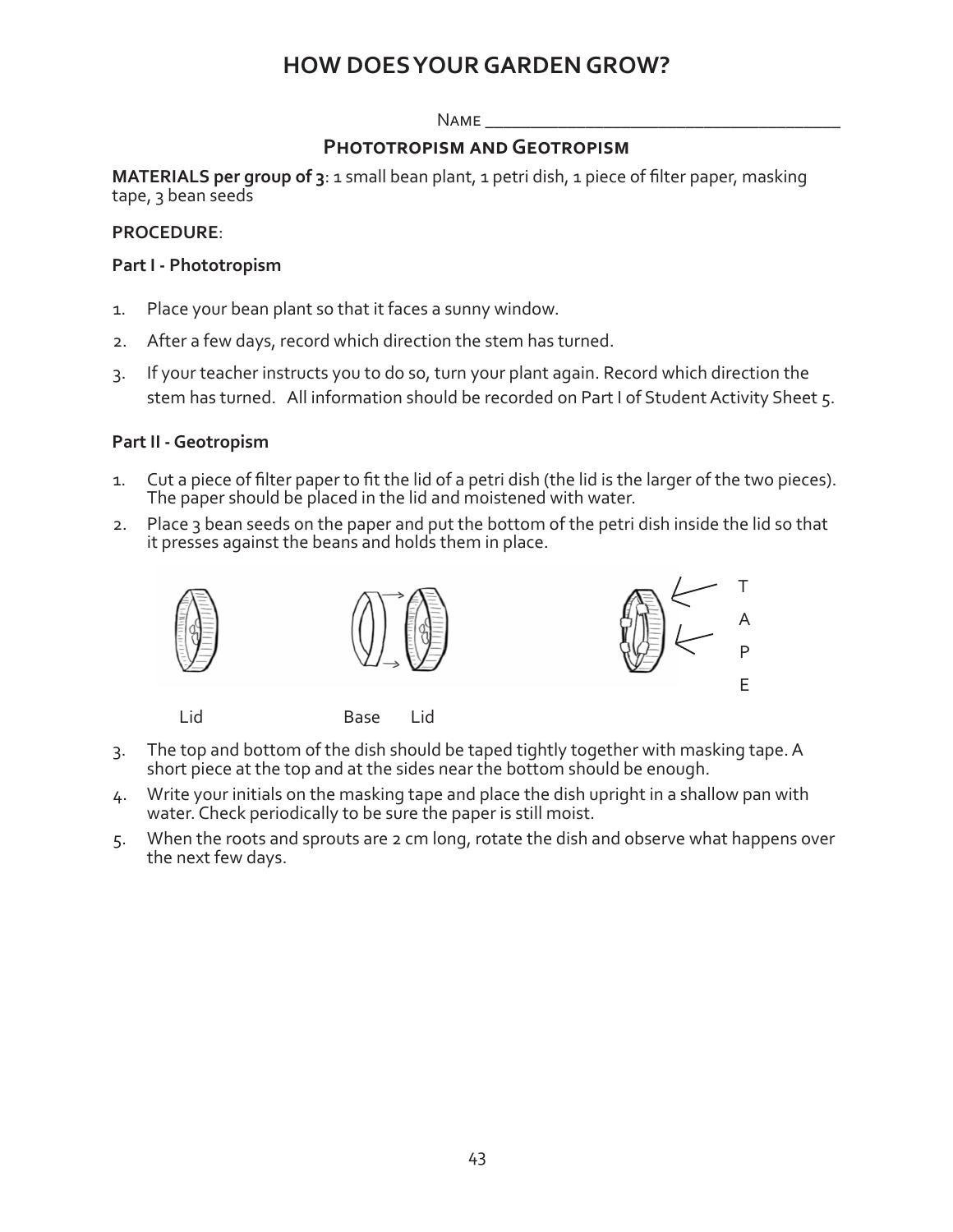#### **Part I - Phototropism**

1. Draw a picture that shows how your plant responded when placed in the sunny window. Draw the window.

Some plants were turned. Draw a picture that shows how the plants looked immediately after being turned. Draw the window.

Draw a picture of these same plants a few days later. Draw the window.

2. Plants grow (toward, away from) light.

#### **Part II - Geotropism**

- 1. Describe the directions the roots and stems grew before you rotated the petri dish.
- 2. Which direction were the roots and stems immediately after you rotated the dish?
- 3. Which directions were the roots and stems a few days later?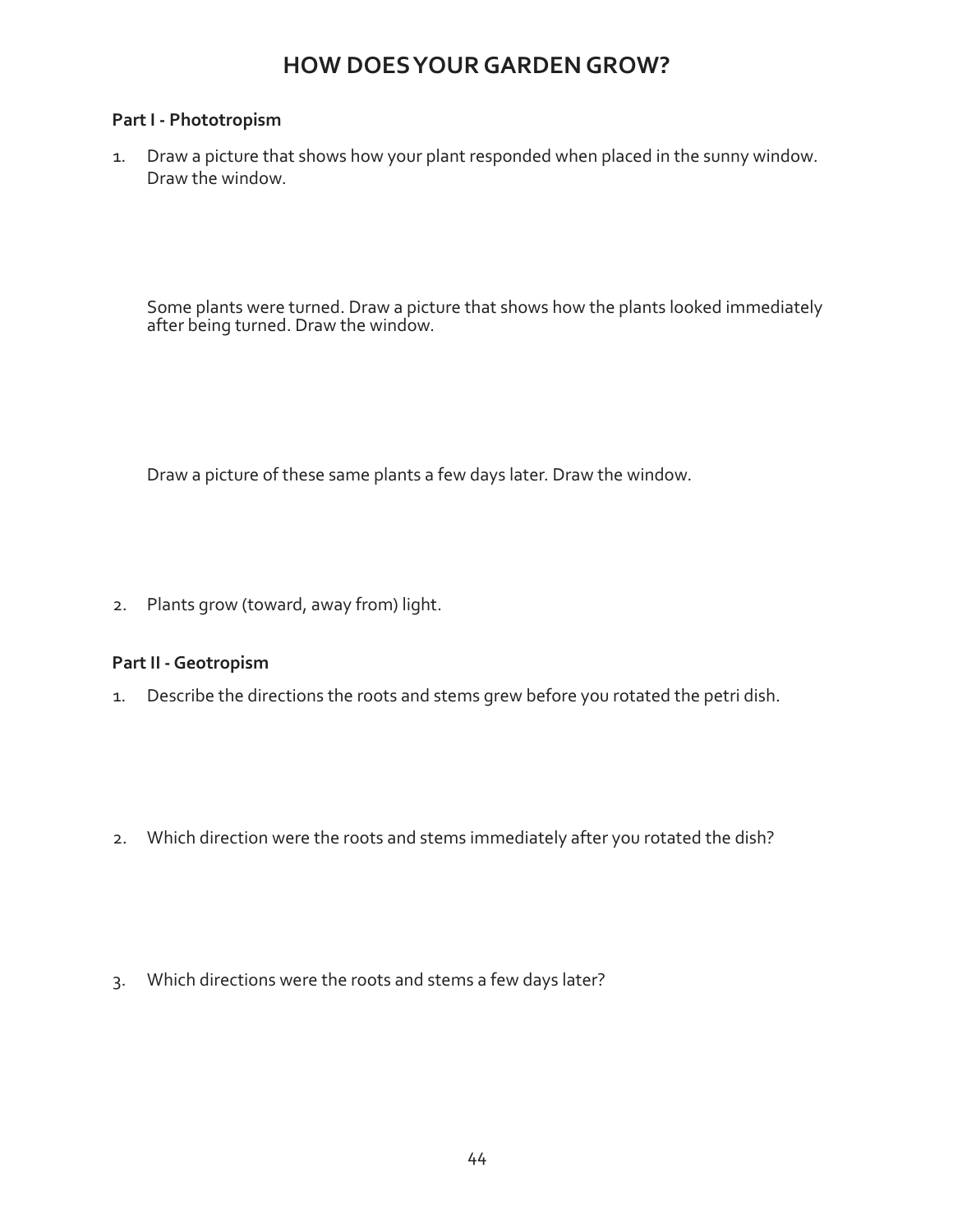### **ACTIVITY #6: Photosynthesis: Let's Get Together With Light**

**TIME**: One 30 minute period, one 10 minute period a week later

**OBJECTIVE**: The students will be able to describe the process of photosynthesis and tell how it affects their lives. The students will observe what happens to plants when sunlight is withheld.

**TEACHER BACKGROUND INFORMATION**: Photosynthesis is a food-making process that occurs in green plants. It is the chief function of leaves. Food energy originally comes from light and is stored in food made by green plants.

The light used in photosynthesis is absorbed by a green pigment called chlorophyll. In plant cells, chlorophyll is contained in bodies called chloroplasts. In chloroplasts, light causes carbon dioxide to combine with hydrogen atoms of water to form sugar. Oxygen is given off in the process. From sugar, and with nitrogen, sulfur, and phosphorus, green plants make starch, fat, protein, and vitamins.

Green plants convert carbon dioxide (CO2) and water (H2O) into food (C6H12O6) and oxygen (O2). Human beings and animals get energy by eating food and using oxygen in the air to "burn" food. In the process, carbon dioxide and water are returned to the atmosphere. Thus, the carbon dioxide and oxygen balance on earth is maintained.



This experiment will be set up by the teacher and observed by the whole class.

#### **MATERIALS**:

Iodine

#### **TEACHER PROVIDED MATERIALS**:

Black construction paper **Stapler** Paper towels Optional: board

#### **PROCEDURE**:

1. Go outside and point to a plant and ask the students why the leaves are green. Examine several other plants including trees if available. Tell students that it is chlorophyll which makes the plants green. Lead a discussion about the process of photosynthesis (background information). Discuss the effects of the photosynthetic process on the students' lives. Have students describe a world in which the plants are being removed rapidly. Compare this with the rapid cutting down of the rain forests. Discuss the overall global effect. (Disruption of food chain, imbalance in the ratio of carbon dioxide and oxygen.)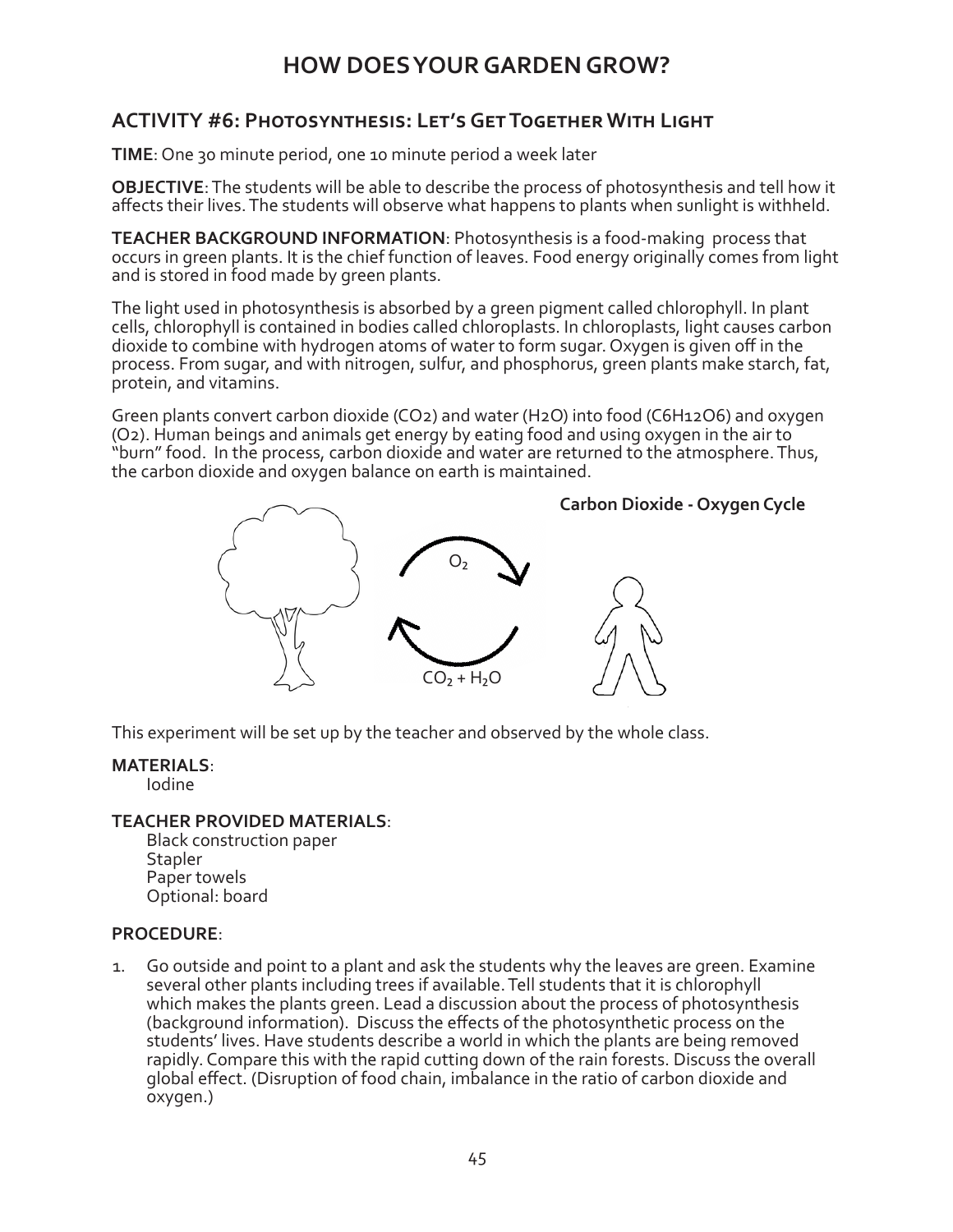2. Experiment - find a tree with low branches and wrap black paper around a leaf so that it is partially covered. Secure the paper with staples. Do this to two other leaves. This will block out the sunlight but allow the leaf to remain alive. Return to the leaves after seven days and examine them. The leaves will be yellowish because there was no sunlight for the chlorophyll to absorb and turn the leaf green.

As an additional demonstration, lay a board down on some nicely growing grass. Return to the spot after seven days and examine it. The growth will have stopped and the grass will be yellowish.

3. Test for the presence of starch. Remove the covered leaves from the tree and take them back to your classroom. Place your leaf on a paper towel or in a petri dish and add several drop of iodine to the covered and uncovered parts of the leaf. The iodine leaf will tum purplish-black to indicate the presence of starch.

**FORMATIVE EVALUATION**: In essay form the students will write a paragraph on how plants affect their lives.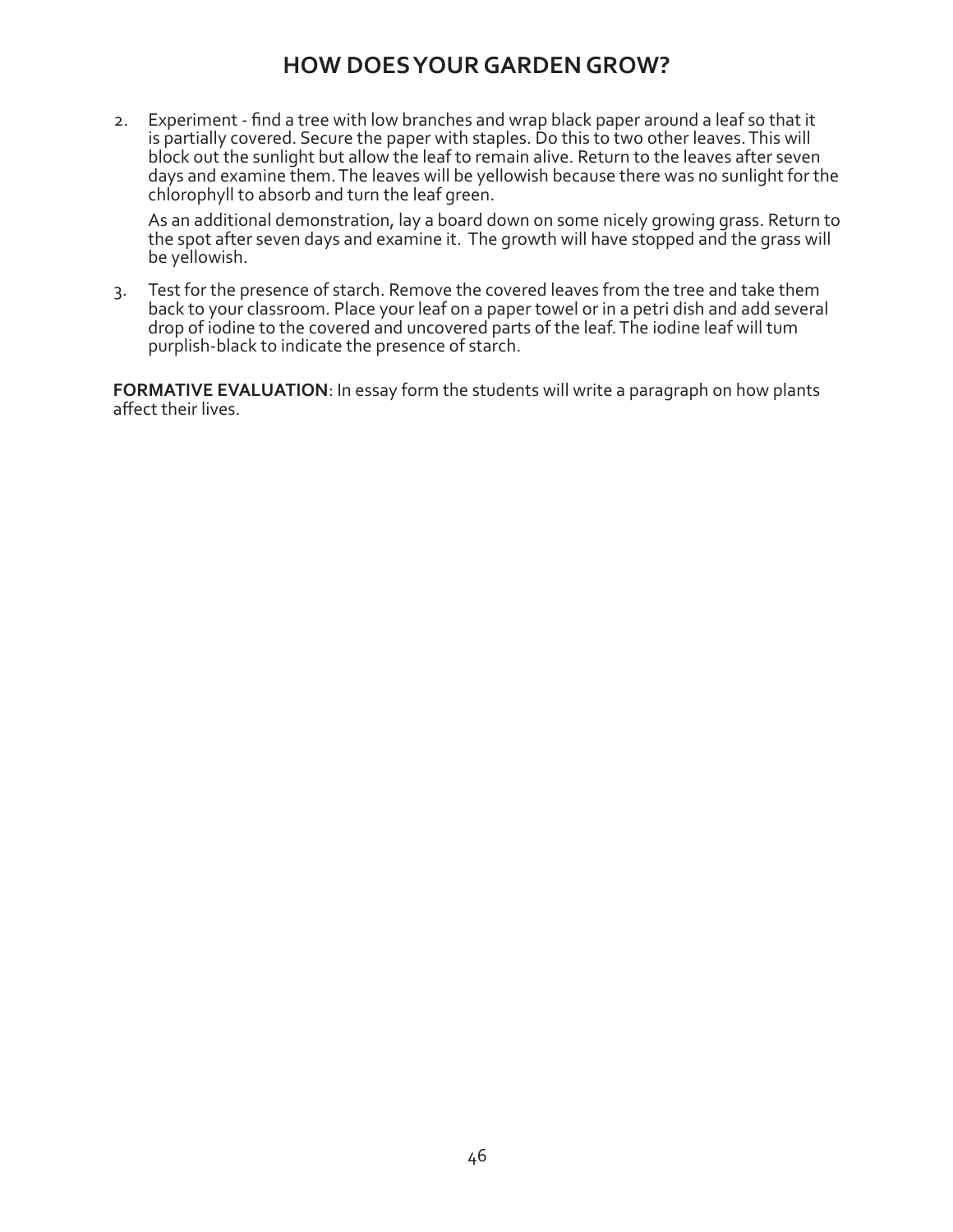### **ACTIVITY #7: Water Transport in Plants**

**TIME**: 30 Minutes to set up, 1 day to observe. Should be started first thing in the morning.

**OBJECTIVE**: The students will be able to observe the transport of water and other solutions through the xylem tubes of plants.

**TEACHER BACKGROUND INFORMATION**: All cells must be fed, given water and receive oxygen for energy. The classic experiment for demonstrating transport is using colored water and a stalk of celery. We will expand on that experiment and see if celery will not only transport water, but also substances we can taste, such as sugar and salt. Xylem tubes are tiny tubes which transport water throughout a plant. Phloem tubes transport food throughout a plant.

The celery should be freshly cut before class.

#### **MATERIALS (per group of 3)**:

4 ten oz. plastic cups Medicine cup Food coloring Tap water<br>
Foom L of sugar bom L of salt 60 mL of sugar<br>Hand lens Masking tape

Plastic spoon

#### **TEACHER/STUDENT PROVIDED MATERIALS**:

4 stalks of celery with leaves - try to make them of similar size and age Student Activity Sheet 7 Knife or razor blade Metric ruler

#### **PROCEDURE**:

- 1. Have students examine a piece of celery to observe the outer covering with an interior containing scattered, hollow tubes. These are xylem cells.
- 2. They should label 4 cups- #1, #2, #3, #4- with masking tape and use the medicine cups to measure 150 mL of water in each
- 3. To the correct cup the following should be added:

Cup #1- 10 drops of food coloring.

Cup  $#_2$  - nothing.

Cup #3 - 60 mL of salt.

Cup #4 - 60 mL of sugar.

- 4. Have students stir each cup 50 times with a spoon. Remind them to be sure to rinse the spoon before changing cups.
- 5. Students should place a freshly cut stalk of celery in each cup and record their observations of the height the food coloring moved after 3 hours, 6 hours, and overnight.
- 6. After 24 hours, students should cut a piece of celery above the solution line from stalks #2, #3 and #4. Their partners should taste it (without knowing where it came from) and see if they can identify it as sugar, salt, or plain. Remind them never to taste anything without the permission of the teacher. They should record their results in graph form on Student Activity Sheet 7.

**FORMATIVE EVALUATION**: Students will be evaluated on the completion of Student Activity Sheet 7.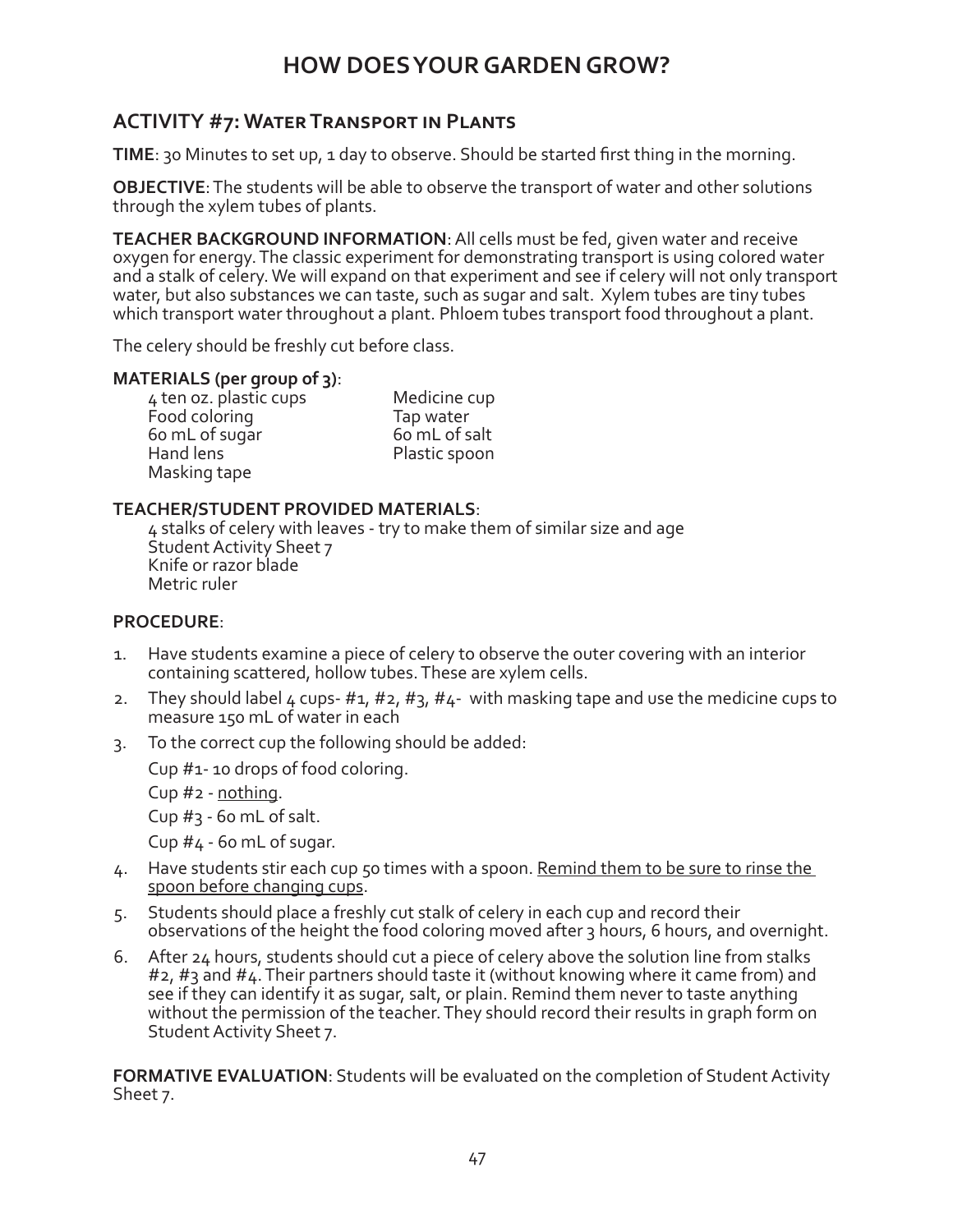#### $N$ AME

#### **Activity #7: Water Transport in Plants**

**MATERIALS per group of 3**: 4 ten oz. plastic cups, food coloring, tap water, 60 mL of sugar, 60 mL of salt, hand lens, plastic spoon, 4 stalks of celery with leaves, metric ruler, masking tape, 1 medicine cup

#### **PROCEDURE**:

- 1. Examine a piece of celery.
- 2. Use a hand lens to observe the outer covering with an interior of scattered, hollow tubes. These are the xylem cells.
- 3. Label 4 cups-  $\#1$ ,  $\#2$ ,  $\#3$ ,  $\#4$  with masking tape.
- 4. Use the medicine cup to measure 150 mL of water into each of the 4 cups.
- 5. In cup #1, add 10 drops of food coloring.
- 6. In cup #2, add nothing.
- 7. In cup #3, add 60 mL of salt (use the medicine-cup to measure the salt but dry it out first!)
- 8. In cup  $#4$ , add 60 mL of sugar.
- 9. Stir each cup 50 times with a plastic spoon. Be sure to rinse the spoon before changing cups.
- 10. Place one stalk of celery in each cup.
- 11. Use a metric ruler to record the height of the food coloring after 3 hours, 6 hours, and overnight. Record your observations on Student Activity Sheet 7.
- 12. After 24 hours, remove stalks  $#2, #3$ , and  $#4$ . Cut a piece from the celery above the solution line in the cup and taste it. Caution! Never taste anything without the permission of your teacher!
- 13. Without allowing your lab partners to see which sample they are tasting, have each one taste a sample to see if they can tell what they are tasting. Record your results in graph form on Student Activity Sheet 7.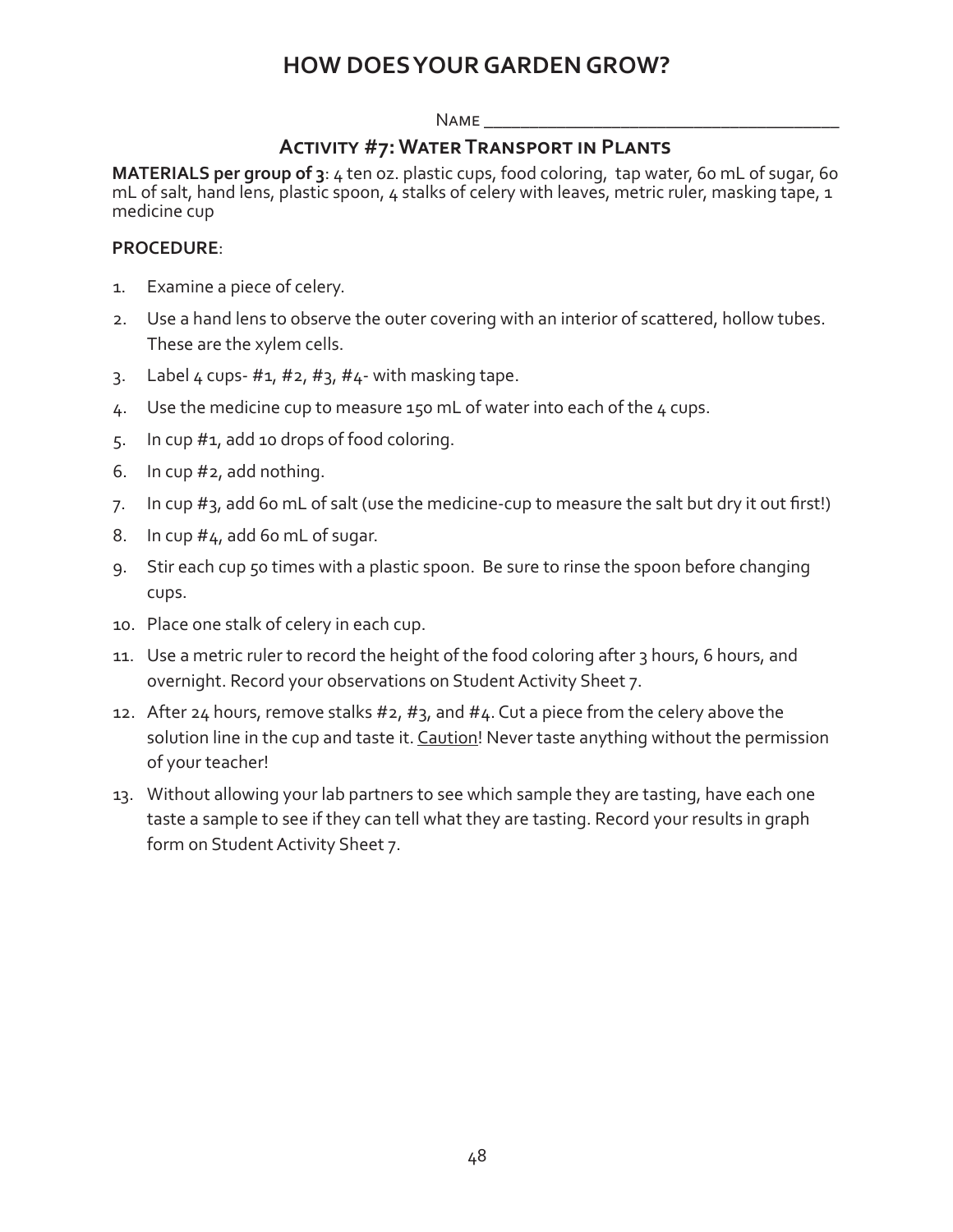Name \_\_\_\_\_\_\_\_\_\_\_\_\_\_\_\_\_\_\_\_\_\_\_\_\_\_\_\_\_\_\_\_\_\_\_\_\_\_\_

| <b>TIME</b> | <b>HEIGHT OF</b><br><b>COLORING</b> |
|-------------|-------------------------------------|
| 1 Hour      |                                     |
| 3 Hour      |                                     |
| 6 Hour      |                                     |
| 24 Hour     |                                     |

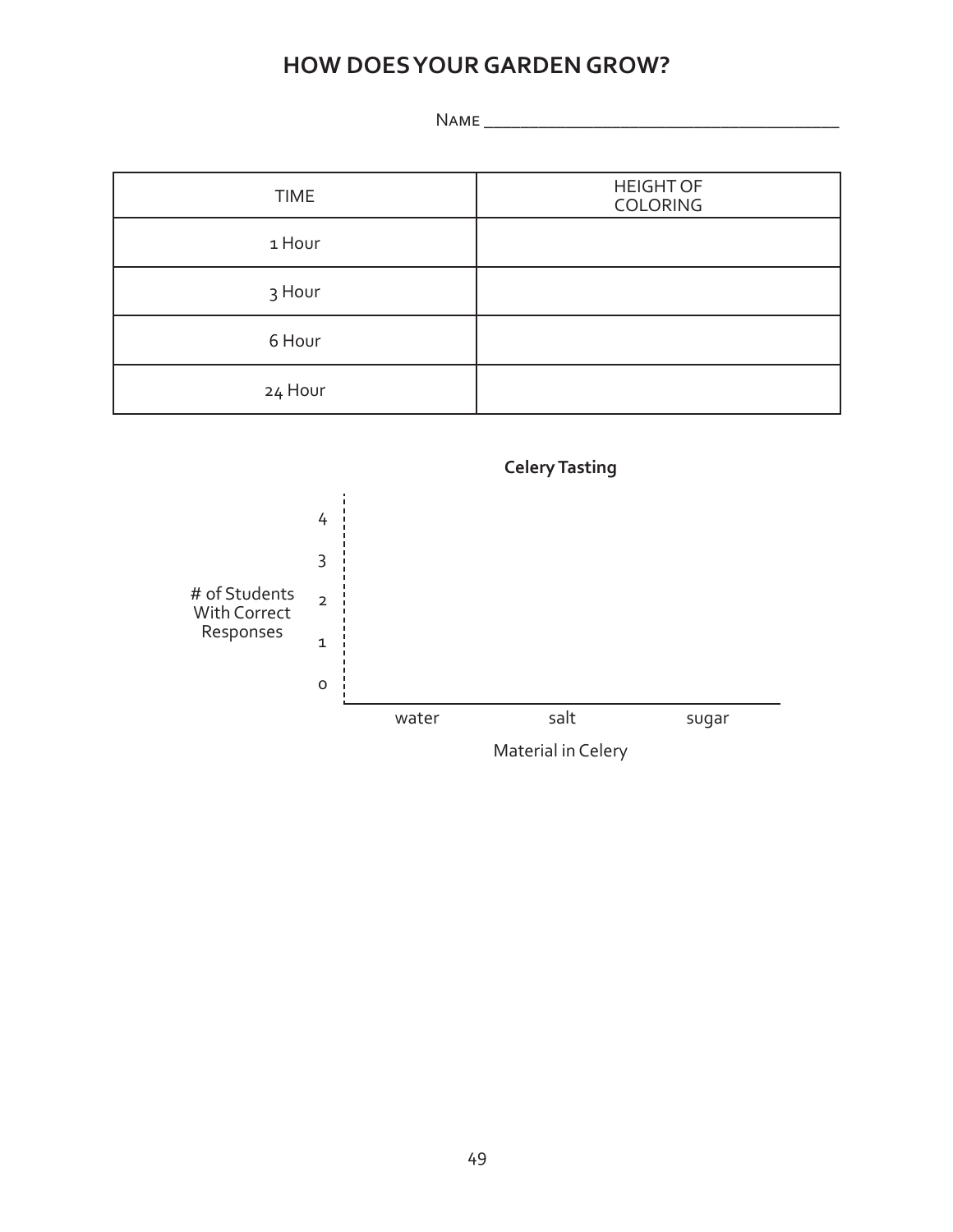#### **ACTIVITY #8: Effects of Nutrients and Hormones on Plants**

**TIME**: 30 Minutes to prepare, 1-2 weeks to observe

**OBJECTIVE**: Students will observe how plant hormones and commercial fertilizers affect plant growth. Students will graph the growth of experimental and control groups of plants.

**TEACHER BACKGROUND INFORMATION:** Auxin is a hormone produced by plants. Auxin has the power to determine if a leaf should fall or hold or if a fruit should drop or hold. Auxin causes leaves to move to face the sun and calls the signals on cell enlargement in stem, bud, roots and leaves. Auxin determines the direction of growth and governs the development of buds and flowers. The production of auxin is in the growing region of plants - the tips of stems and the youngest leaves of all branches.

In this experiment, students will explore the effect of auxin on plant growth at the root and stem. It is necessary to remove the terminal bud on 2 of the plants. This is the bud at the very tip of the stem. This activity requires 4 young bean plants per group.



**MATERIALS per group of three**:

4 young bean plants 2 plastic vials Rooting powder (commercial auxin) Fertilome plant food Medicine cup

#### **TEACHER/STUDENT PROVIDED MATERIALS**:

Scissors Metric rulers Student Activity Sheet 8 Distilled water

#### **PROCEDURE**:

**Part I** - Hormones and Stem Growth

- 1. Have students remove the terminal bud from 2 of the bean plants. (This is the bud at the very top of the stem). Apply a small amount of rooting powder to the cut stump on one of the bean plants. Avoid sticking plant into the powder because the powder will clump to ether and be worthless. Take some powder out of the container. The other plant will serve as the control plant - the plant to which nothing has been done.
- 2. All other variables should be kept the same for both plants. This means keeping them in the same light, watering them with the same amount of water, and so on.
- 3. Students should record their results on Student Activity Sheet 8.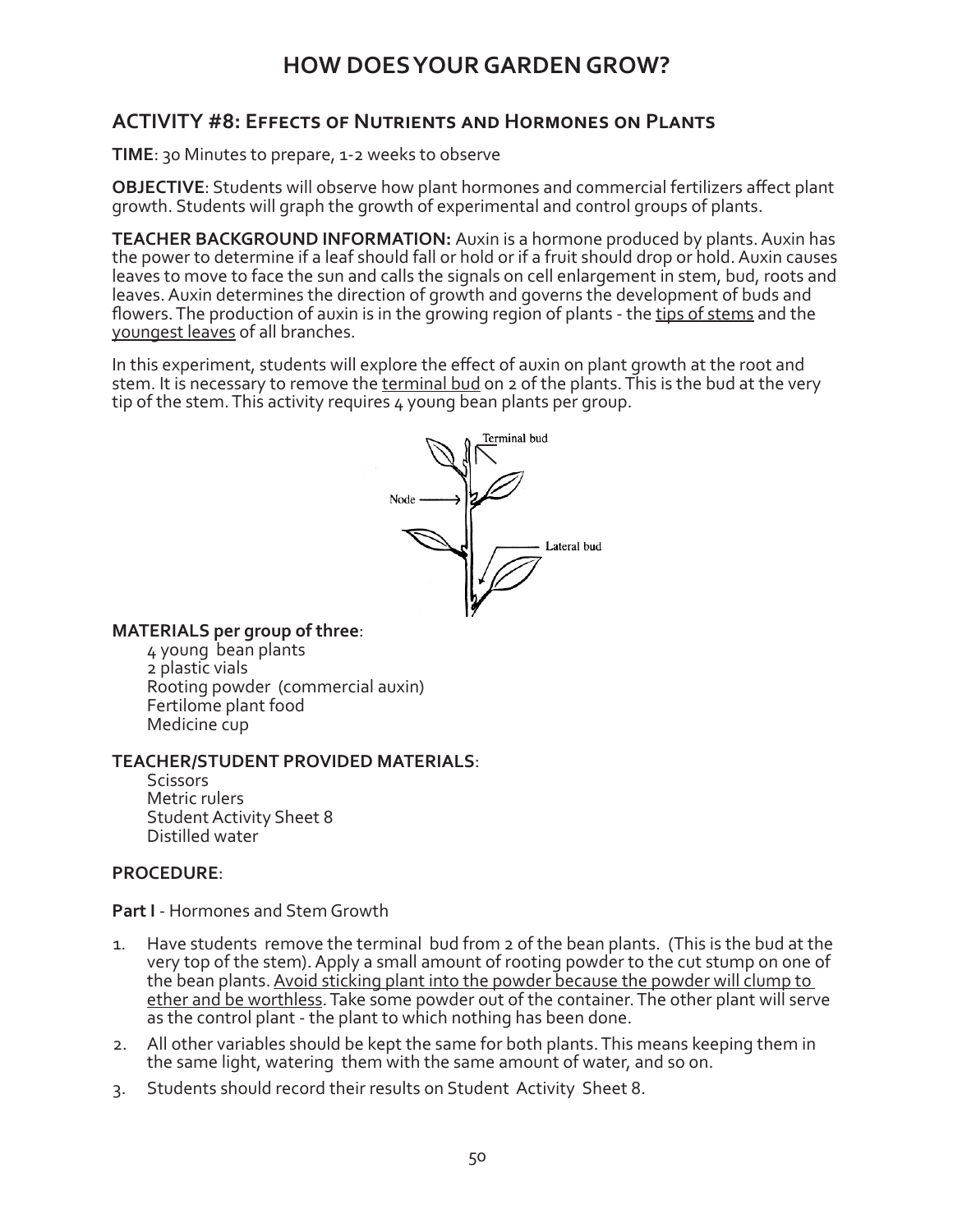#### **Part II** - Hormones and Root Growth

- 1. Have students take 4 leaf cuttings (2 from each plant) from the remaining bean plants and dip two of the stems into rooting powder. Again, the rooting powder should be taken out and placed on a paper towel, etc. and the students should dip the cutting into it. Do not put the cutting directly into the container of rooting powder.
- 2. The 2 treated leaves should be placed in a plastic vial with 10 mL of distilled water in the bottom. Again, use medicine cups to measure. The 2 untreated leaves should be placed in vials with distilled water only. These are the control cuttings - leaves to which nothing has been done.
- 3. After 5 days, students should count the number of roots formed in each vial and record this on Student Activity Sheet 8.

**Part III** - Fertilizer (Nutrients) and Plant Growth

- 1. Mix a tablespoon of fertilome to a quart of water. Students will water one of their plants with this mixture and the other one will be given plain water. This last bean plant will serve as a control because it is left alone. All other variables should be kept the same. This means both plants should receive the same amount of water, light, and so on. Both plants should be watered whenever the soil is dry, using the appropriate type of water.
- 2. Have students measure the height of both plants before starting and record this on Student Activity Sheet 8. The height of the plant should be measured at the end of the experiment and the amount of growth recorded. Students should also count the number of leaves on both plants before starting. The number of leaves should be counted at the end of the experiment and recorded on the worksheet.

**FORMATIVE EVALUATION**: Students will be evaluated on the completion of Student Activity Sheet 8.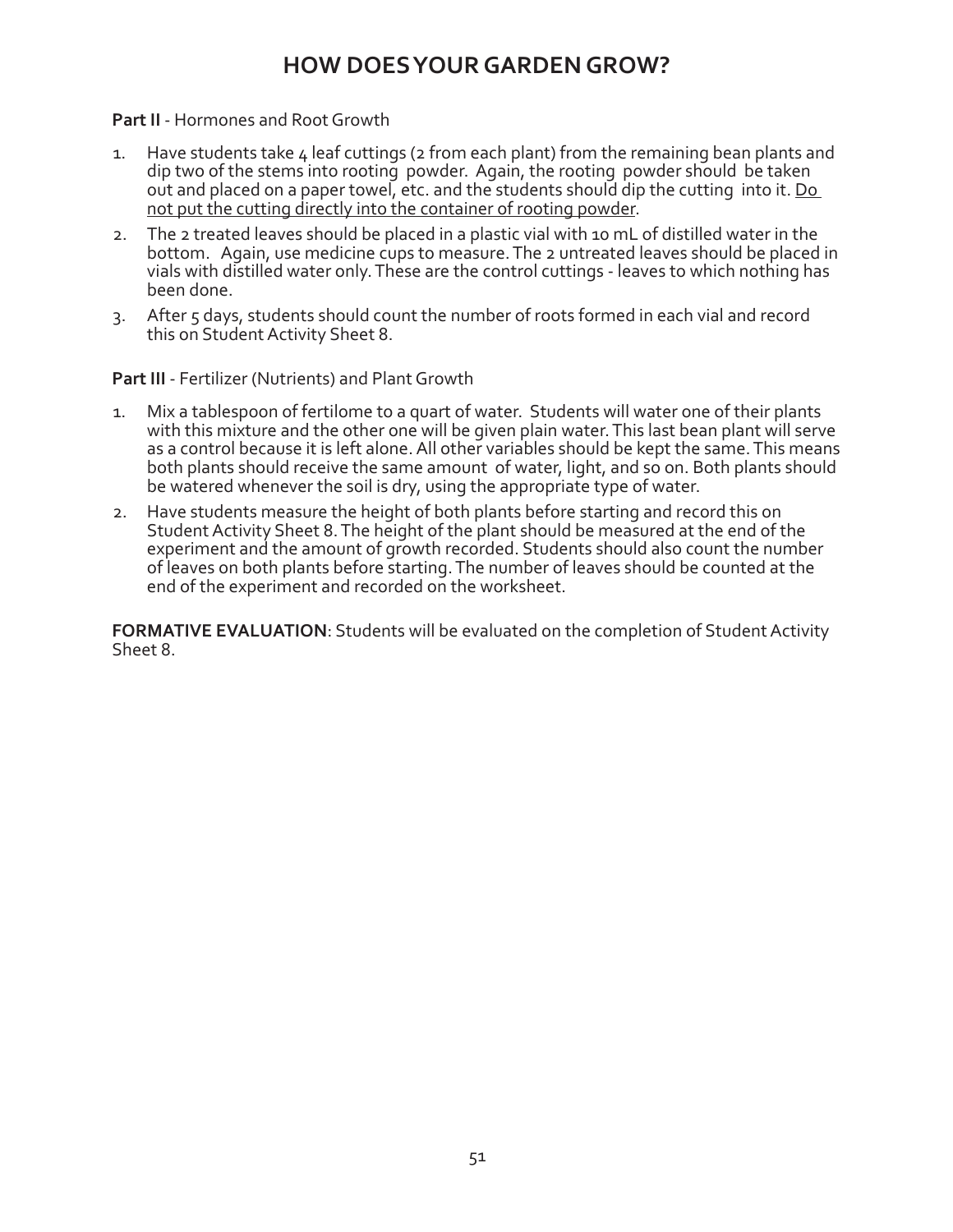#### $N$ AME

#### **Activity #8: Effects of Nutrients and Hormones on Plants**

**MATERIALS per group of 3**: 4 young bean plants, 2 plastic vials, rooting powder (commercial auxin), Fertilome plant food, scissors, metric rulers, distilled water, medicine cup

#### **PROCEDURE**:

#### **Part I: Hormones and Stem Growth**

1. Remove the terminal bud from 2 of the bean plants. (This is the bud at the very top of the stem).



- 2. Apply rooting powder to the cut stump on one of the bean plants. The other plant will have no rooting applied to it.
- 3. All other variables should be kept the same for both plants. This means keeping them in the same light, watering them with the same amount of water, and so on.
- 4. Record your results on Student Activity Sheet 8.

#### **Part II: Hormones and Root Growth**

- 1. Cut 4 leaves as close to the stem as possible from the 2 remaining bean plants.
- 2. Dip two of the stems of the leaves in rooting powder.
- 3. The 2 treated leaves should be placed in a plastic vial with 10 mL of distilled water in the bottom. Use the medicine cup to measure the water.
- 4. The 2 untreated leaves should be placed in vials with 10 mL distilled water only.
- 5. After 5 days, count the number of roots formed in each vial and record this on Student Activity Sheet 8.

#### **Part III: Fertilizer (Nutrients) and Plant Growth**

- 1. Add enough of the fertilizer-water mixture to dampen the soil of 1 of the 2 remaining bean plants. The other bean plant will be given plain water. All other variables should be kept the same. This means both plants should receive the same amount of water, light, and so on. When the plants need watering, use either the plain or fertilizer water.
- 2. Measure the height of both plants from soil level to the plant tip and record this on Student Activity Sheet 8.
- 3. Count the number of leaves on both plants and record this information also.
- 4. Measure the height of the plants at the end of the experiment Record this on the sheet. Count the number of leaves at the end of the experiment and record this also.
- 5. Subtract the numbers to see the amount of growth for each plant, and the number of leaves for each plant. These numbers are used to complete the graph on the worksheet.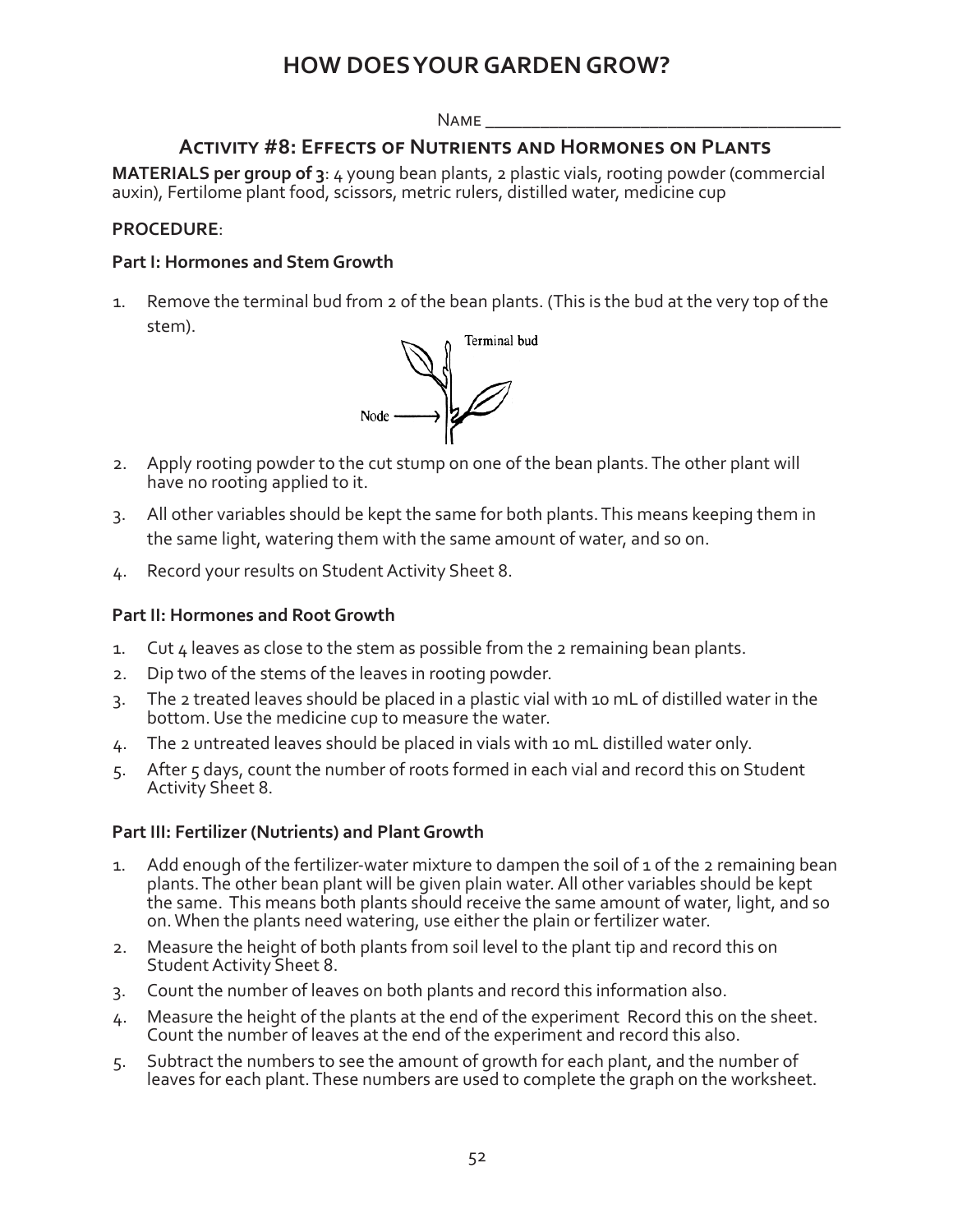#### **Part I - Hormones and Stem Growth**

- 1. Why was no rooting powder applied to one of the plants?
- 2. What changes did you notice in the plant with the rotin powder applied to the tip as compared to the one without rooting powder?

#### **Part II - Hormones and Root Growth**

#### **Root Growth in Auxin Treated and Untreated Plants**



Condition of Leaf Cutting

Question: Why was no rooting powder applied to two of the leaves?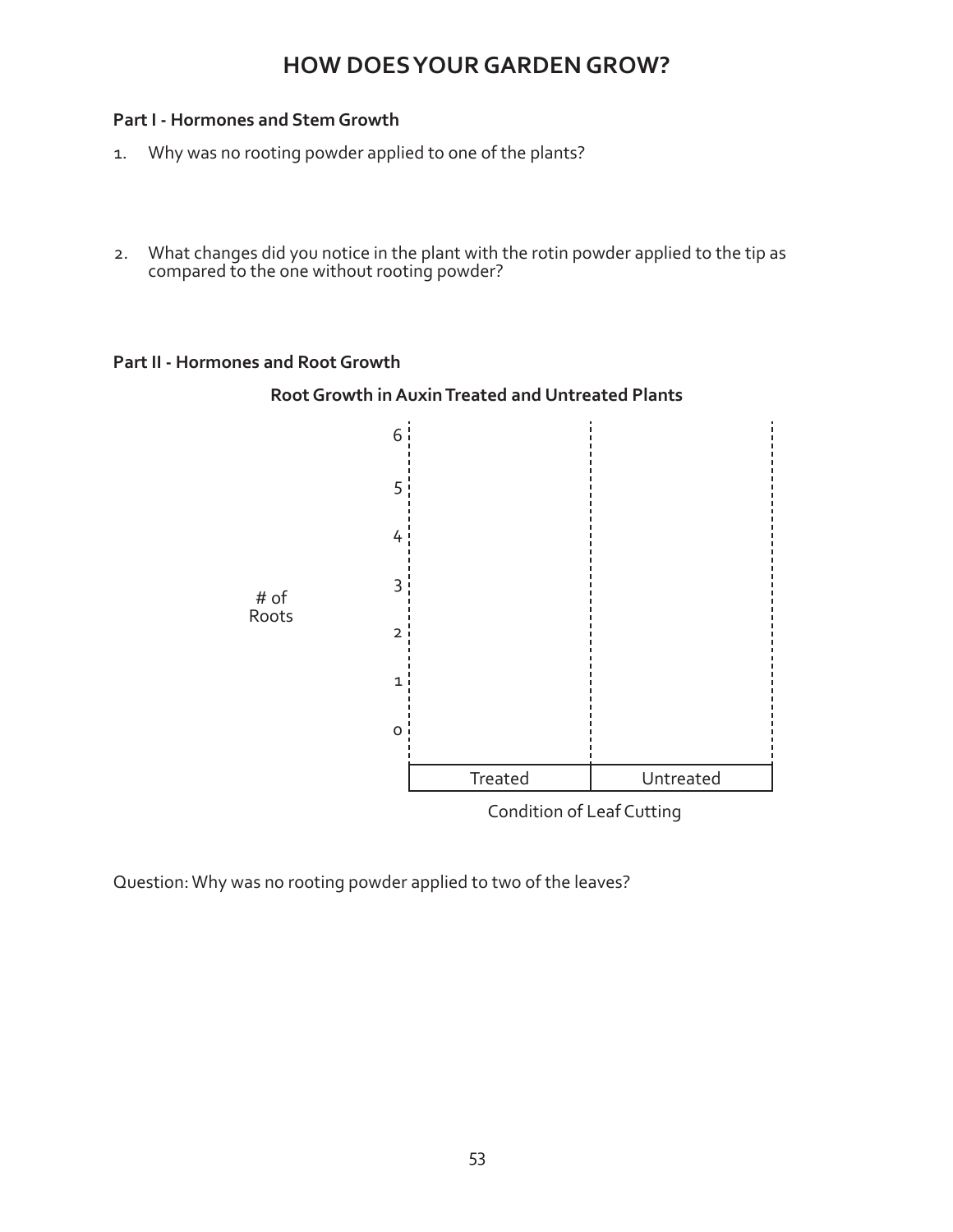#### **Part III - Fertilizer (Nutrients) and Plant Growth**

Graph the number of leaves that formed for each plant.

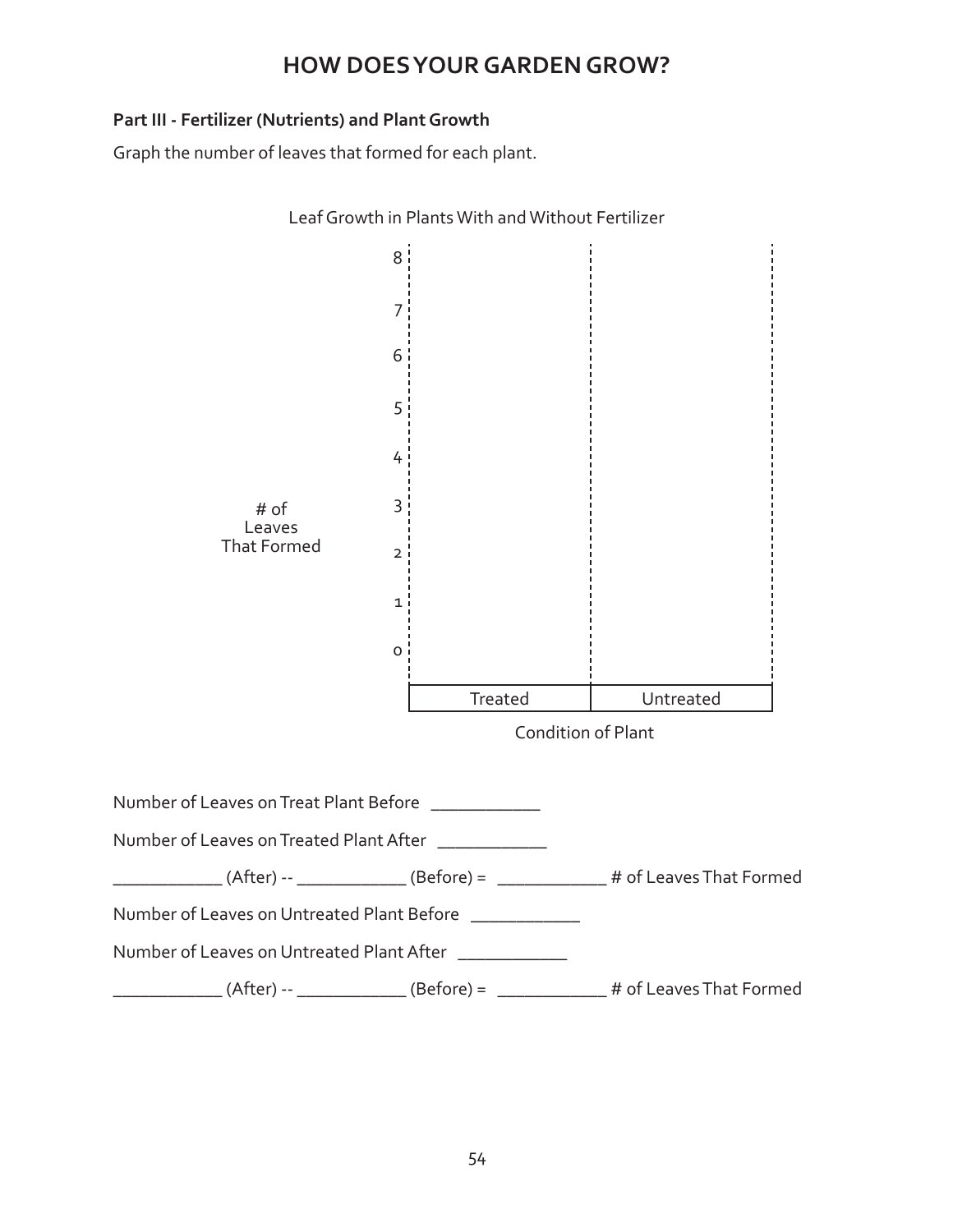#### **Stem Growth in Plants With and Without Fertilizer**



Question: Why were two plants given no fertilizer?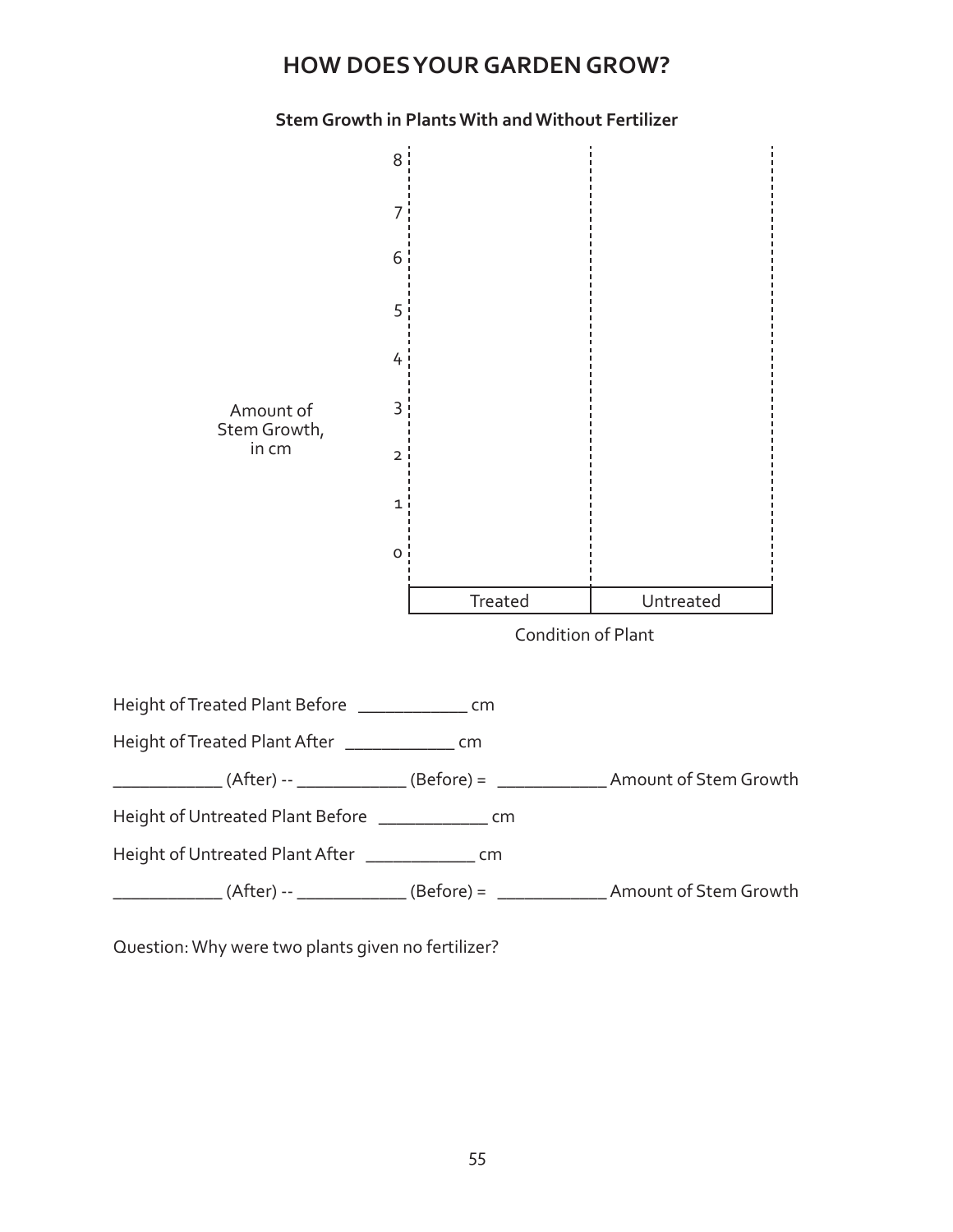### **ACTIVITY #9: Plant Propagation**

**TIME**: 40 Minutes to prepare, several weeks to observe

**OBJECTIVE**: Students will learn various methods for plant propagation.

**TEACHER BACKGROUND INFORMATION:** Propagation is the process by which a plant is increased in numbers. This may be done by seeds, cuttings, tubers, runners, and rhizomes.

Cuttings: Geraniums, coleus, begonia, English ivy, chrysanthemum, and wandering jew are plants whose cuttings root easily. Cuttings must be taken from the growing tip of the plant and should be  $3'' - 4''$  long. The lower leaves of the cutting are removed to about 1  $1/2''$ . Cuttings can then be inserted into a rooting media such as sand, vermiculite, or a sand and peat mixture. The media should be watered and the container enclosed in a plastic "tent" to keep the cuttings from drying out before they have a chance to root. A plastic baggie placed over the cutting and held with a rubberband works well.

Tubers: A tuber is a thickened underground stem used for food storage by the plant. A white potato with eyes will form stems when placed in water. Stick three toothpicks in the side of the potato about an inch from the top. Place the potato in a tall jar so the toothpicks rest on the rim. The jar should be filled with water so that the bottom of the potato is always in water. If the jar is placed in the light (not direct sunlight), the eyes will grow and turn green.

Runners: These are shoots that grow horizontally above the soil surface. New plants develop at the joints where the runner is in contact with the soil. Strawberry, ajuza, and spider plants have runners that can illustrate this. Cut off the forming plant at the end of the runner and place the root end into a growth medium such as a resealable bag of damp vermiculite or sand. Every so often, you need to check to make sure the medium is damp and the bag has not collapsed on the plant. Opening the bag and blowing will provide additional air. To guarantee greater success, leave the runner attached to the forming plant for a week or two after you have placed it in the growth medium. This is more difficult because you will need to watch the growth medium more carefully so it does not dry out. Once the plant has begun to grow on its own, you can plant it in a regular flower pot and maintain it like any other house plant.

Rhizomes: These are horizontal stems which grow below or at the soil surface. Several plants can be obtained from one rhizome by dividing it into sections, each with at least one bud. This should be placed in a baggie with damp vermiculite or sand and sealed. Every so often, you need to check to make sure the medium is damp and the bag has not collapsed on the plant Opening the bag and blowing will provide additional air. Examples of plants with rhizomes are iris, canna, and lily-of the-valley.

#### **MATERIALS**:

6 cups vermiculite 10 baggies 1 box rubberbands 1 box toothpicks 10 condiment cups

**TEACHER PROVIDED MATERIALS**: the plant parts mentioned in the teacher information, additional sand, and vermiculite

#### **PROCEDURE**:

- 1. Have the student groups pick one of the methods above they are interested in and for which they can supply the plant parts. A letter to parents explaining the activity follows on the next page.
- 2. Follow the directions in the teacher information for propagation.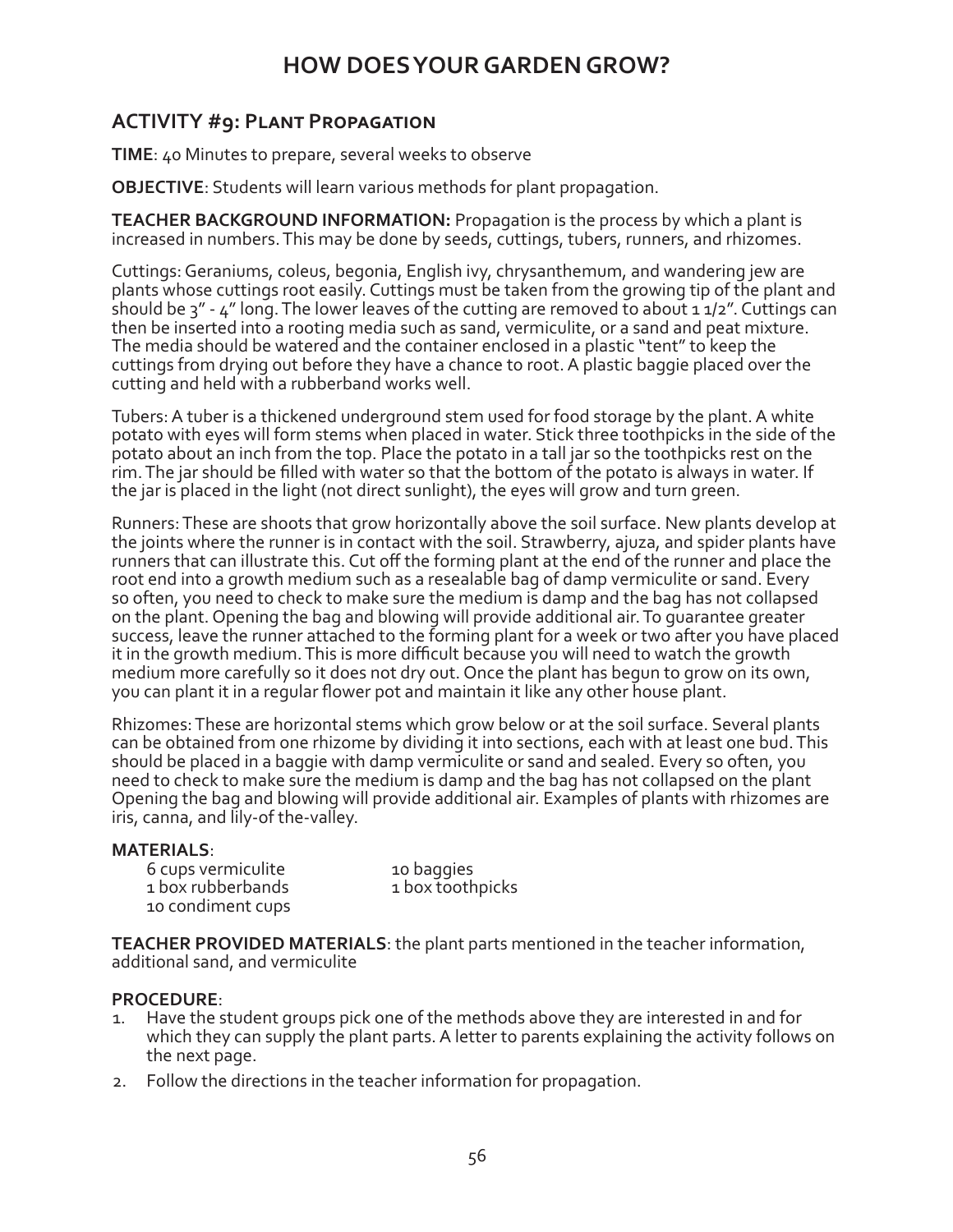#### Dear Parent:

We are beginning an activity on propagation of plants by various methods. If you have any of the plants or plant parts listed below that you would allow your child to bring to class, it would be greatly appreciated. As always, thank you for your support!

Sincerely,

#### Plants and Plant Parts

Cuttings: Geraniums, coleus, begonia, English ivy, chrysanthemum, and wandering jew

Tubers: White potato with eyes

Runners: Strawberry, ajuza, or spider plants

Rhizomes: Iris, canna, and lily-of-the-valley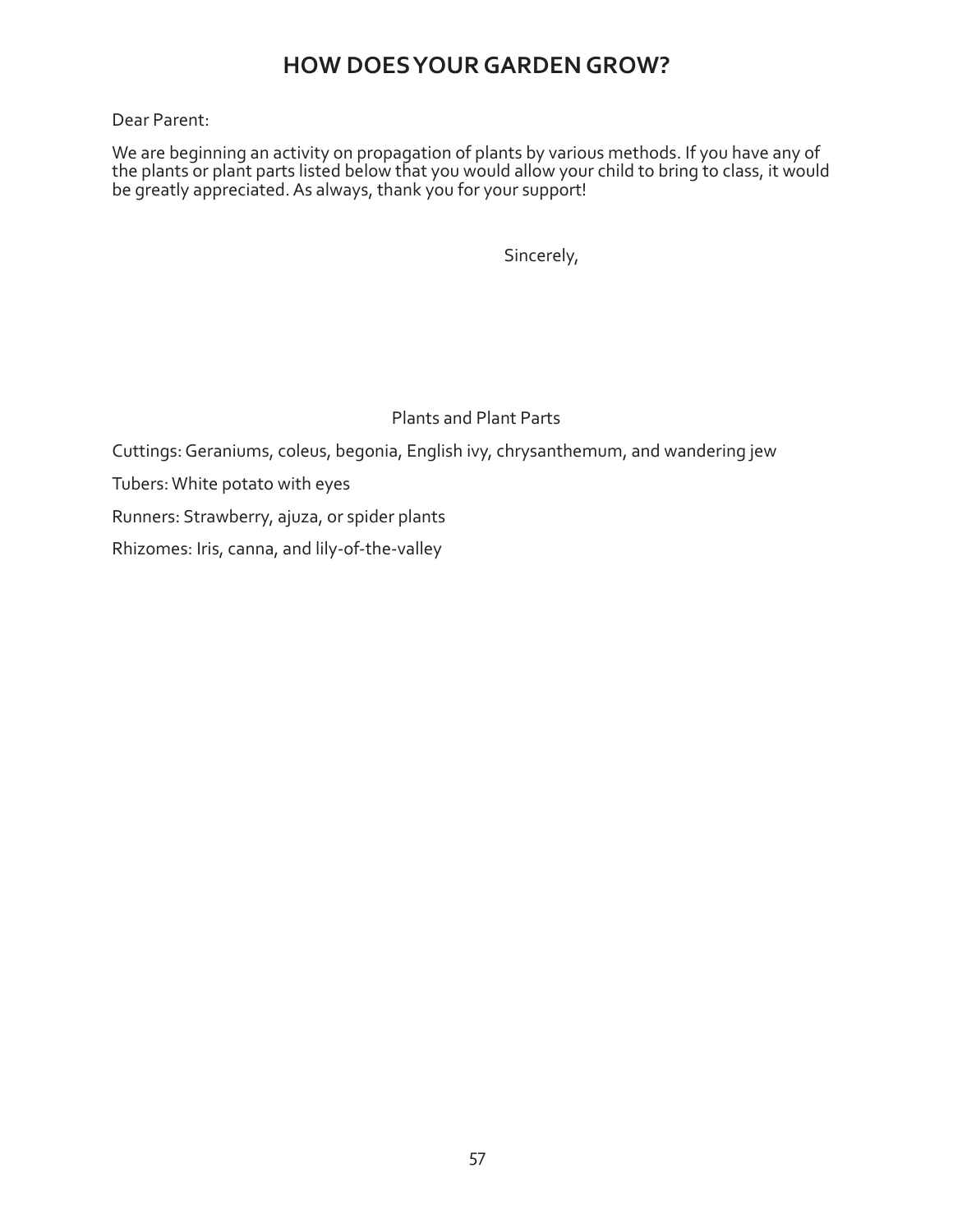#### **ACTIVITY #10: Hydroponics**

**TIME**: 50 Minutes

**OBJECTIVE**: Students will observe hydroponically grown plants to determine whether hydroponics work as well as soil.

**TEACHER BACKGROUND INFORMATION:** Hydroponics is an alternative method of growing plants without soil using a nutrient solution. Some plants are naturally hydroponic such as dune grasses, which grow on the beach, and seaweed. The advantages of hydroponics over soil are many. Hydroponics uses less land, has a higher nutritional value and greater freshness, is less expensive and environmentally sound. There is little water waste since plants are organically grown. Root system is reduced so less space is needed. Indoor growing reduces the need for pest control. Crops can be grown year round. Hydroponics can be used in desert regions or for outer space programs.

Growing plants hydroponically requires some special care. The pH must be checked to be sure the water is between 5.5 and 6.5. Ammonia should be added to raise the pH and vinegar should be added to lower the pH.

Hydroponic plants also require a nutrient solution. The following recipe can be used to make a nutrient solution.

1 tablespoon 5-10-5 plant fertilizer

- 1 teaspoon Epsom salts
- 1 teaspoon washing ammonia

Mix with a gallon of distilled (pH correct) water (teacher provided).

Hydroponic plants may be grown in a variety of mediums which can help support the plant's root system. As long as the medium does not add any nutrients to the plant, it is considered to be hydroponic. Some mediums are: sand, gravel, LECA - light expanded clay aggregate, small stones, colored gravel (aquarium), cinders, volcanic lava, charcoal, sawdust, vermiculite and perlite.

In growing hydroponic plants, it is necessary to change the nutrient solution frequently. The solution must not be in direct sunlight to prevent algae growth. The attached chart shows a list of symptoms that can cause trouble for your plants.

Additional information on hydroponics can be found in the following book:

Bonnett, Robert L. 49 Science Projects - Botany, Book 3277, Tab Books.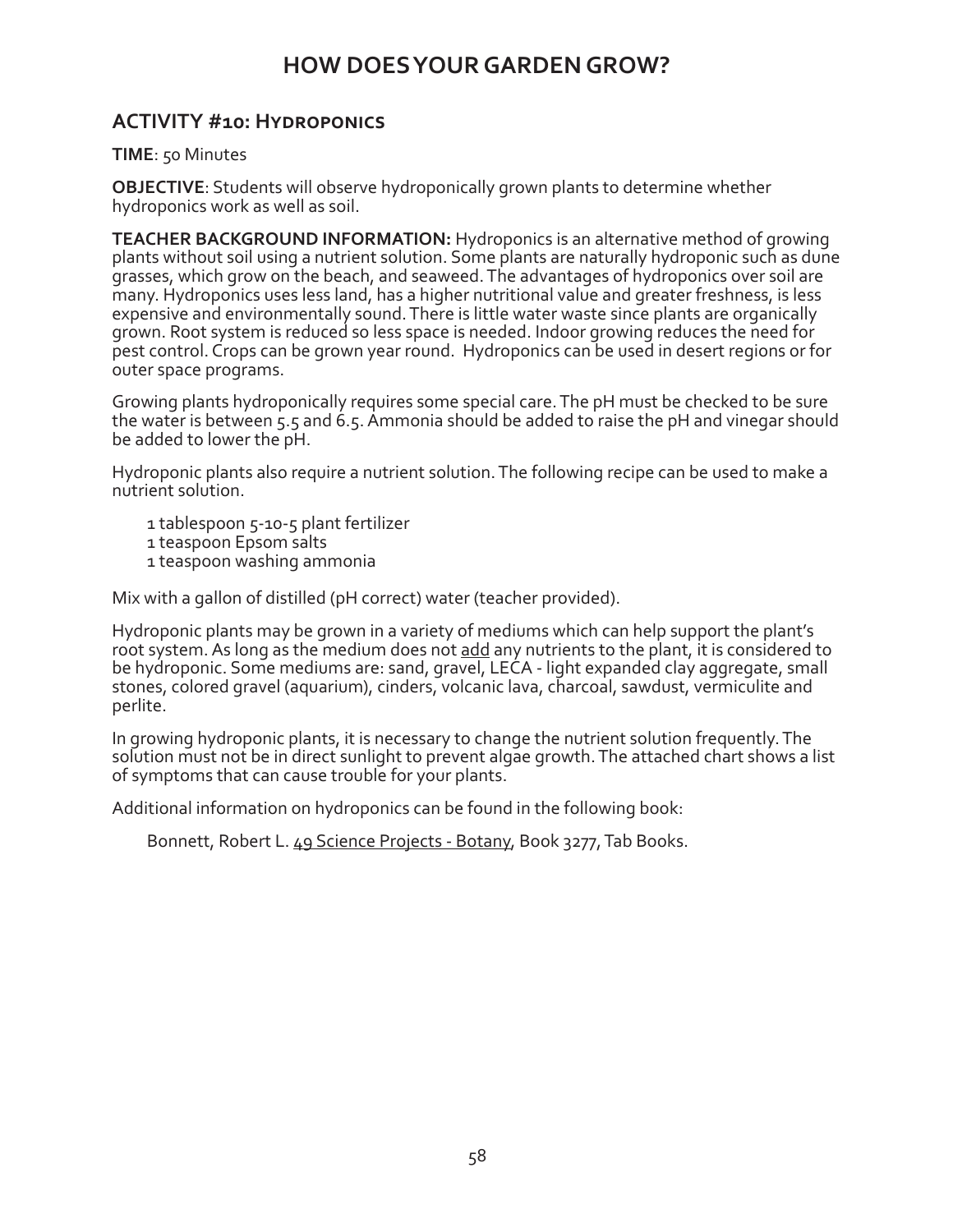#### **MATERIALS (per group of 3)**:

3 healthy plants in soil Enough vermiculite (about 1 cup) to fill 2 condiment cups 1/2 yard doubled piece of cheesecloth Plastic spoon Prepared nutrient solution Medicine cup

#### **TEACHER/STUDENT PROVIDED MATERIALS**:

2 buckets or containers Several shovelfuls of soil from a wooded area Measuring cup

#### **PROCEDURE**:

Preparing Soil Leachate

- 1. Have students place 15-20 spoonfuls of soil on a folded piece of cheesecloth. Two people should hold the cheesecloth over a bucket or container while the other student pours tap water (about 2 quarts or 2000 mL) into the soil.
- 2. After several minutes, when the water has drained through, pour the water into another container. Place the cheesecloth with soil back over the bucket and pour the same water back through again. Repeat this  $5$  times.
- 3. Students will have made a liquid called soil leachate. This liquid will be used to feed one of the test plants. The liquid needs to be saved so that it can be added to the plant periodically throughout the experiment. Check the pH of the leachate.

Planting Hydroponically:

- 1. Students should carefully remove 2 plants from soil and rinse off the roots with tap water.
- 2. The plants should be held suspended in the condiment cups while vermiculite is poured to within 1 cm of the top.
- 3. The third plant should be left in soil. It is the control plant, used as a comparison.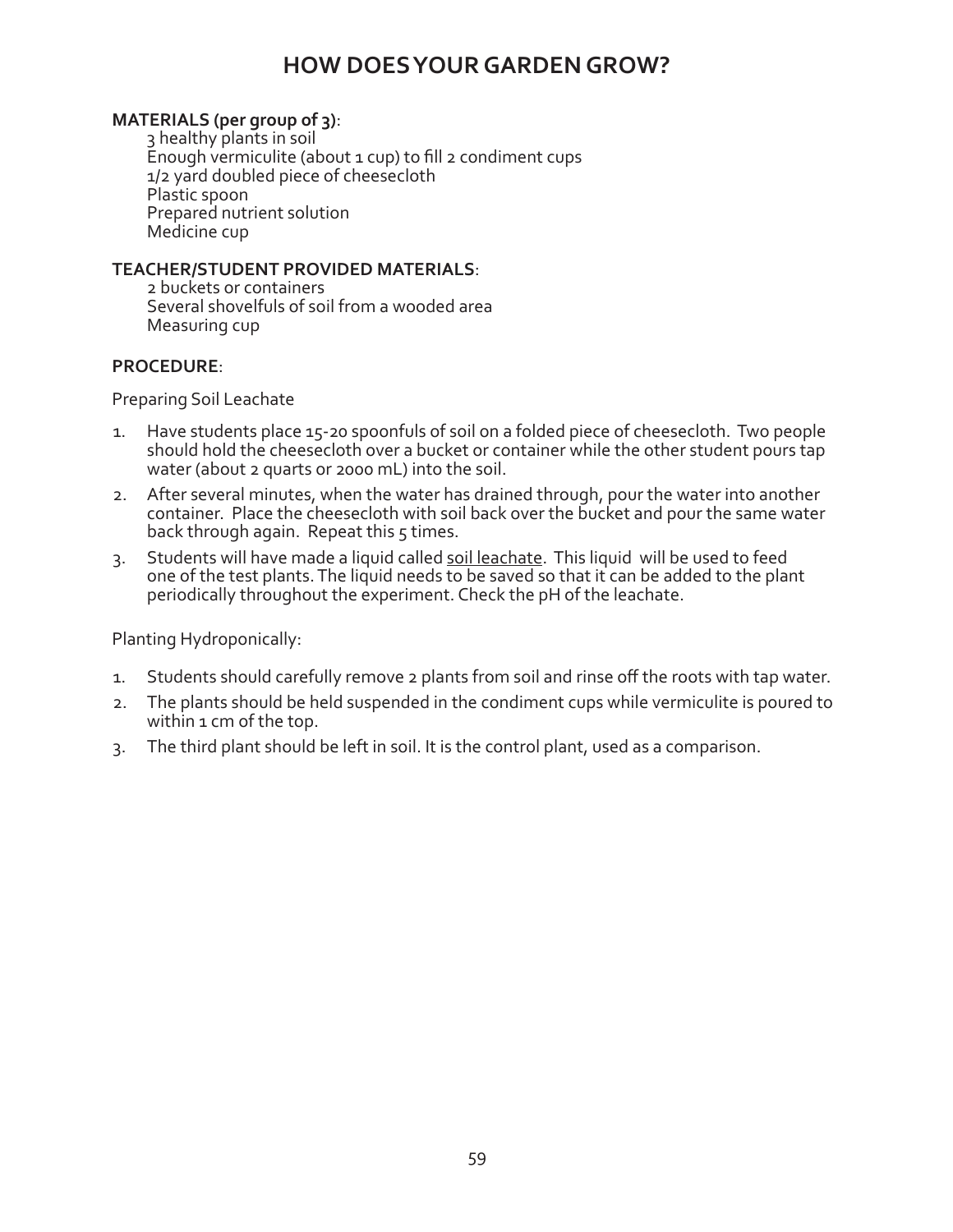Setting Up The Experiment:

- 1. Students should label the cups of the hydroponic plants with the words "Soil Leachate" and "Nutrient Solution".
- 2. They should add 90 mL of the soil leachate to the appropriate cup, 90 mL of the nutrient solution to the appropriate cup, and enough water to dampen the soil of the third plant. Use the medicine cup to measure.
- 3. Students should check the plants and water the plants with the appropriate solution every 3 or 4 days. Remember to check the pH of your gallon of nutrient solution daily and add ammonia or vinegar as is appropriate.
- 4. Remind students that other variables such as temperature and amount and type of light should be the same.
- 5. Allow at the minimum 1 week for observation, longer if possible.
- 6. Students will be required to design their own charts for recording data, along with graphs to record any numerical measurements. Develop as a class a list of things to observe. Suggested items are: number of leaves produced, plant color, stem growth, and general appearance of the plants. Remind students of the labels all graphs should have. These are:
	- a title ("Effect of Fertilizer on Plant Growth")
	- what is being measured ("Plant Height in cm") on the y axis
	- the units with which you are measuring  $(0, 1, \ldots)$  on they axis
	- what you are testing ("Amount of Fertilizer") on the x axis
	- the name of each test group or the amount of item being tested ( $2$  mL,  $4$  mL, ...) on the  $x$ axis

Refer to any of the graphs used previously in these activities for additional examples. A sample set of charts and graphs is shown below. As the teacher, you have the final decision as to what can be expected from your students. Some samples have been shortened to save space.

|                 | APPEARANCE OF PLANT |
|-----------------|---------------------|
| SOIL            |                     |
| <b>LEACHATE</b> |                     |
| <b>NUTRIENT</b> |                     |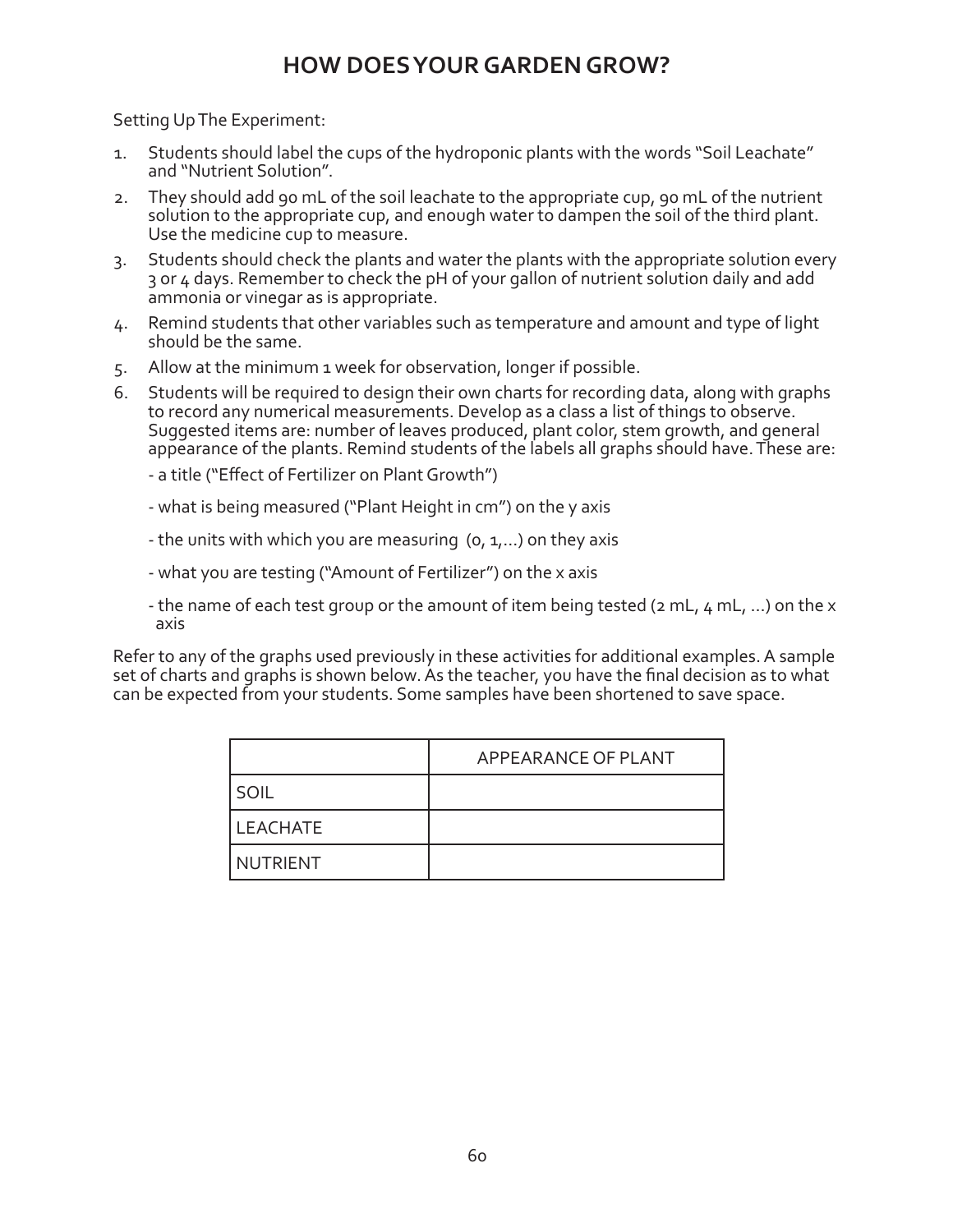#### **PLANT COLOR**

|               | SOIL | LEACHATE | <b>NUTRIENT</b> |
|---------------|------|----------|-----------------|
| $\vert$ DAY 3 |      |          |                 |
| $\vert$ DAY 4 |      |          |                 |
| $\vert$ DAY 5 |      |          |                 |

|          | # LEAVES<br><b>BEFORE</b> | # LEAVES<br>AFTER | # LEAVES FORMED |
|----------|---------------------------|-------------------|-----------------|
| SOIL     |                           |                   |                 |
| LEACHATE |                           |                   |                 |
| NUTRIENT |                           |                   |                 |

### **Leaf Formation in Soil and Hydroponically Grown Plants**

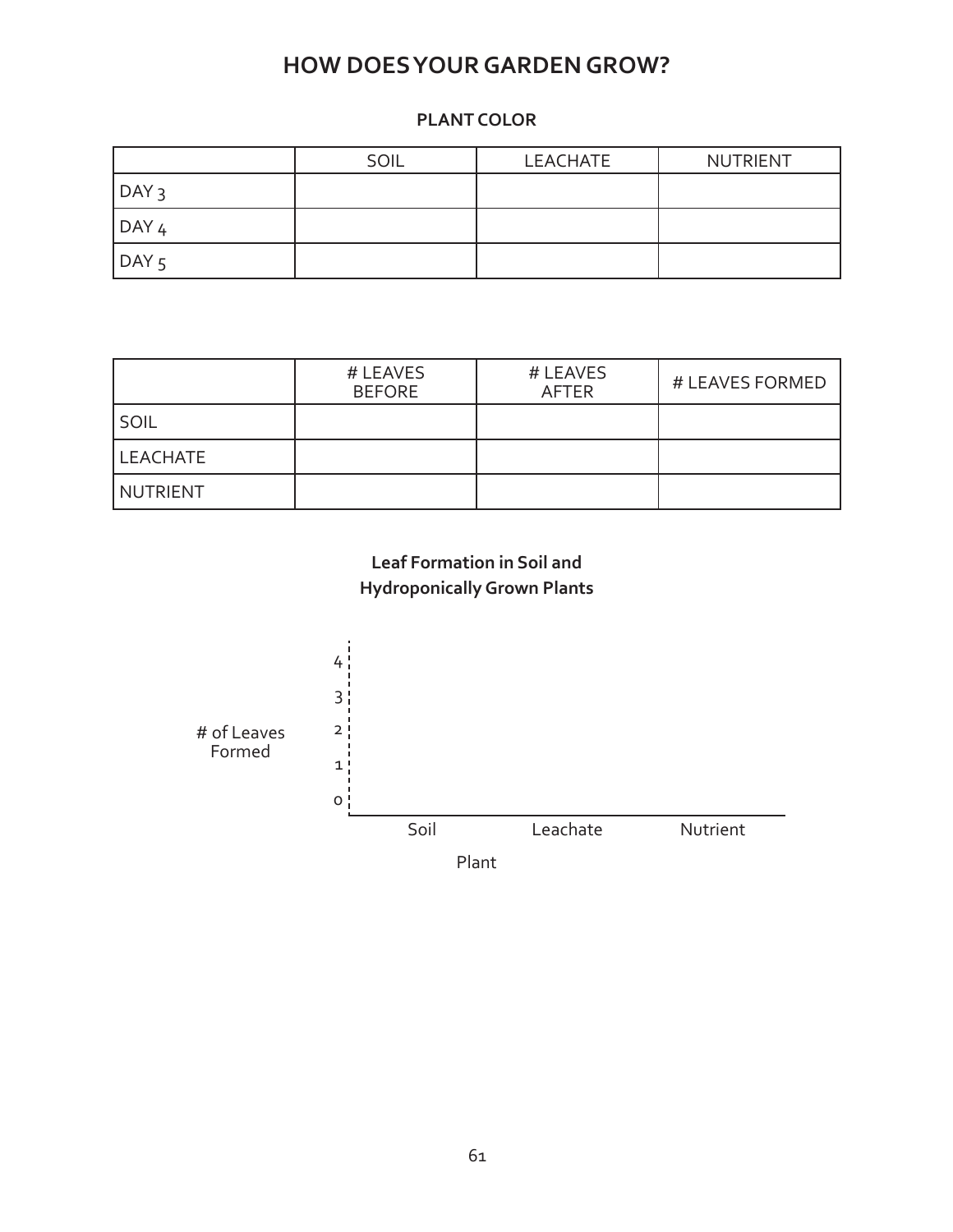|          | <b>STEM HEIGHT</b><br><b>BEFORE</b> | <b>STEM HEIGHT</b><br><b>AFTER</b> | <b>STEM GROWTH</b> |
|----------|-------------------------------------|------------------------------------|--------------------|
| SOIL     |                                     |                                    |                    |
| LEACHATE |                                     |                                    |                    |
| NUTRIENT |                                     |                                    |                    |



**FORMATIVE EVALUATION**: Students will be evaluated on their methods of collecting and organizing data.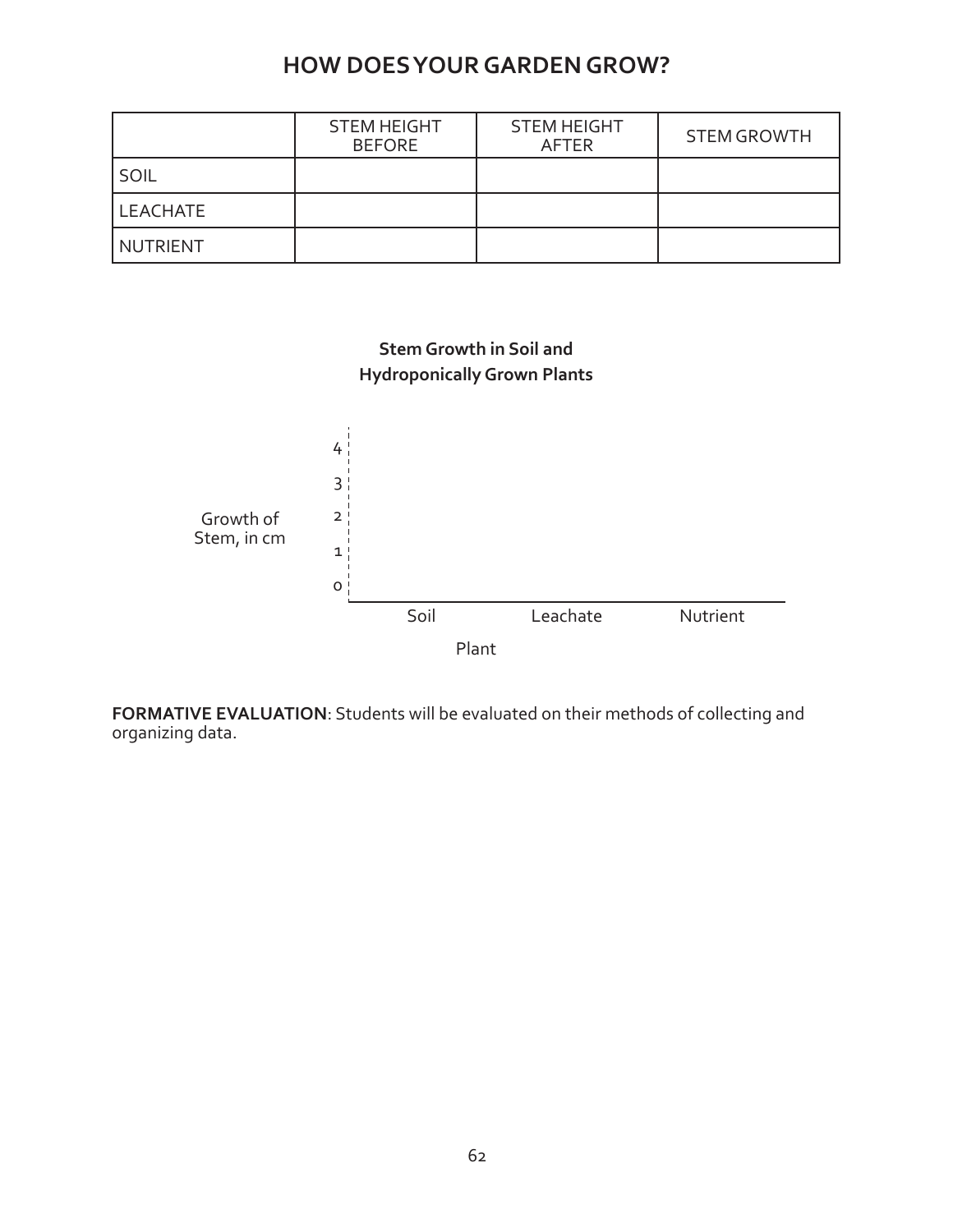#### $N$ AME

#### **Activity #10: Hydroponics**

**MATERIALS per group of three**: 3 healthy plants in soil, enough vermiculite to fill 2 condiment cups, strip of pH paper, 1/2 yard doubled piece of cheesecloth, plastic spoon, medicine cup, prepared nutrient solution, 2 buckets or containers, 15-20 spoonfuls of soil

#### **PROCEDURE**:

Preparing Soil Leachate

- 1. Place 15-20 spoonfuls of soil on a piece of cheesecloth that has been folded in half.
- 2. Have 2 of your partners hold the cheesecloth above your bucket. Pour 2 L of tap water onto the soil.
- 3. After several minutes, when most of the water has drained through, pour the water into another container.
- 4. Place the cheesecloth with the soil back over the bucket and pour the same water through the soil again.
- 5. Do this procedure a total of  $5$  times.
- 6. The liquid that you have made is called soil leachate. This liquid will be used to feed one of your test plants.
- 7. Check the pH of your leachate using a strip of pH paper.

Procedure for Planting Hydroponically:

- 1. Carefully remove 2 plants from the soil.
- 2. Carefully rinse off roots to remove the soil.
- 3. Hold the plant suspended in a condiment cup while one of your partners adds vermiculite to within 1 cm of the top of the cup. Repeat for the other plant.
- 4. The third plant will be left as is, growing in soil.

Setting up the Experiment:

- 1. Label one of the hydroponic plants in the cup with the words " Soil Leachate".
- 2. Label the other cup with the words "Nutrient Solution".
- 3. Add 90 mL of the soil leachate to the appropriate cup.
- 4. Add 90 mL of the prepared nutrient solution to the appropriate cup.
- 5. Add enough water to dampen the soil of the third plant
- 6. Check and water the plants with the appropriate solutions every 3 or 4 days.
- 7. All other conditions such as temperature, amount and type of light should be the same.
- 8. Record the observations you have decided upon as a class. You will need to do this for at least a week, 2 if possible.
- 9. You will have to set up charts to record your observations. You will also have to make graphs that show any measurements you made. These are things you counted, measured with a ruler, etc. Your teacher will go through this with you.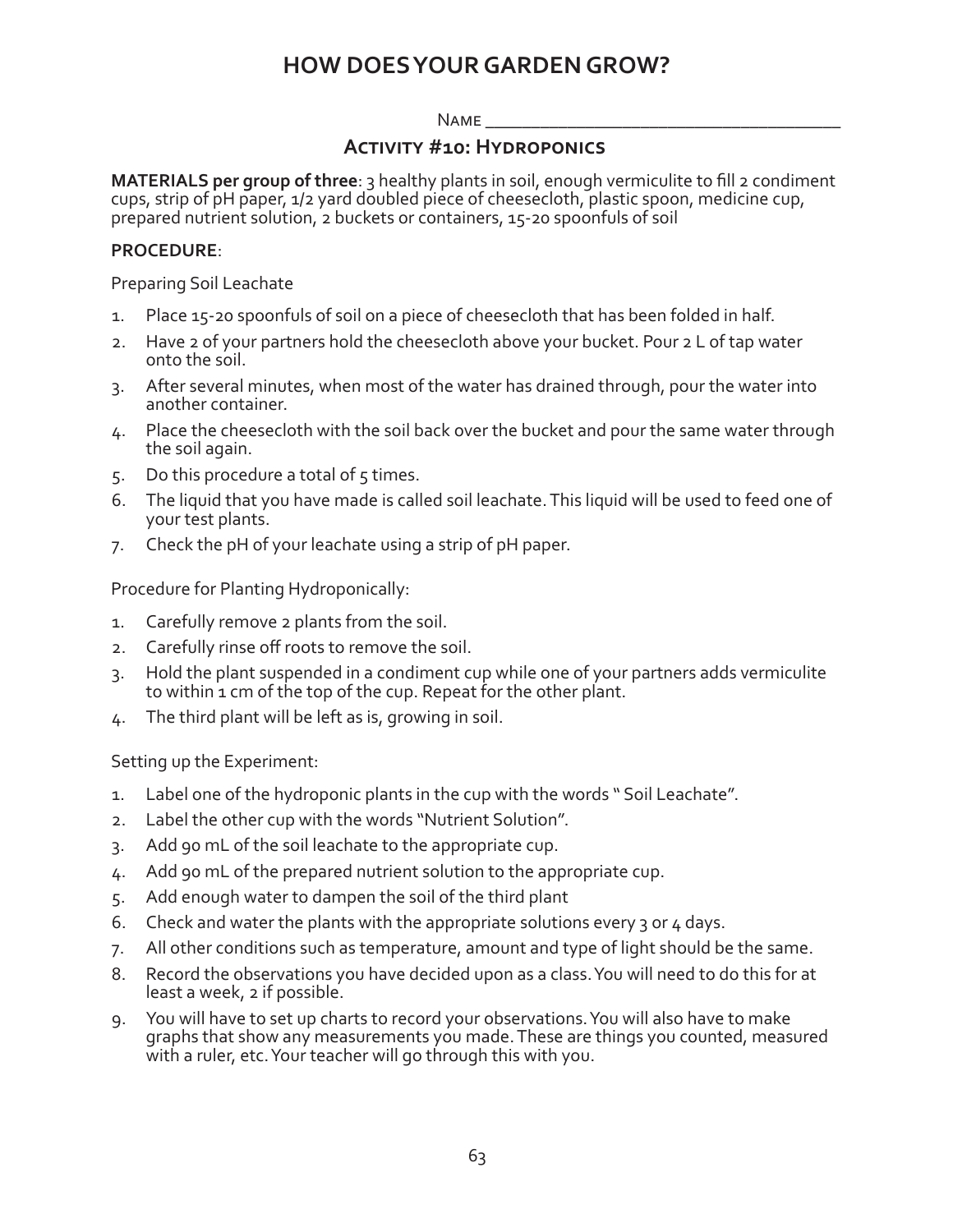#### **ACTIVITIES REQUIRING ADVANCE PREPARATION**

Activity 1 - soak beans 24 hours before use

- Activity 5 germinated bean seeds prepare 4-5 days ahead
- Activity 8 40 young bean plants with 4-5 leaves. This must be done 7-10 days in advance.

Activity 10 - 30 young bean plants with 4-5 leaves. This must be done 7-10 days in advance.

You will need to give yourself time to do the activities in this unit. The growing process cannot be rushed and you will need to plan ahead to do several activities in this kit.

#### **ACTIVITIES REQUIRING TEACHER/STUDENT SUPPLIED MATERIALS NOT FOUND IN THE CLASSROOM**

- Activity 4 1 gallon of distilled water, soil samples from different locations
- Activity 5 shallow plastic pan
- Activity 7 4 fresh celery stalks for each group
- Activity 8 1 gallon distilled water

Activity 9- several types of plants listed in ("Teacher Background Information", Activity 9) to use for propagation

- Activity 10 several shovelfuls of soil from a wooded area
	- 1 gallon of distilled water
	- 2 buckets or containers per group

\*NOTE: Due to the limited space available in the Rubbermaid tubs, the teacher will need to supply two 4 quart (by volume) bags of potting soil. An alternative is to create your own mixture using potting soil and soil you gather.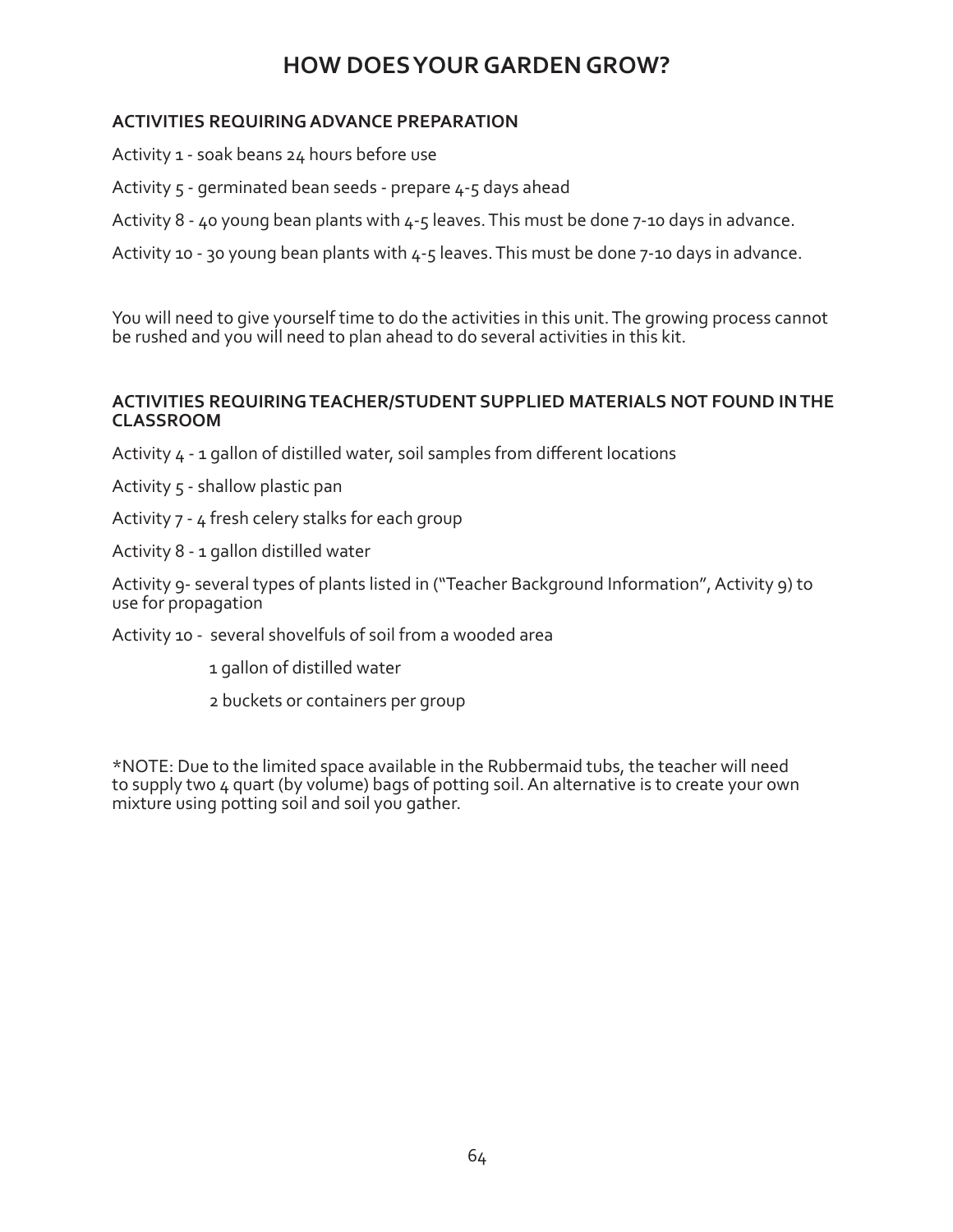### **SCIENCE PERFORMANCE ASSESSMENT INSTRUMENT**

### *HOW DOES YOUR GARDEN GROW?*  **M.A.S.H. KIT #12**

**(Grade 4-5)**

**This Assessment is a Combination of Assessments Developed by:**

**Sandra Krummrich, John Brueggeman, Barb Elledge, Valerie Holmes, Joan Klockenkeper, Rober Marchioro**

> **Edited by: Carol Hotz**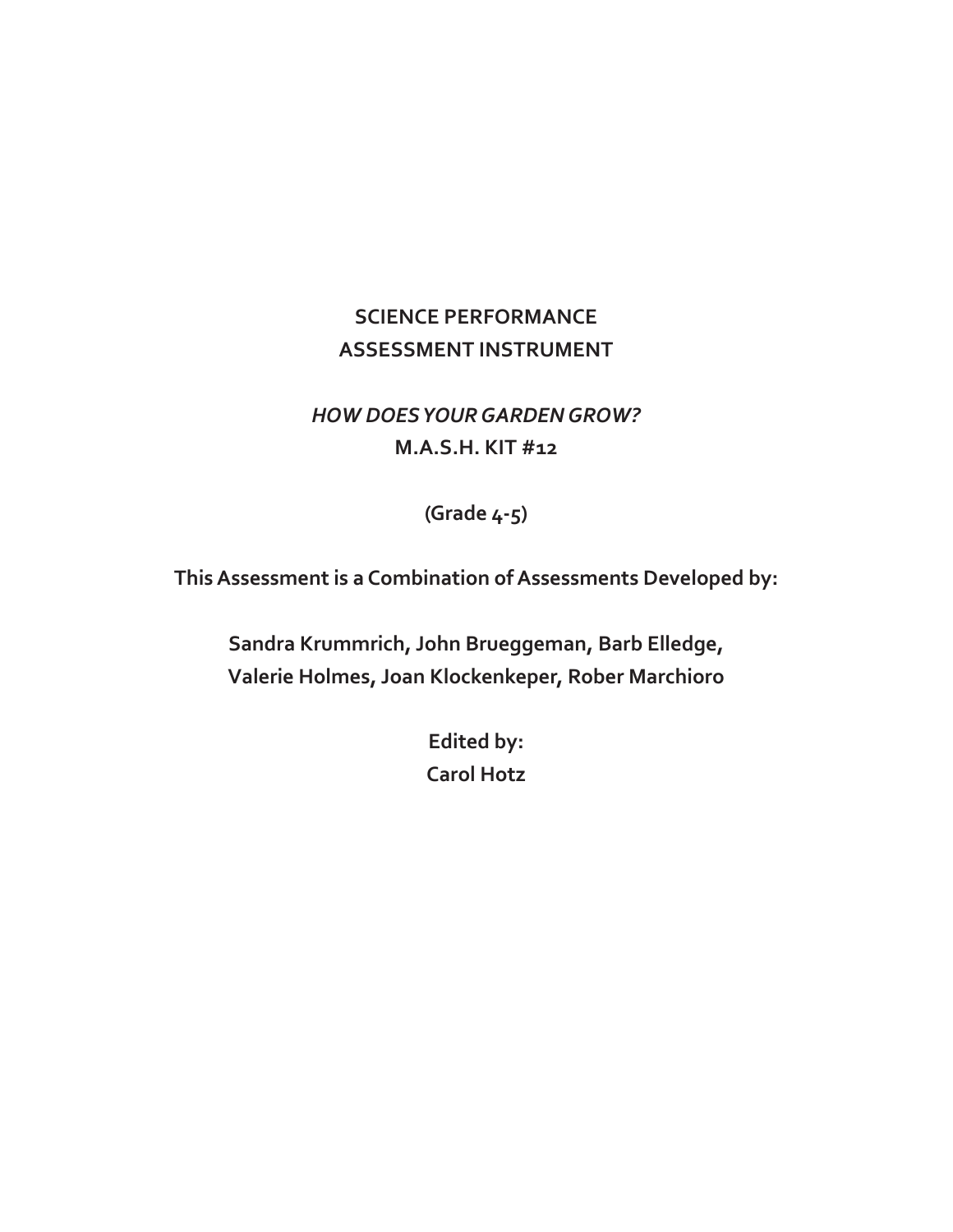#### *ILLINOIS GOALS***:**

Goal III - The principles of scientific research and their application in simple research projects.

Goal IV - The processes, techniques, methods, equipment, and available technology of science.

#### *LEARNER OUTCOMES*:

Each student will be able to observe, measure, and record data over a period of time and draw conclusions based on his/her/their observations.

#### *STUDENT'S PERFORMANCE*:

- 1. A daily journal will be kept by each student. It will contain the observations, data collected, and drawings.
- 2. At the close of this experiment, each student will use data to make a line graph that shows the growth of each of the three plants in his/her/their group.
- 3. Each student will write a narrative paragraph at the end of his/her/their observations, outlining the problem investigated and giving his/her/their conclusions for the different growth rates of the three plants in his/her/their group.

#### *SCORING INSTRUCTIONS*:

| Data table & journal | title<br>observations<br>clarity of information                                                                | 1 point<br>4 points<br>4 points                         |
|----------------------|----------------------------------------------------------------------------------------------------------------|---------------------------------------------------------|
| Line graph           | title<br>horizontal label<br>vertical label<br>key<br>overall organization                                     | 1 point<br>1 point<br>1 point<br>2 points<br>2 points   |
| Paragraph            | problem stated clearly<br>variable identified<br>results stated clearly<br>overall organization<br>conclusions | 2 points<br>1 point<br>2 points<br>2 points<br>2 points |
|                      | $total =$                                                                                                      | 25 points                                               |

Exceeds: 23-25 pts. Meets: 18-22 pts. Does Not Meet: Less than 18 pts.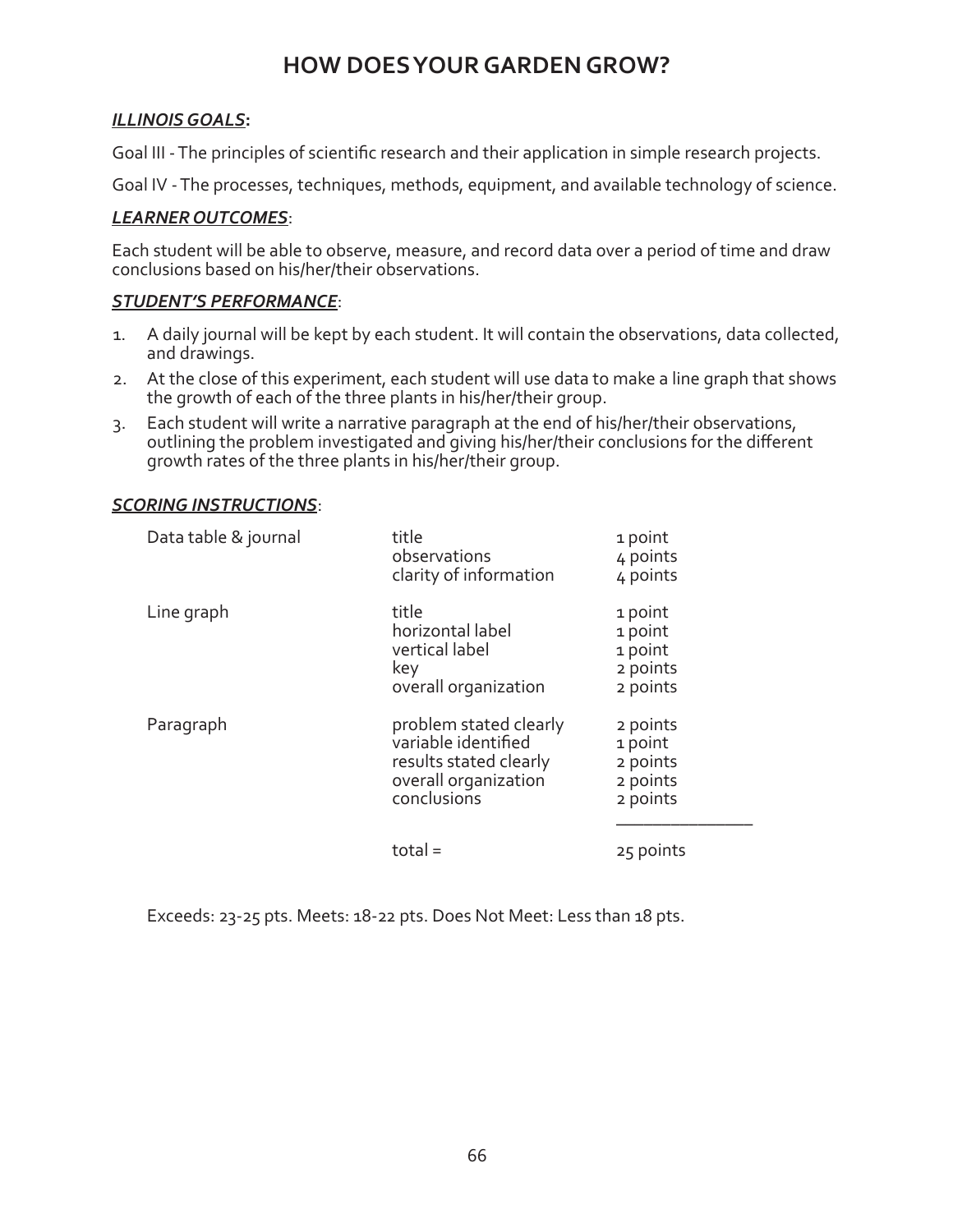#### *STUDENT MATERIALS*:

clear plastic cups seeds 30 mL medicine cup journals

Teacher provided: water paper towels metric rulers colored pencils, pens, or crayons

#### *STUDENT'S PERFORMANCE*:

- 1. This experiment will cover a period of 10- 12 days.
- 2. The teacher will watch for accuracy. Students need to measure water carefully.
- 3. The teacher will check the student's journal entries to see that the student is making and recording observations.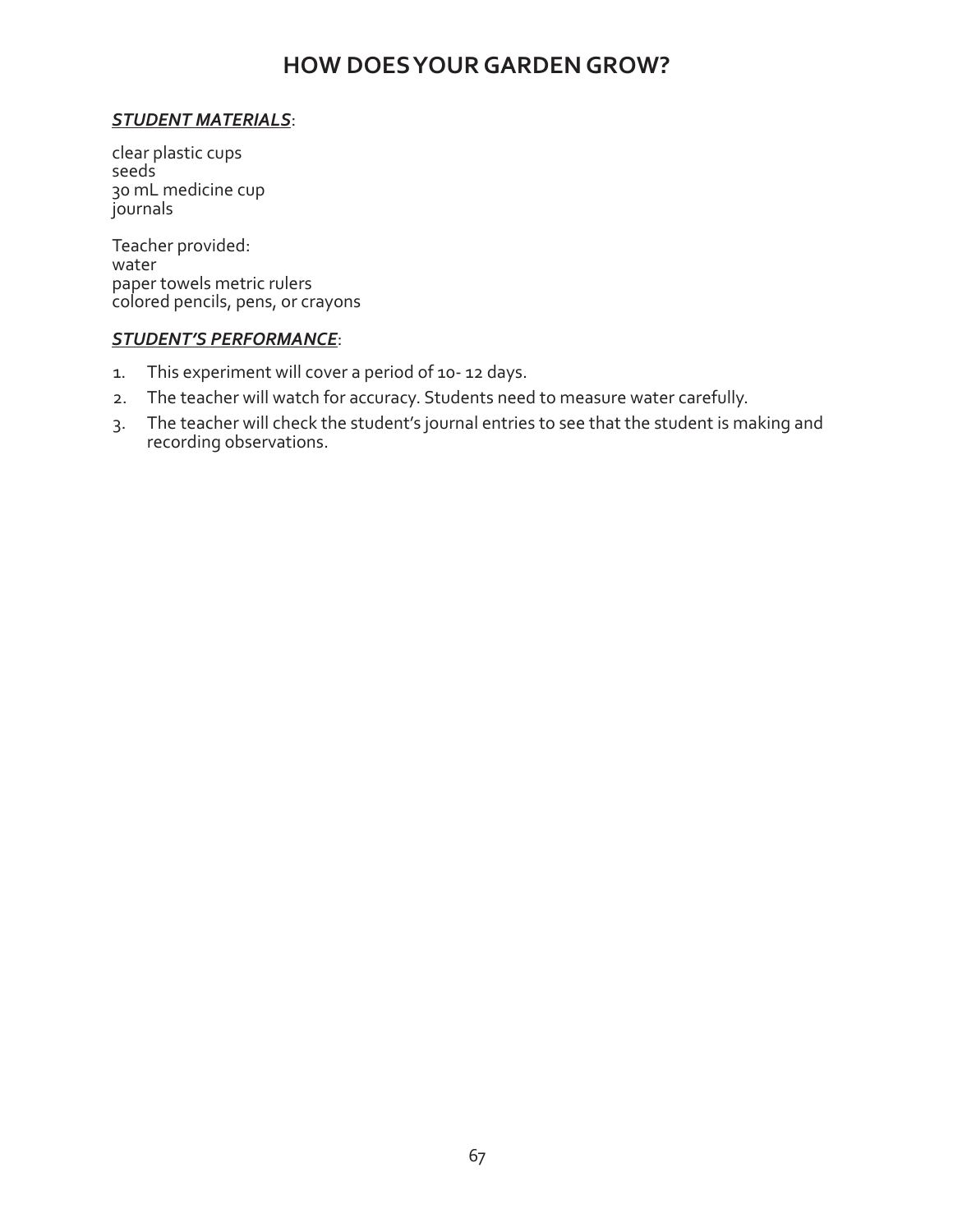#### *STUDENT ACTIVITY SHEET*

#### *AVERAGE GROWTH OF A BEAN INVESTIGATION*

**MATERIALS**: 3 plastic cups per group, 6 beans, 30 mL medicine cups, paper towels, metric rulers, water, colored pens, pencils, or crayons, student journals

SET UP YOUR MATERIALS ACCORDING TO THE DIAGRAM BELOW:



#### *STUDENT DIRECTIONS*:

- 1. Get into cooperative groups of three.
- 2. Have your materials requisition person pick up three plastic cups, six beans, three 30 mL medicine cups, and six paper towels from the material table.
- 3. Fold three paper towels, wet them, and place one in each of the plastic cups.
- 4. Place two beans in each cup so that they rest between the paper towel and the inside of the cup.
- 5. Wad up the other three paper towels and place one in each cup to hold the wet paper towel and the beans in place against the side of the cup.
- 6. Label the three cups in your group 1, 2, and 3.
- 7. Cup 1 will be placed in full sunlight.
- 8. Cup 2 will be placed in partial sunlight.
- 9. Cup 3 will be placed in darkness.
- 10. Each cup will receive 15 mL of water every day. Make certain that the paper towel is kept moist. Do not over water your beans.
- 11. Observe and measure the daily changes in each bean seed embryo. To do this, measure the overall length of the bean from root tip to plant top, record your observations, and enter this information in your journal of what is happening in each cup.
- 12. Graph the daily length of the bean and its embryo on Sheet B.
- 13. Use different colors for each bean as you develop your line graphs.
- 14. As a concluding activity, write a narrative paragraph summarizing your observations in the investigation.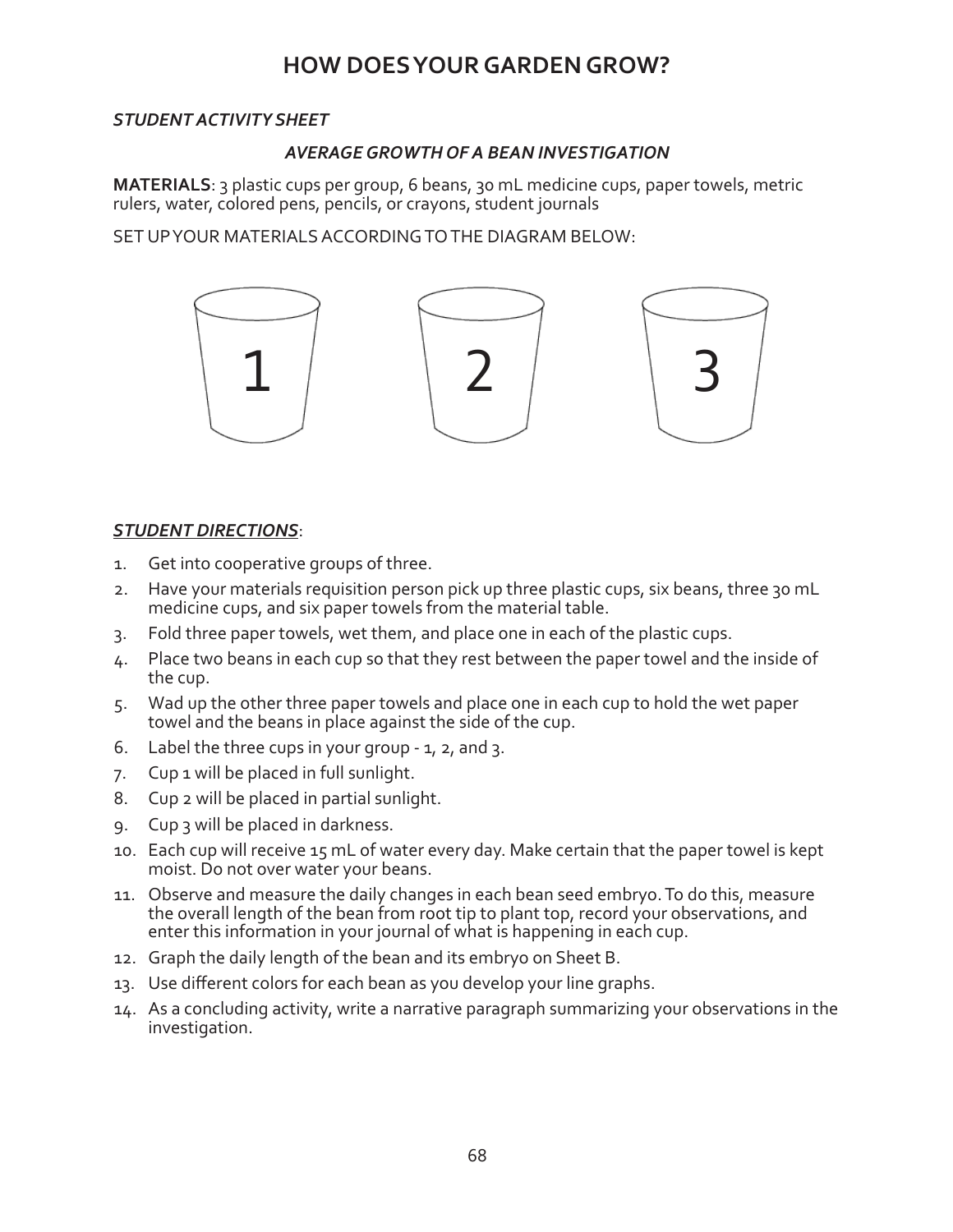### *Sheet B*

GRAPH

AFTER YOU COMPLETE YOUR GRAPH BEGIN WORKING ON SHEET C.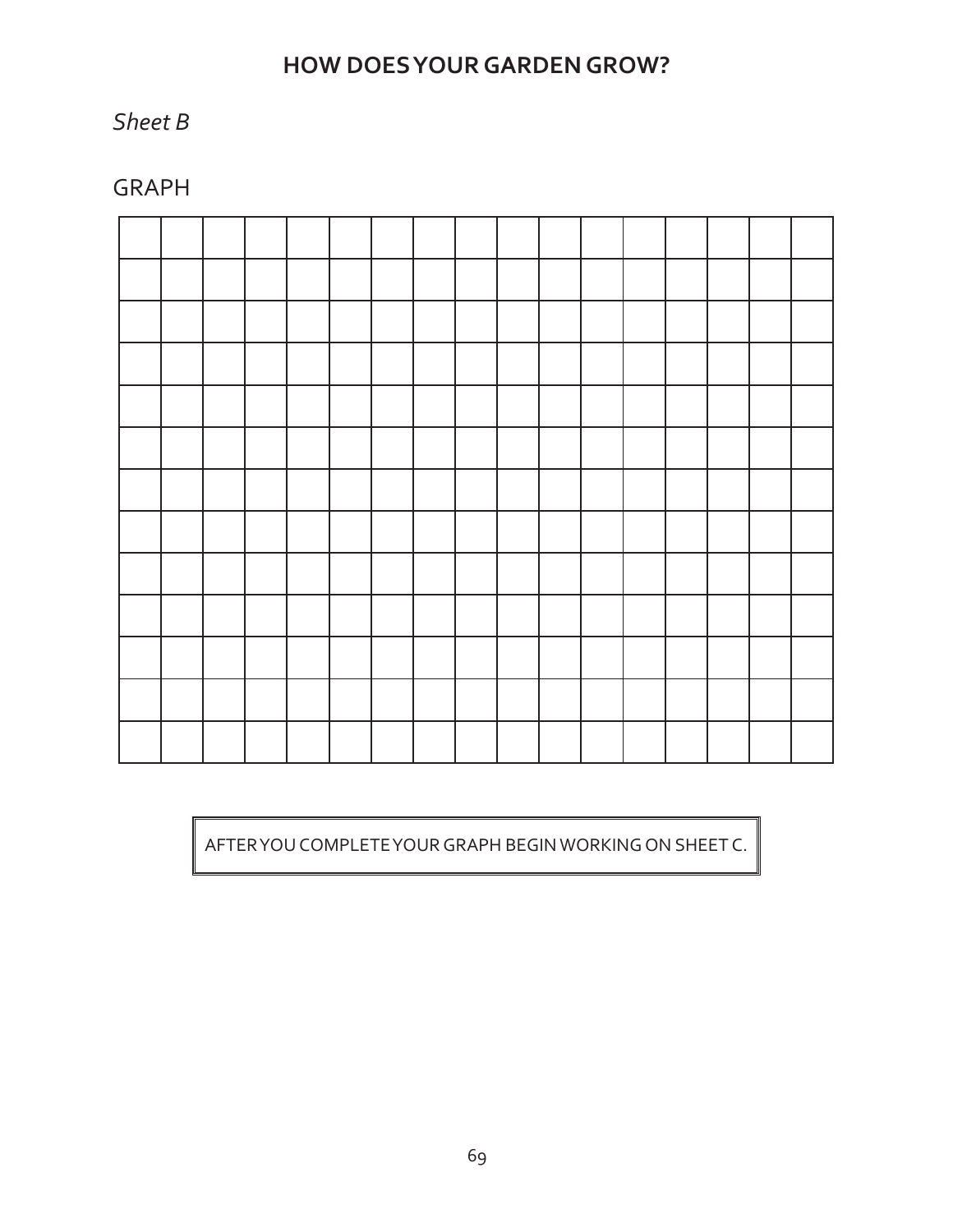### *Sheet C*

#### *Writing Assignment Narrative: Experiment*

Think about the experiment you have just completed. Prepare a lab report describing your investigation to the members of your class. Be sure your report contains a description of your investigation and summarizes results of your investigation.

#### *Write your paper using the following guidelines:*

- **•** State the problem you investigated.
- **•** Describe all variables in the experiment.
- **•** Identify the dependent variable.
- **•** Indicate the result of your environment.
- **•** Tell what happened during your experiment that led to this result.
- **•** Explain how you made your prediction.

#### *Check points to remember:*

- **•** Take some time to plan your paper on scratch paper.
- **•** Organize your ideas carefully. Remember what you know about paragraphs.
- **•** Use language and information appropriate for the students in your class.
- **•** Check that you have correct sentences, punctuation, and spelling.

### *PLEASE PLACE ALL MATERIALS (INCLUDING YOUR WORK) BACK IN THE PACKET. THANK YOU.*